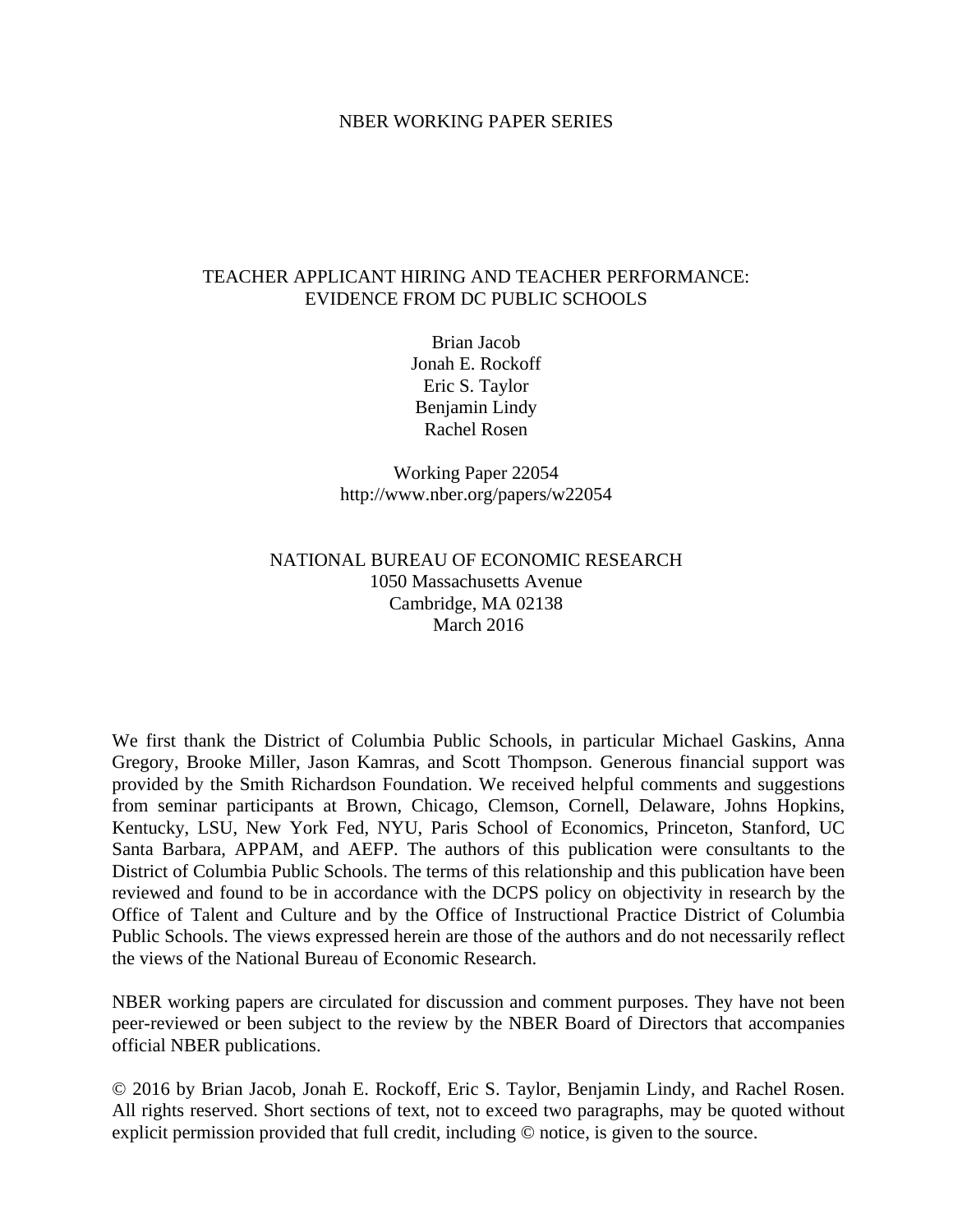Teacher Applicant Hiring and Teacher Performance: Evidence from DC Public Schools Brian Jacob, Jonah E. Rockoff, Eric S. Taylor, Benjamin Lindy, and Rachel Rosen NBER Working Paper No. 22054 March 2016 JEL No. I2,J2,M51

#### **ABSTRACT**

Selecting more effective teachers among job applicants during the hiring process could be a highly cost-effective means of improving educational quality, but there is little research that links information gathered during the hiring process to subsequent teacher performance. We study the relationship among applicant characteristics, hiring outcomes, and teacher performance in the Washington DC Public Schools (DCPS). We take advantage of detailed data on a multi-stage application process, which includes written assessments, a personal interview, and sample lessons, as well as the annual evaluations of all DCPS teachers, based on multiple criteria. We identify a number of background characteristics (e.g., undergraduate GPA) as well as screening measures (e.g., applicant performance on a mock teaching lesson) that strongly predict teacher effectiveness. Interestingly, we find that these measures are only weakly, if at all, associated with the likelihood of being hired, suggesting considerable scope for improving teacher quality through the hiring process.

Brian Jacob Gerald R. Ford School of Public Policy University of Michigan 735 South State Street Ann Arbor, MI 48109 and NBER bajacob@umich.edu

Jonah E. Rockoff Columbia University Graduate School of Business 3022 Broadway #603 New York, NY 10027-6903 and NBER jonah.rockoff@columbia.edu

Eric S. Taylor Harvard Graduate School of Education Gutman Library 469 6 Appian Way Cambridge, MA 02138 eric\_taylor@gse.harvard.edu

Benjamin Lindy 1110 Main St. Cincinnati, OH 45202 benjamin.lindy@gmail.com

Rachel Rosen MDRC 16 E. 34th St., 19th Floor New York, NY 10016 rachel.rosen@mdrc.org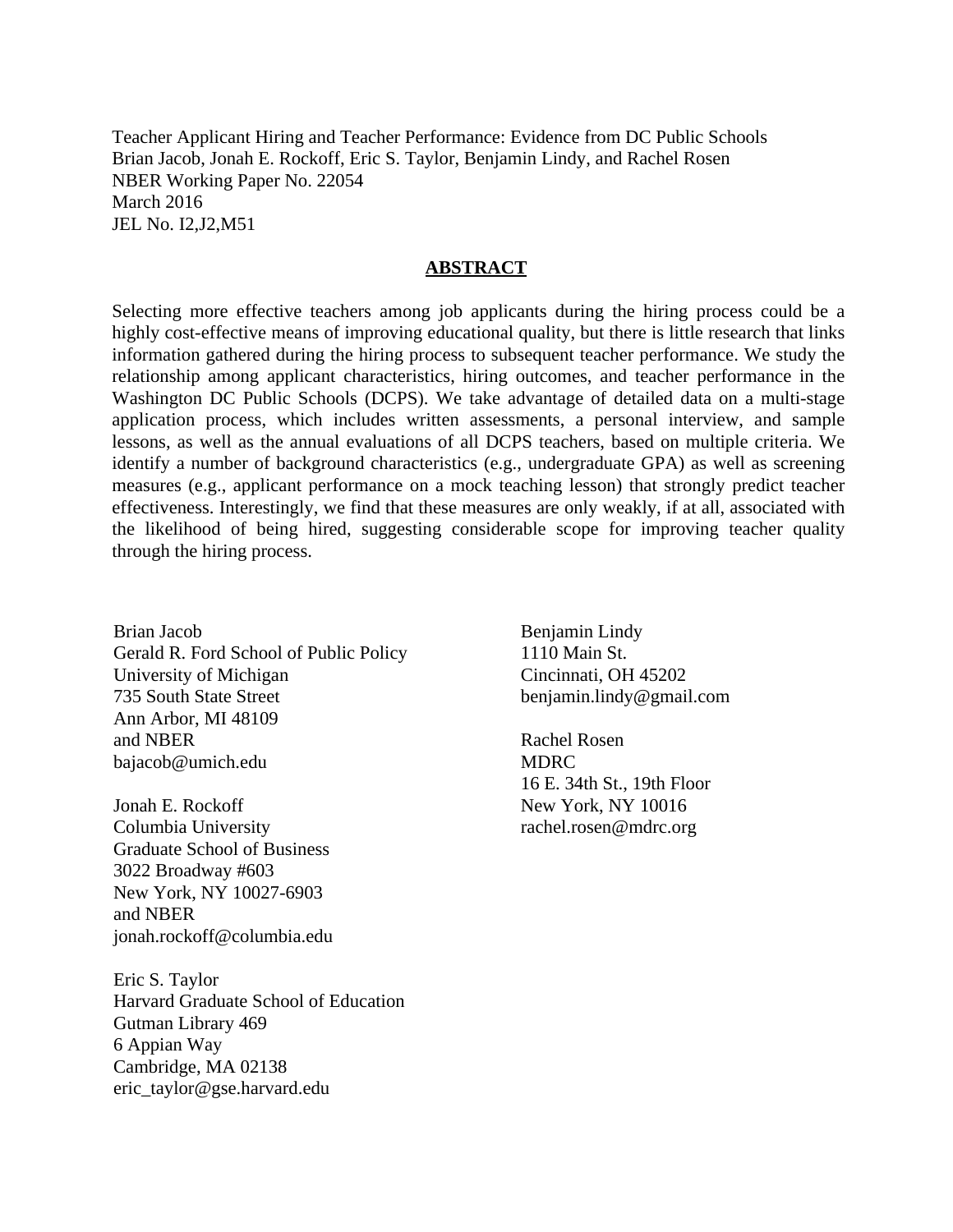*"The best means of improving a school system is to improve its teachers. One of the most effective means of improving the teacher corps is by wise selection."*

Ervin Eugene Lewis, Superintendent of Schools, Flint, Michigan, 1925

The idea that teacher selection is important for improving education is not new, but it finds much support in recent research documenting variation in teachers' impacts on student short- and longrun outcomes (Chetty et al. 2014a, 2014b, Jackson 2013, 2014). While some have pointed out the benefits of removing teachers who perform poorly on the job (Gordon et al. 2006, Hanushek 2011, Goldhaber and Theobald, 2013, Adnot et al. 2016), improving selection among existing applicants may be even more *cost effective* because it avoids substantial costs: exposing students to ineffective teachers (Staiger and Rockoff, 2010) and compensating teachers for increased risk of job separation (Rothstein, 20[1](#page-2-0)5).<sup>1</sup>

Nevertheless, establishing rigorous methods to select individuals likely to become successful teachers has proven difficult. Limited progress has not been due to a lack of attention by academics, but rather to the use of small samples, the focus on a small set of teacher characteristics found in administrative data, and the lack of high quality performance measures on teachers.<sup>[2](#page-2-1)</sup> One conclusion from this work is that selection using basic credentials such as certification and completion of graduate education is likely to yield few benefits. Economists, though latecomers to the issue of teacher quality, have consistently found that these credentials have little or no power to explain variation in performance across teachers (Rockoff 2004, Rivkin et al. 2005, Kane et al. 2008, Harris and Sass 2011).

<span id="page-2-0"></span> $1$  In addition, collection of performance data on teachers (e.g. standardized student testing, classroom observation, portfolios of student work) requires significant public resources and often entails difficult labor negotiations (e.g., Baker and Santora 2013) while schools and school districts have wide freedom to require applicants to submit information as part of the hiring process.

<span id="page-2-1"></span><sup>&</sup>lt;sup>2</sup> Morsh and Wilder (1954) provide an extensive review of hundreds of studies conducted over the first half of the  $20<sup>th</sup>$  century, beginning with Meriam (1906).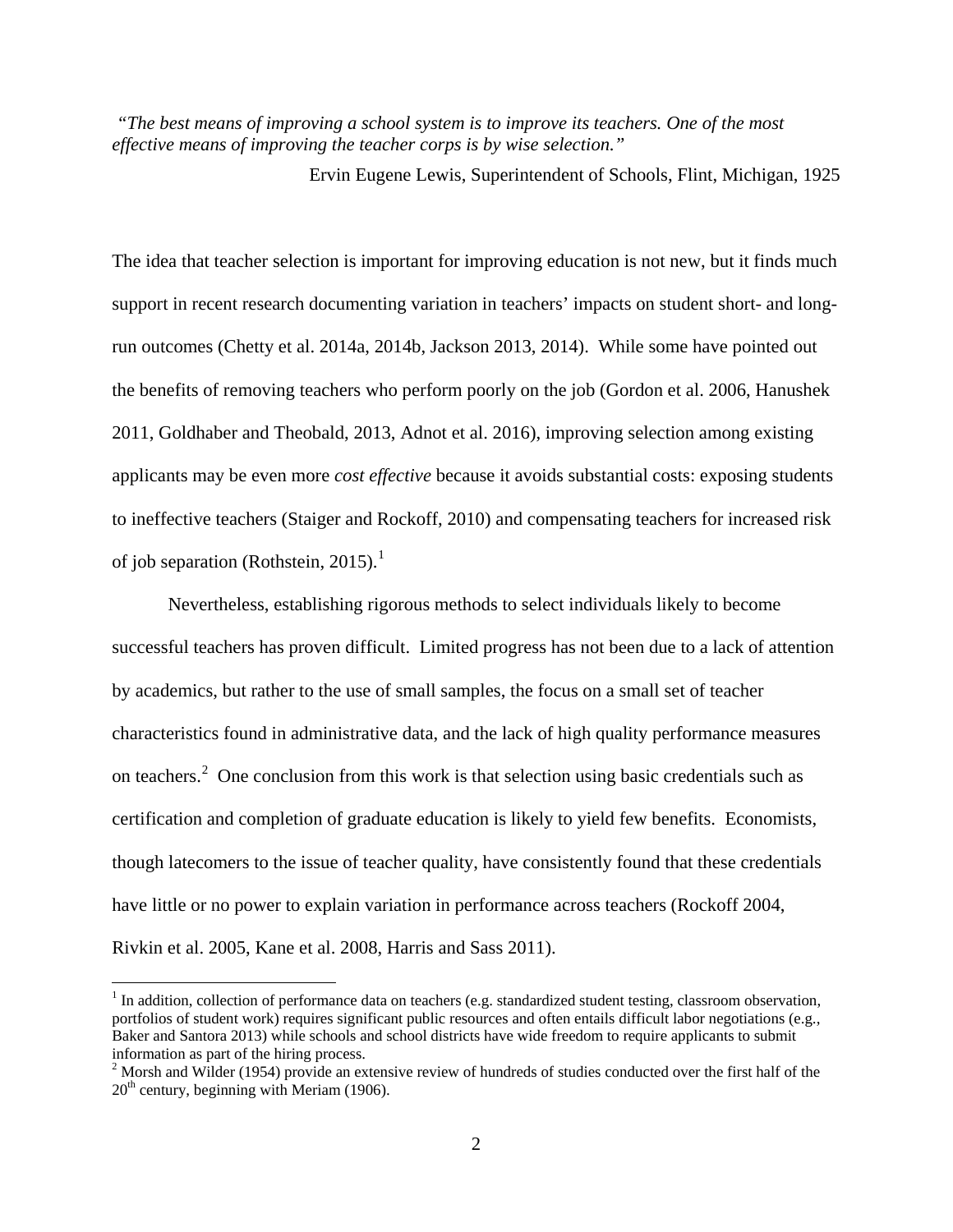In this paper, we use uncommonly detailed data on teacher job applications, employment, and performance in the Washington, DC Public Schools (hereafter DCPS) to gain insights into how various measures might be used to improve teacher selection at the hiring stage. Our data and setting present several advantages for addressing this issue. First, DCPS implements a centralized multi-stage application process that provides us with a large sample of applicants for whom we have a range of characteristics, including scores on written assessments, personal interviews, and teaching auditions. Second, passing each stage of the application process was based on meeting a particular score threshold, which helps us overcome issues of selection into teaching into DCPS.<sup>[3](#page-3-0)</sup> Third, DCPS conducts annual evaluations of all of its teachers under its "IMPACT" system, under which a wide variety of performance data is collected.<sup>[4](#page-3-1)</sup> This allows us to evaluate teacher performance in all grades and subjects, rather than limiting our sample to teachers whose students take annual standardized tests.

We find that several background characteristics (e.g., undergraduate GPA) as well as screening measures (e.g., applicant interview scores) strongly predict teacher effectiveness. These results are quite robust to various methods to control for selection into the teaching work force in DCPS. Indeed, these measures are only weakly, if at all, associated with the likelihood of receiving a job offer or being hired.<sup>[5](#page-3-2)</sup> Our results suggests that there exists considerable scope for improving teacher quality through the selection process. We find that teachers whose applications are in the top quartile of predicted effectiveness have on-the-job performance that is

<span id="page-3-0"></span> $3$  As we explain in further detail below, applicants who passed through the entire application process have a discontinuously higher probability of receiving a job offer and working in DCPS, but there is still considerable variation in applicant scores, conditional on passing. This allows us to estimate the relationship of these application scores to both hiring and teacher performance, while accounting for selection into the sample using the passing threshold.

<span id="page-3-1"></span><sup>&</sup>lt;sup>4</sup> Dee and Wyckoff (2013) describe IMPACT's incentives in greater detail and demonstrate that the program affected teacher turnover and measured performance on various IMPACT components.

<span id="page-3-2"></span><sup>&</sup>lt;sup>5</sup> We also find that few background characteristics, and none of the application screening measures, are significantly associated with the probability of retention within DCPS.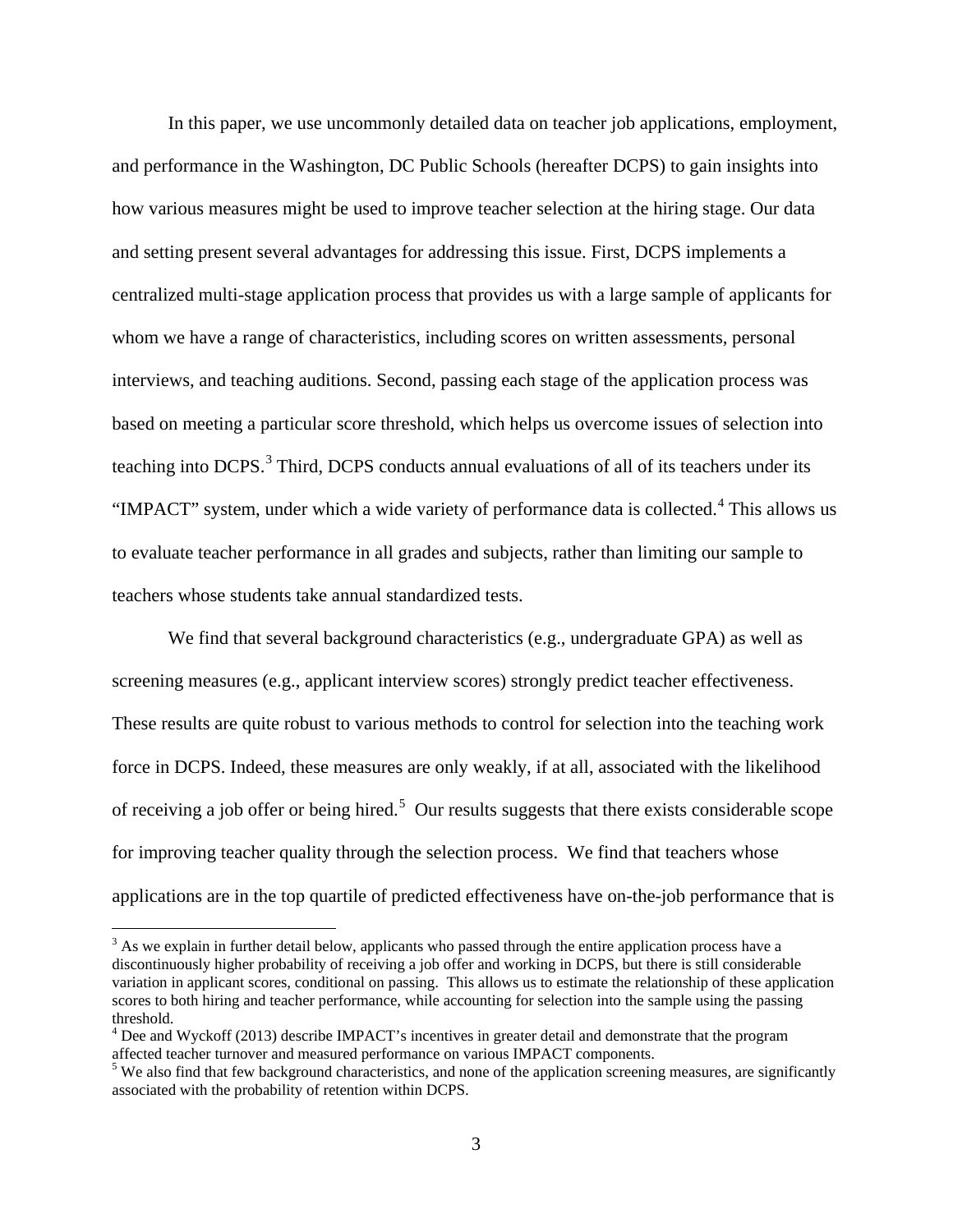roughly 0.65 standard deviations higher on average than those whose applications are in the bottom quartile. To underscore the large magnitude of this finding, we compare it to the on-thejob improvement exhibited by DCPS teachers over their initial years on the job, as this is the point in teachers' careers when performance has been consistently shown to improve rapidly (e.g., Rice 2013, Ost 2014, Papay and Kraft 2015). Among the new teachers in our sample who remain in DCPS for three years, their average 3-year growth in performance is only 0.30 standard deviations, less than half of the difference in performance between top- and bottomquartile applicants entering DCPS.

This paper contributes to the body of recent work on the importance of personnel policies within the economics of education as well as the wider literature in labor and personnel economics on employee selection. As noted in a review by Oyer and Schaeffer (2011), while economists have accomplished much to understand the importance of employee incentives, "the literature has been less successful at explaining how firms can find the right employees in the first place." Recent work has examined the role of personal referrals (Schmutte 2015, Burks et al. 2015), placement agencies (Stanton and Thomas 2013) and, most similar to our setting, objective testing technologies (Hoffman et al. 2015) in the hiring process. With greater access to detailed information within firms and institutions on hiring and performance, a great deal may be learned about the economics of employee selection.

The paper proceeds as follows. Section 2 provides an overview of current knowledge regarding teacher hiring practices and earlier research that informs our study. In Section 3 we describe teacher application, hiring, and evaluation processes in DCPS. We present empirical findings on selection into DCPS, job performance, and attrition in Section 4, and discuss the major conclusions from our findings in Section 5.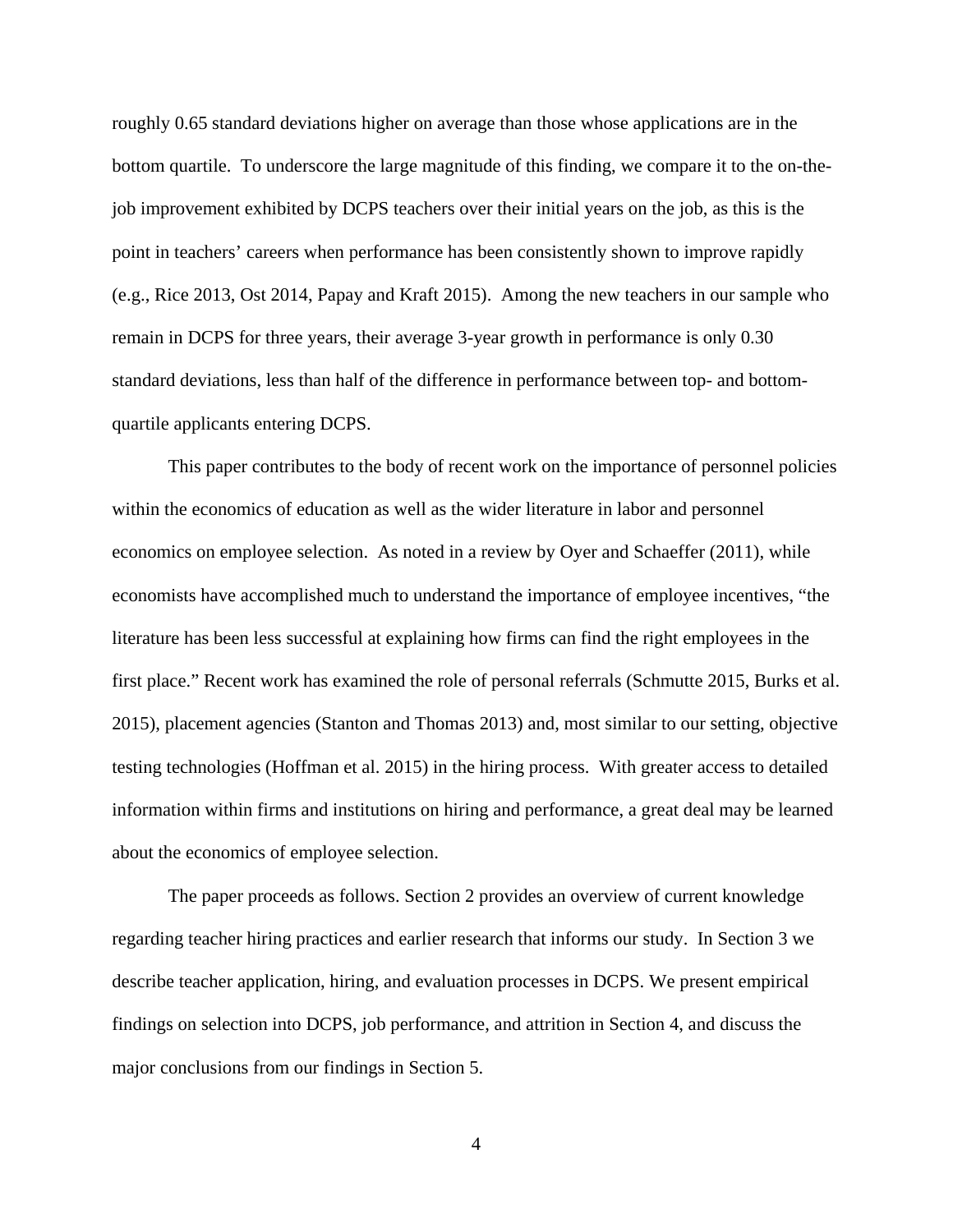# **2. What Do We Know About Teacher Selection?**

We devote this section to providing an overview of existing work on the issue of teacher selection, as much of it comes from fields other than economics. Economists have paid far greater attention to the labor supply of teachers than to labor demand. Many studies examine determinants of attrition and mobility between schools among employed teachers, mainly focusing on the impacts of compensation and student/school characteristics (e.g., Dolton and van der Klaauw, 1995, 1999; Hanushek et al. 2004; Scafidi et al. 2007; Clotfelter et al. 2008; Jackson 2009; Boyd et al. 2011).  $6$  An assumption (sometimes implicit) in much of this work is that employment outcomes stem from teachers' choices, not those of school or district administration. Below, we restrict our attention to papers focusing more narrowly on the questions of teacher labor demand and employee selection. Other work in economics presents evidence on how teacher characteristics relate to high-stakes evaluations by principals (Jacob and Walsh 2011), and how retention decisions by school principals respond to lowering the cost of dismissal (Jacob 2013) or the provision of new teacher performance data (Rockoff et al. 2012). These papers are related to our study, but deal with on-the-job personnel assessment, rather than hiring.

#### *2.1 Economics Literature*

 $\overline{a}$ 

There is a small literature in economics on the demand for teaching applicant characteristics and the effectiveness of teacher selection processes. Ballou (1996) finds that high achieving college graduates with teaching credentials are not more likely to receive a job offer,

<span id="page-5-0"></span><sup>&</sup>lt;sup>6</sup> There are also studies focusing on how teacher effort, measured by absence, responds to incentives such as employment protection (Jacob 2013), paid absence policies (Jacobson 1989) or school accountability (Ahn 2013).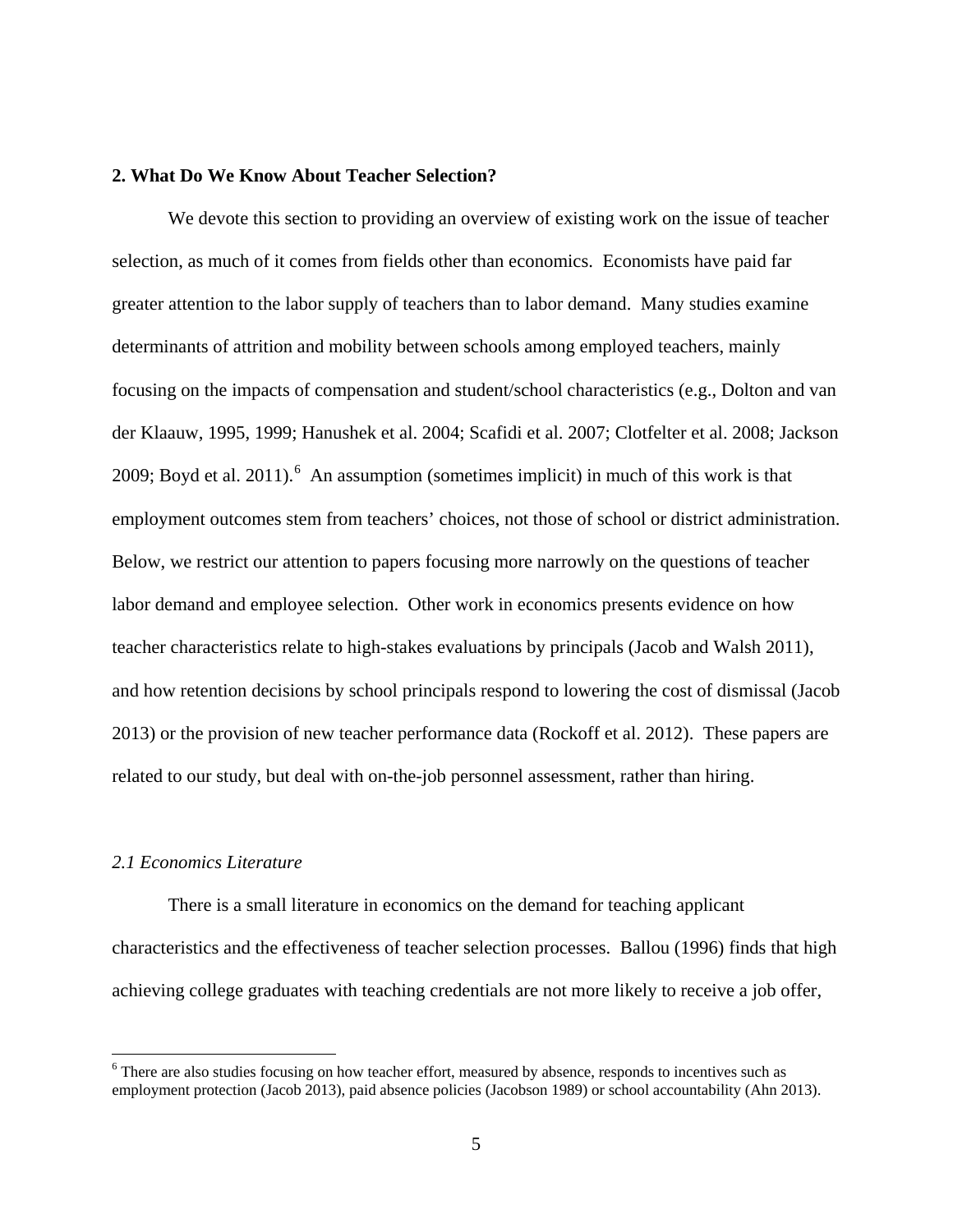despite being no less likely to apply for teaching jobs or accept offers given to them. He concludes that "public school officials undervalue cognitive skills and subject matter knowledge when screening new applicants and that hiring decisions are suboptimal as a result." Recent work finds some supporting evidence for this conclusion. Hinrichs (2014) sent resumes with randomly generated characteristics to a representative sample of schools nationwide and measured total rates of response as well as responses with invitations for an interview. This has the distinct advantage of isolating labor demand, but is limited to basic resume credentials and to initial interest, rather than ultimate hiring decisions. He finds that applicants from more selective colleges were slightly more likely to receive a response, but those with higher undergraduate GPA were not. A large effect was found for an applicant's geographic location, with applicants from within the same state having much higher response rates.

Boyd et al. (2011) study the labor market for teachers transferring within the same school district, using data from New York City to discern whether transfer applicants with certain characteristics are more likely to be hired. While the use of applications data allows them to measure and control for some components of labor supply, they cannot observe declined job offers, so this aspect of labor supply could potentially affect their conclusions. Nevertheless, they find that, conditional on application, transfer applicants are more likely to be hired if they possess higher certification exam scores, attended more competitive colleges, had more years of experience, or if their previous students had higher achievement growth. This last result suggests that school principals are able to identify more effective teachers among transfer applicants.

Studying dismissals of probationary teachers in the Chicago Public Schools, Jacob (2011) finds that principals are more likely to release individuals with more absences and lower valueadded scores, and less likely to release individuals with stronger educational qualifications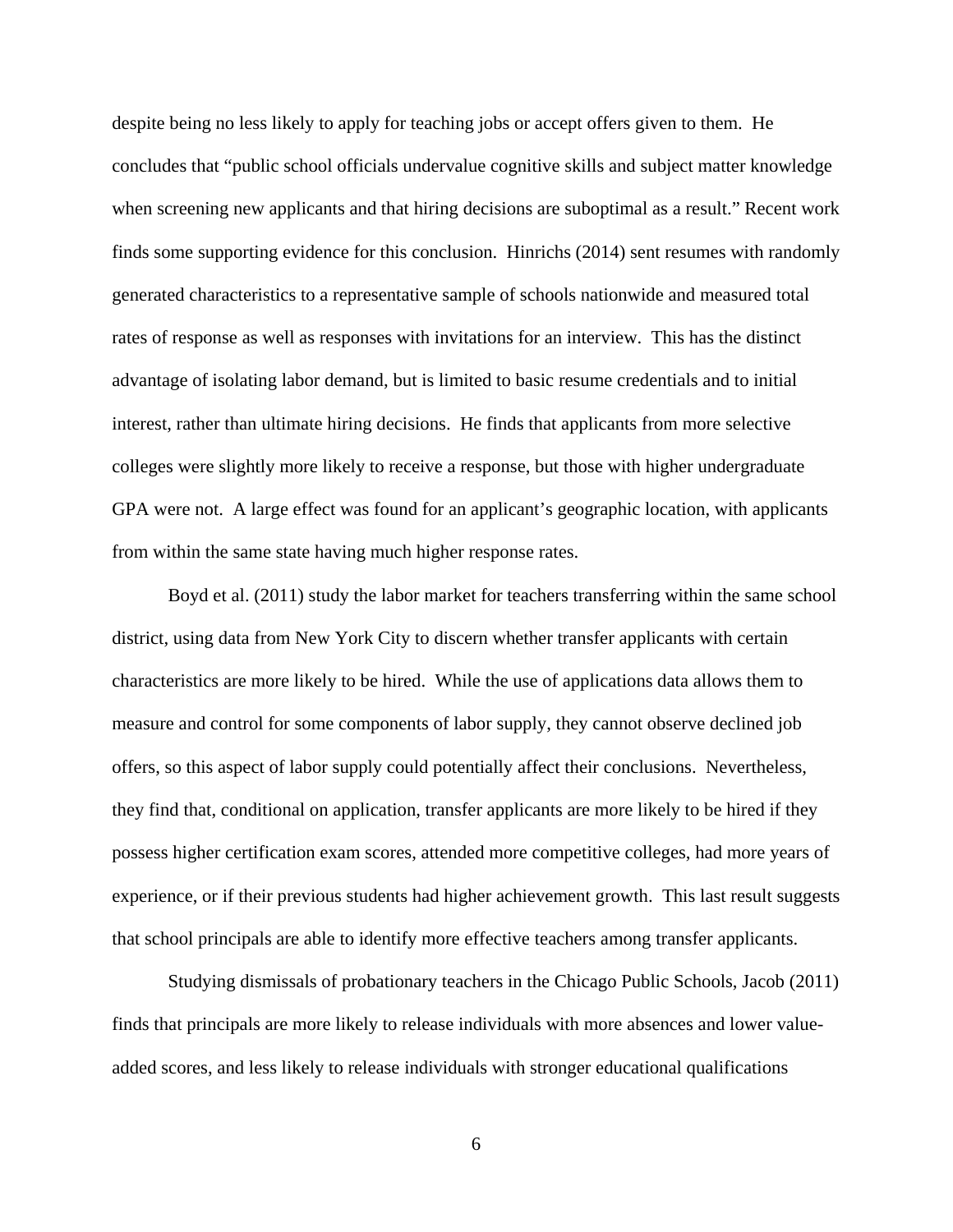measured by things such as the competitiveness of their undergraduate college and whether they had ever failed a teacher certification exam.

In contrast, earlier work by Kane and Staiger (2005) presents evidence from a natural experiment suggesting that schools are not effective at choosing the most effective applicants among new hires. Taking advantage of a state incentive for reduced class sizes, Los Angeles dramatically increased hiring of new elementary teachers in 1997, from around 1,300 per year to over 3,300.<sup>[7](#page-7-0)</sup> Despite the hiring spike (and a clear increase in new hires that did not possess proper credentials), estimates of performance were no worse for teachers hired in 1997 than for cohorts hired in preceding years.

Some recent research has produced promising results regarding how indices of teacher characteristics predict teaching performance, although these have included measures collected in low-stakes research surveys (Rockoff et al. 2011) or administrative data unavailable to schools and school districts (Boyd et al. 200[8](#page-7-1)). $8$  Moreover, these studies focus on the characteristics of teachers who are already hired rather than data on the characteristics of a pool of teacher applicants, preventing them from addressing issues of selection bias.

In a study which is most closely related to our work, Goldhaber et al. (2014) examine data from Spokane, Washington, where teacher applications are scored subjectively based on education, qualifications and certifications, experience, letters of recommendation, and narrative

<span id="page-7-0"></span> $7$  Hiring remained high for additional years, and Los Angeles did not increase teacher salaries.

<span id="page-7-1"></span><sup>&</sup>lt;sup>8</sup> Some suggestive evidence also comes from two alternative certification programs in New York City. Rockoff and Speroni (2011) find that math teachers hired through the Teaching Fellows program were slightly more effective in their first year of teaching if they had a high rating during program selection. Dobbie (2011) finds that an index of eight criteria used to select applicants into the Teach for America (TFA) program are positively related to effectiveness among teachers during their first years of teaching.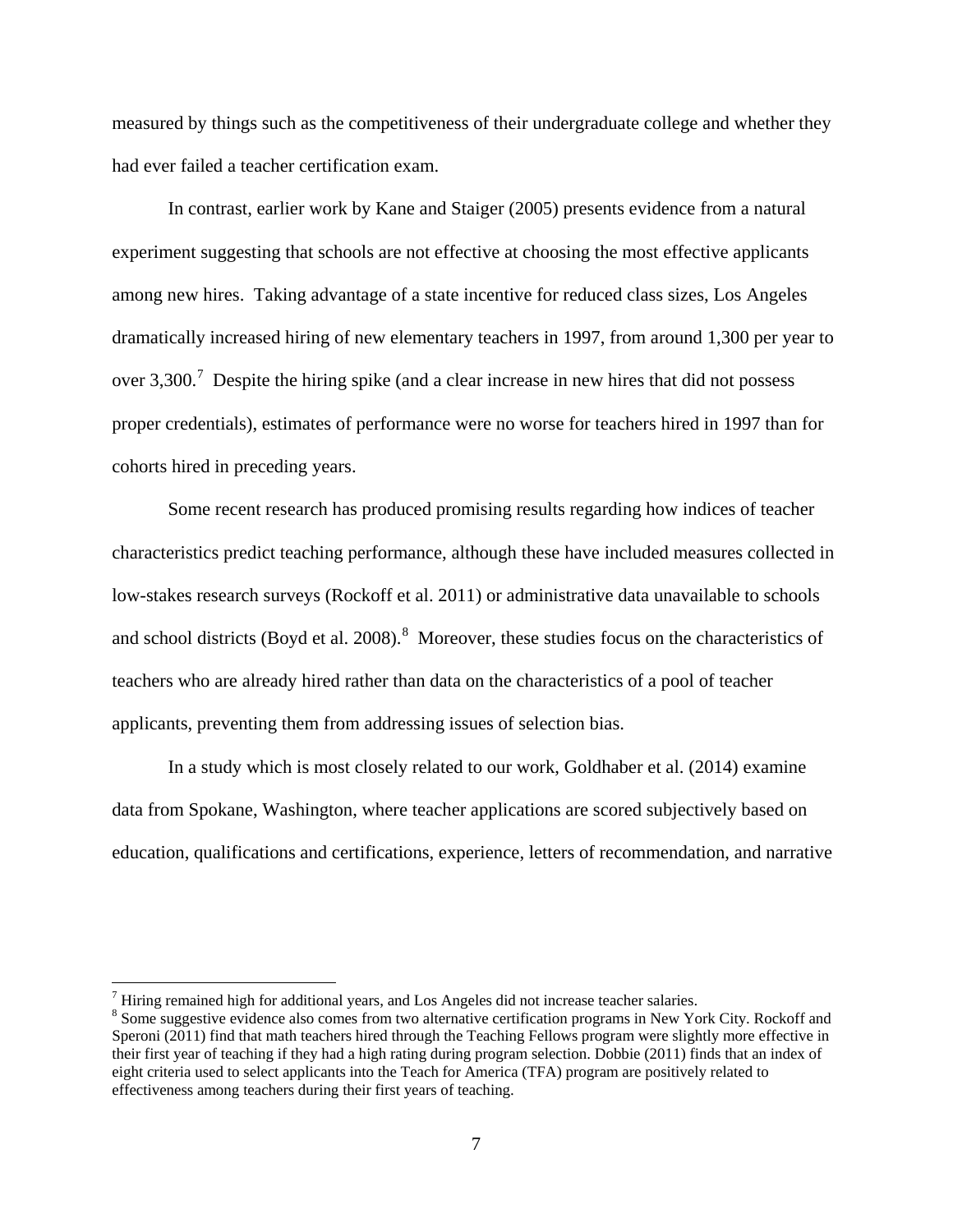statements.<sup>[9](#page-8-0)</sup> They find that teachers with higher rated applications have significantly higher impacts on student achievement (i.e., value-added) and higher retention rates, and they conclude that selection due to non-random hiring has little impact on their results.<sup>[10](#page-8-1)</sup>

#### *2.2 Hiring Preferences and Processes in Teaching*

 $\overline{a}$ 

Outside of economics, there is a significant literature on teacher hiring. These studies focus mostly on either (a) the characteristics that principals look for in job applicants and (b) the processes used by schools to recruit, screen, and select teachers. Here we give a general sense of these literatures and their findings; for more detailed reviews see Pounder (1989), Rutledge et al. (2008), or Mason and Schroeder (2010).

Studies of the values principals place on teacher applicant characteristics are based on qualitative interviews and surveys, typically with small samples drawn from either one district or a limited geographic area (e.g., Place and Kowalski 1993, Abernathy et al. 2001, Harris et al. 2007, Cannata and Engel 2011). These analyses generally indicate that principals place greater weight on personal traits (e.g., "honesty", "good character", "ability to work with peers", "respect" or "compassion" for students) that may be more difficult to assess than credentials like academic achievement or years of prior teaching experience.

No nationally representative study on methods used for teacher hiring exists. However, a number of studies, spanning many years and various geographic areas, provide a fairly consistent picture. The two methods employed in these studies are either to ask school district

<span id="page-8-0"></span> $9$  Applications are scored first by central human resources staff and, if the score meets a cutoff, are scored again by school-level personnel; those with high scores in the second stage are brought in for a formal interview by the school

<span id="page-8-1"></span> $\frac{10}{10}$  They assess the scope of selection bias using instrumental variables methods. Applicant scores are strongly related to hiring probability in their setting, but are sometimes not calculated correctly by district staff who must add up scores on multiple criteria by hand. These arithmetic errors serve as instruments to address the selection problem.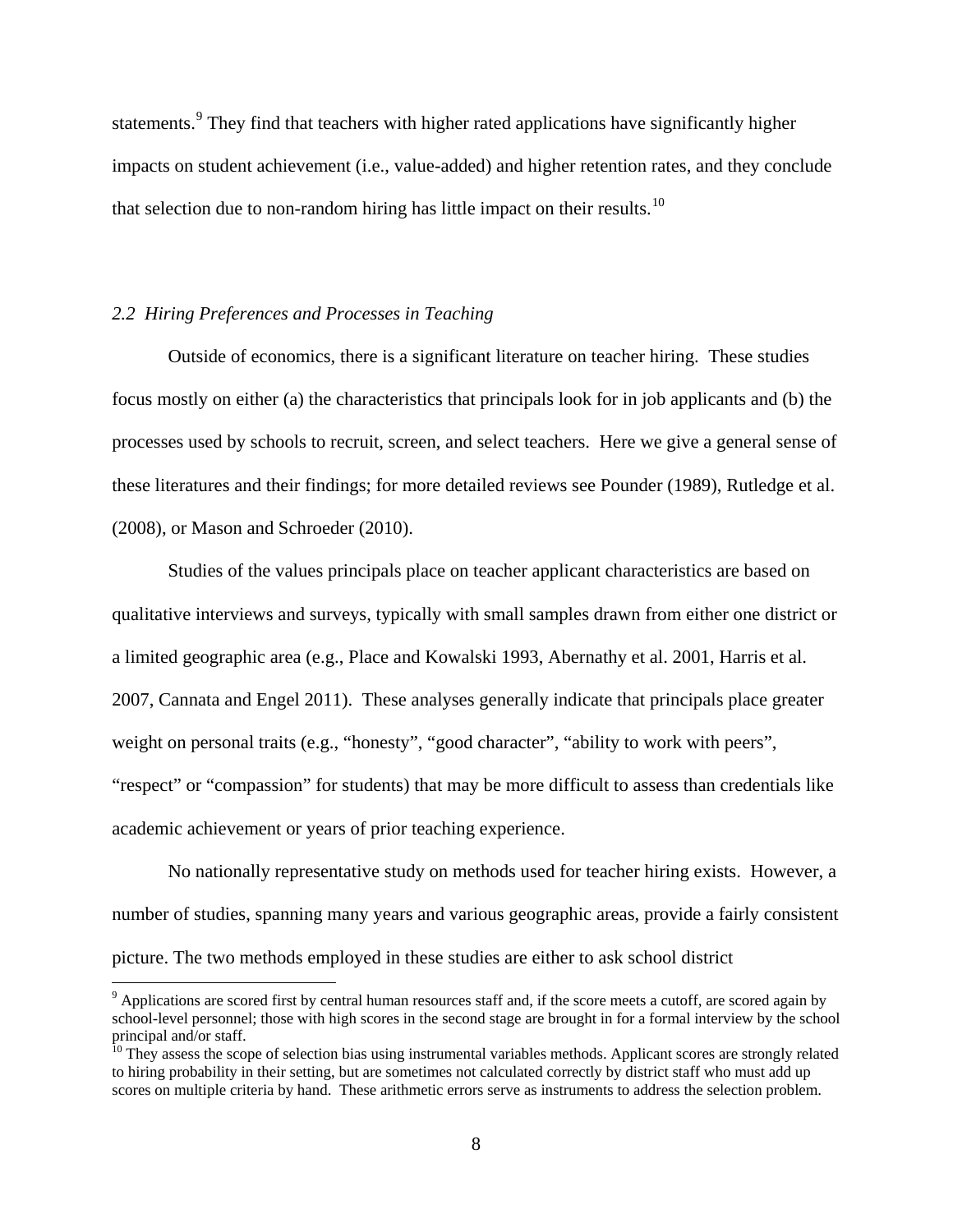administrators about their hiring practices or to survey teachers about their experiences being hired for their most recent job (Liu and Kardos 2002, Liu and Moore-Johnson 2007).

 Applicants almost always submit written applications with information including a resume and proof of certification, as well as transcripts and recommendation letters. From there, a subset of applicants is invited for in-person interview. These surveys also indicate that teachers are usually interviewed more than once as they progress toward being hired.

 Submission of writing samples, a portfolio of work, or delivering a sample lesson are all far less common than the in-person interview. None of the early studies we reviewed mentioned any written evaluations other than a cover letter and they all report that a small fraction (typically less than 15 percent) of districts observed applicants teaching a lesson prior to hire.<sup>11</sup> More recently, Strauss (1998) reports that roughly 25% of districts surveyed in Pennsylvania solicit writing samples and roughly one third request teacher exam scores (e.g., National Teacher Examination or Praxis Series). Balter and Duncombe (2005), surveying New York State school districts, report that 60% require a writing sample, 30% require a teaching portfolio, and two thirds require certification exam scores.<sup>[12](#page-9-1)</sup> These surveys also report between 40 and 50 percent of districts using a sample classroom presentation, which may indicate a trend toward greater use. However, surveys of teachers (Liu and Kardos 2002, Liu and Moore-Johnson 2007) across several states typically find only about 15% giving a sample lesson prior to being hired.<sup>[13](#page-9-2)</sup> One

<span id="page-9-0"></span><sup>&</sup>lt;sup>11</sup> See Neely (1957), Diekrager (1969), Nalley (1971), Hansen (1976), and Luthy (1982).

<span id="page-9-1"></span> $12$  In addition to letters of recommendation, Pennsylvania districts reported placing high weight on college major and grade point average (but low weight on test scores, essays, or institution attended) when deciding whom to interview. In New York, recommendations and college major are also given high weight in screening prior to the interview, but low weights are given to grade point average, institution attended, and scores on certification exams (or other screening tests).

<span id="page-9-2"></span> $^{13}$  The fraction of teachers who taught a sample lesson was 6.5 percent in California, 14 percent in Florida, 14.6 percent in Michigan, 19.6 percent in Massachusetts, and 23 percent in New Jersey.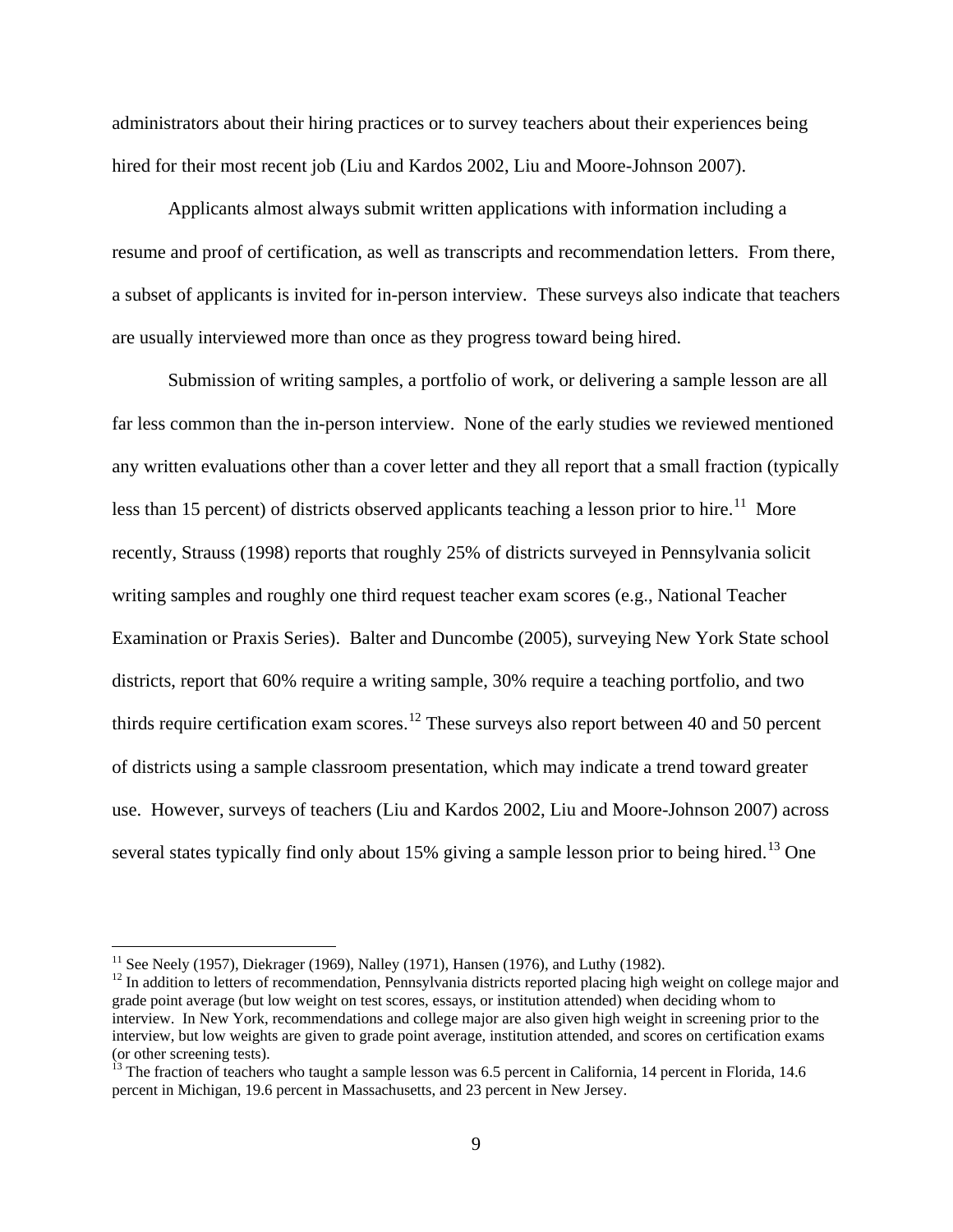caveat to this conclusion is that student teachers and teachers' aides who are hired to teach full-time, will likely have been observed while teaching, albeit outside of the formal hiring process.<sup>[14](#page-10-0)</sup>

#### *2.3 Validity of Interviews and Job-Task Observations in Employee Selection*

A large literature in applied (or "industrial") psychology examines the power of interviews to extract reliable and accurate information about the future success of potential employees. Much of the early research in this field exposed low reliability and validity (see Schmitt 1976), but more recent work demonstrates that structured interviews (i.e., pre-selected questions with rubrics for coding answers) can predict outcome variables such as evaluations of employee performance by supervisors (see Arvey and Campion 1982, Hunter and Hunter 1984, Motowidlo et al. 1990, McDaniel et al. 1994).

A small set of studies focus on interviews for teachers specifically. However, this research typically examines how teacher characteristics (e.g., gender, age) and interview structure (e.g., a single interviewer vs. a panel) affect hiring decisions, and many of these studies use actors instead of actual teachers (e.g., Bolton 1969, Young and Pounder 1986, Young 2005). Few studies test whether interview decisions predict future success in teaching, but there is some evidence, albeit in small samples, of a positive relationship between teachers' interview ratings and supervisor ratings of job performance (Mickler and Solomon 1986) and student achievement gains (Webster 1988).

 We know of no study that focuses on the predictive validity of sample lessons done as part of a hiring process.<sup>[15](#page-10-1)</sup> However, the power of job simulations to predict productivity is a

<span id="page-10-1"></span><span id="page-10-0"></span> $14$  Liu and Moore-Johnson (2007) report that 20 percent of teachers worked in their current schools in some capacity before they were hired, and Strauss (1998) finds that about one third of school districts try to fill full-time teaching positions with current substitutes or part-time teachers.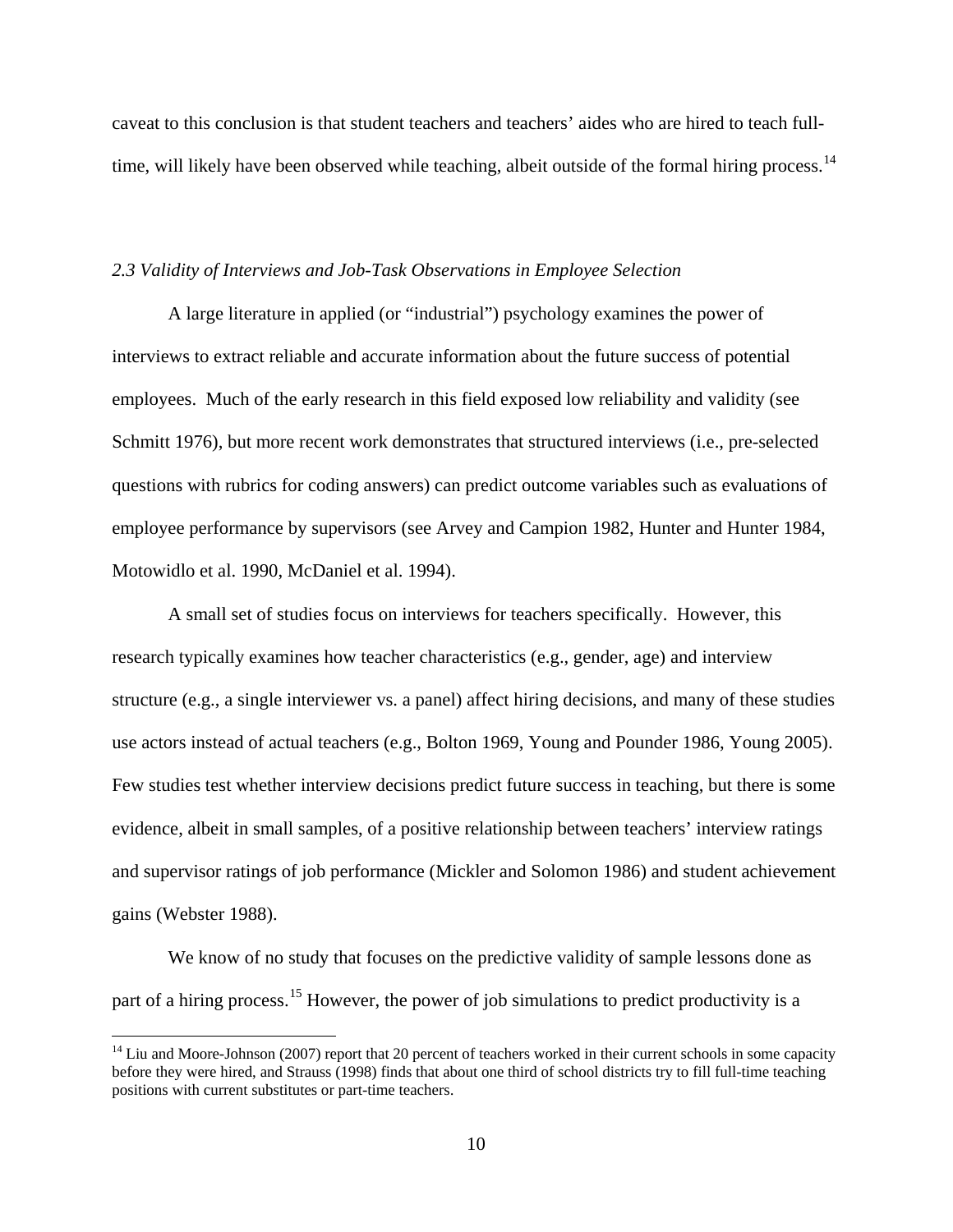well-researched issue in the field of industrial psychology (see Wernimont and Campbell 1968, Hunter and Hunter 1984), and there is a large literature on the relationship between student achievement and observed teacher behaviors—typically measured with trained observers using low-inference coding systems or "rubrics." This research has consistently found positive relationships between observed teacher behavior and student learning outcomes.<sup>[16](#page-11-0)</sup> Nevertheless, while research indicates that effective teachers can be identified through observation, this evidence comes from full-time teachers in normal classroom settings and may not accurately reflect the evaluation of sample lessons presented during the hiring process.

# **3. Application, Hiring, and Performance Evaluation in DCPS**

Traditionally, the hiring process for teachers in DCPS was largely decentralized, with school principals making independent decisions on whom to hire with few restrictions aside from licensing and certification. Principals could hire teachers from a variety of sources, including student teachers in their schools, through relationships with local teacher preparation programs, or through central office applications. In 2009, DCPS created TeachDC, a multi-stage, centralized application process which is the focus of our analysis and which we describe in greater detail in Section 3.1. TeachDC aims to streamline hiring by screening out less desirable applicants and giving principals a list of "recommended" candidates who successfully completed the process. We examine hiring and performance for TeachDC applicants from 2011 to 2013.

<span id="page-11-0"></span> $15$  Some indirect evidence is presented by Wede (1996), who analyzed data on subjective performance evaluations of teachers from a school district that incorporated a sample lesson as part of its hiring process. Several years later, average evaluations of those hired during this period were not statistically different than those hired in prior years. <sup>16</sup> Recent work includes Holtzapple (2003), Schacter and Thum (2004), Milanowski (2004), Kimball et al. (2004), Gallagher (2004), Kane et al. (2011), and Kane et al. (2012). Brophy and Good (1984) review earlier research.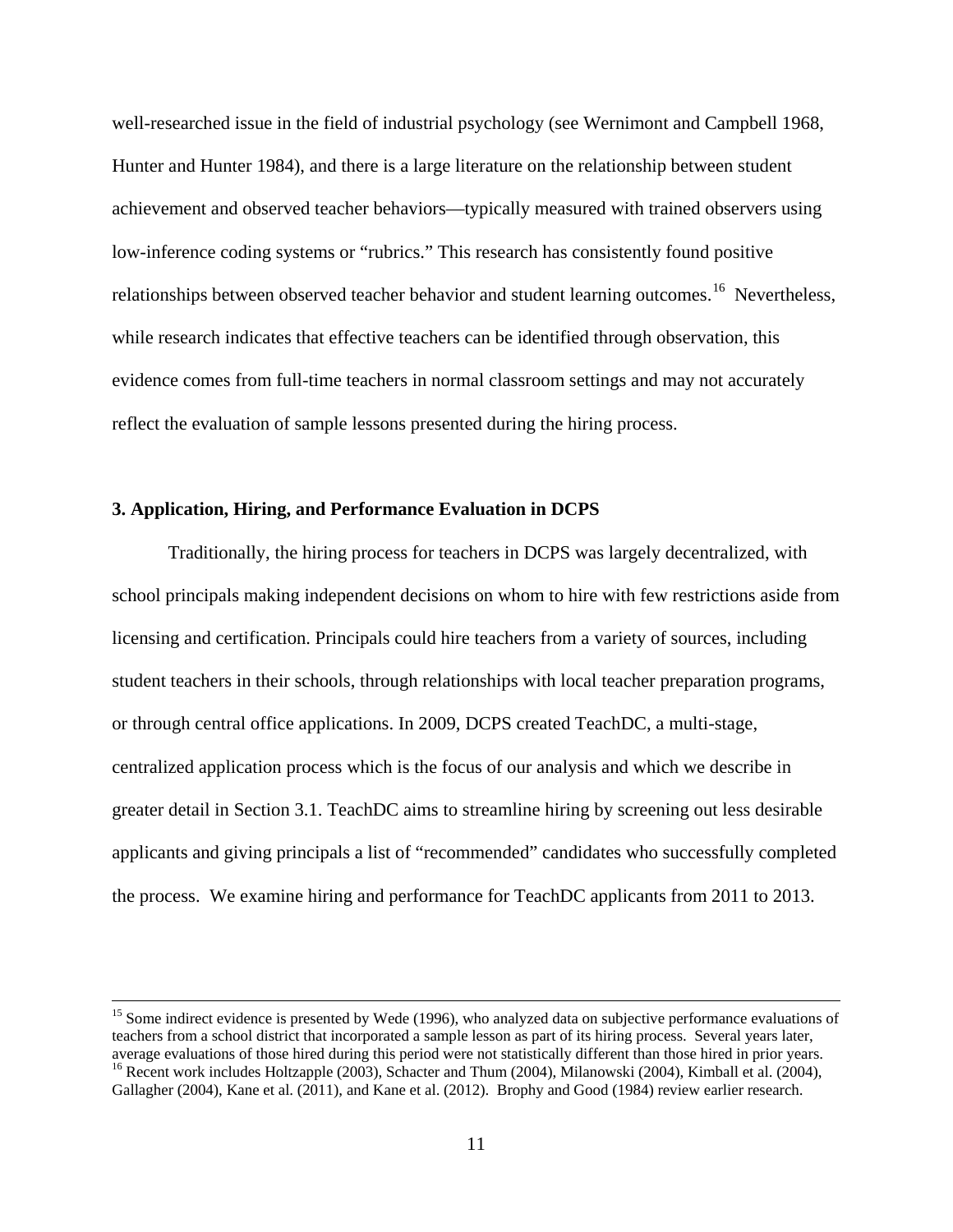Information on "recommended" TeachDC applicants is made available to principals via an online database. Recommended applicants are listed in alphabetical order, with links to their resumes, and can be filtered by subject area to help principals find candidates. Principals can also navigate through the online database to find out further information on how the applicants scored in the Teach DC process. While we know that DCPS principals are provided with information on the online database during a regularly occurring and mandatory meeting of school administrators, the district does not track whether principals used the database, nor whether they proceeded beyond the list of candidates to view applicants' scores in any of the hiring stages. As we show below, evidence suggests principals used the list of recommended candidates, but did not rely on the detailed application scores to select applicants.<sup>[17](#page-12-0)</sup>

While completion of TeachDC can help applicants find a job, being on the recommended list is not required in order to be hired by a DCPS principal. TeachDC recommended candidates are quite likely to be hired (see Table 2, discussed below), but they comprise only about one quarter of new teachers hired from 2011 to 2013. An additional quarter of new hires applied to TeachDC but did not complete the process, either because they failed one of the selection stages or stopped voluntarily. Roughly half of news hires during these years did not apply through the TeachDC process.<sup>18</sup>

While we do not examine applicants outside of TeachDC, for comparison purposes we present summary statistics (see Table 1) on all teachers in DCPS, breaking them up by whether

<span id="page-12-0"></span><sup>&</sup>lt;sup>17</sup> In personal correspondence, DCPS officials indicated their belief that few principals accessed information beyond examining teachers in the recommended pool for the subject in which they were interested in hiring.

<span id="page-12-1"></span><sup>&</sup>lt;sup>18</sup> This other half of new hires is divided between two groups. First, about 10 percent of new hires applied through other rigorous selection processes like Teach For America and the DC Teaching Fellows, which focus on individuals who lack teaching certification but have outstanding prior achievements and demonstrated leadership in other professions or activities. Over the period 2011-2013, DCTF and TFA brought in, respectively, roughly 100 and 60 new DCPS teachers. These teachers participate in training programs in the summer prior to starting their teaching jobs and take courses to obtain teaching certification during their first few years of employment. Second, the remaining approximately 40 percent of new hires applied directly to local school principals.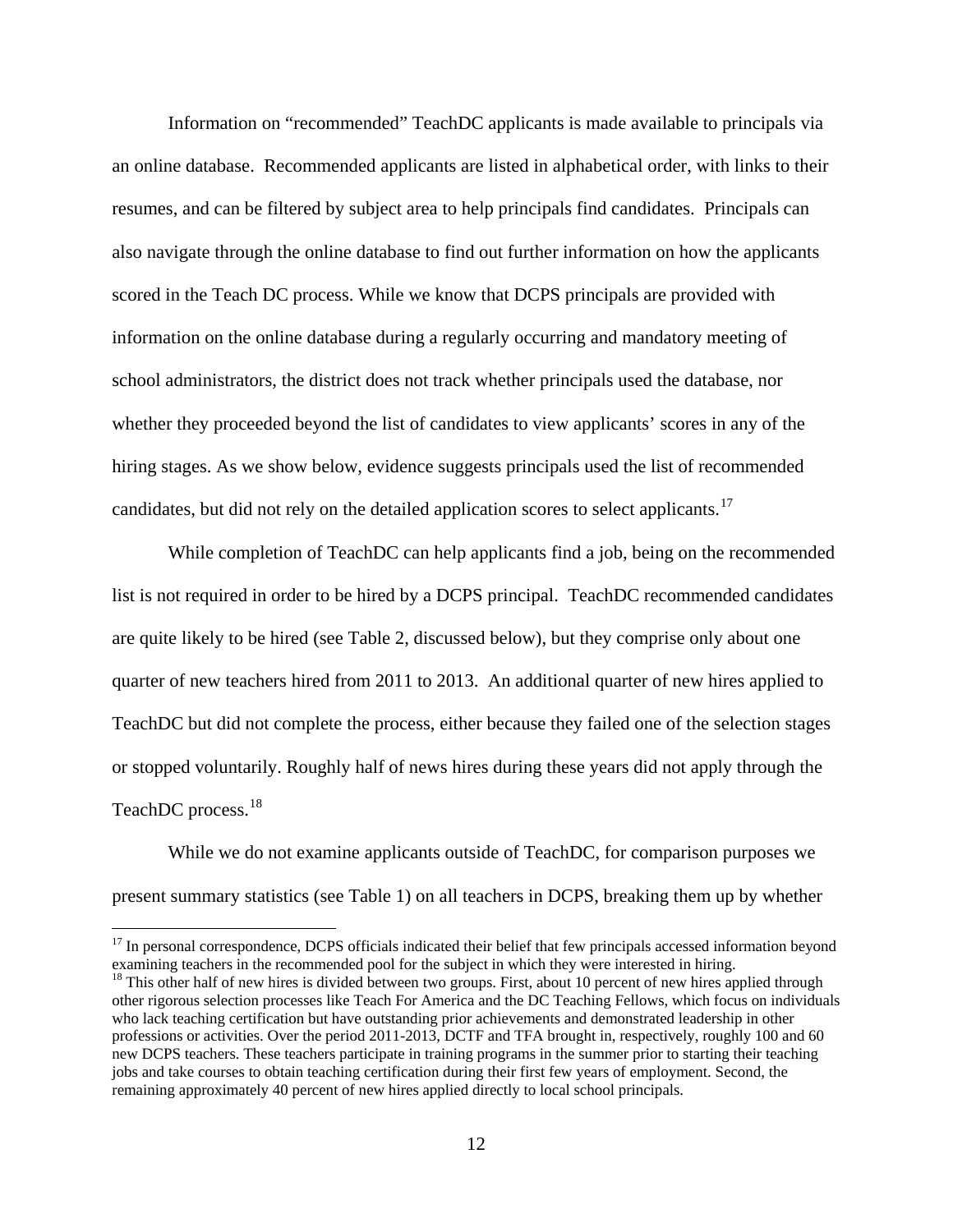the teacher is a new DCPS hire who applied to TeachDC from 2011-2013 (our primary analytic sample), a new hire who did not apply to TeachDC, or a veteran teacher (hired before 2011). Relative to veteran teachers, new hires are younger, more likely to teach in middle schools, and have lower performance evaluation scores. This is true regardless of whether they applied to TeachDC. There are few noticeable differences between new hires who applied to TeachDC and those which did not, although TeachDC applicants appear to have somewhat better performance evaluations in their first year (e.g., -0.4 vs. -0.6 standard deviations on our normalized measure, the details of which are provided in section 3.2).

### *3.1 The TeachDC Application Process*

 $\overline{a}$ 

 We focus on the TeachDC selection process as it occurred from 2011-2013. Each year, from roughly February through July, candidates submit applications to Teach DC. The online application system first collects background information such as applicants' education history, employment experience, and eligibility for licensure. Applicants who don't already hold a DC license and whose credentials make them ineligible to obtain one prior to the start of the school year are not allowed to proceed further, and we do not analyze these ineligible applications.<sup>[19](#page-13-0)</sup>

Following collection of this preliminary information, district officials review applications in several stages; we discuss these stages in detail below, as they changed somewhat from year to year. In 2011, there were four stages of evaluation; two written evaluations (general essays and subject-specific assessments), an interview, and a teaching audition. In 2012 and 2013, the general essay was dropped, and applicants were assessed on the remaining three stages. Also, in

<span id="page-13-0"></span><sup>&</sup>lt;sup>19</sup> To be licensed in DC, teachers must have a bachelor's degree, complete a teacher preparation program (traditional or alternative), and pass both the PRAXIS I and relevant PRAXIS II exams (or substitute exams). Teachers licensed in another state are also generally eligible for a DC license.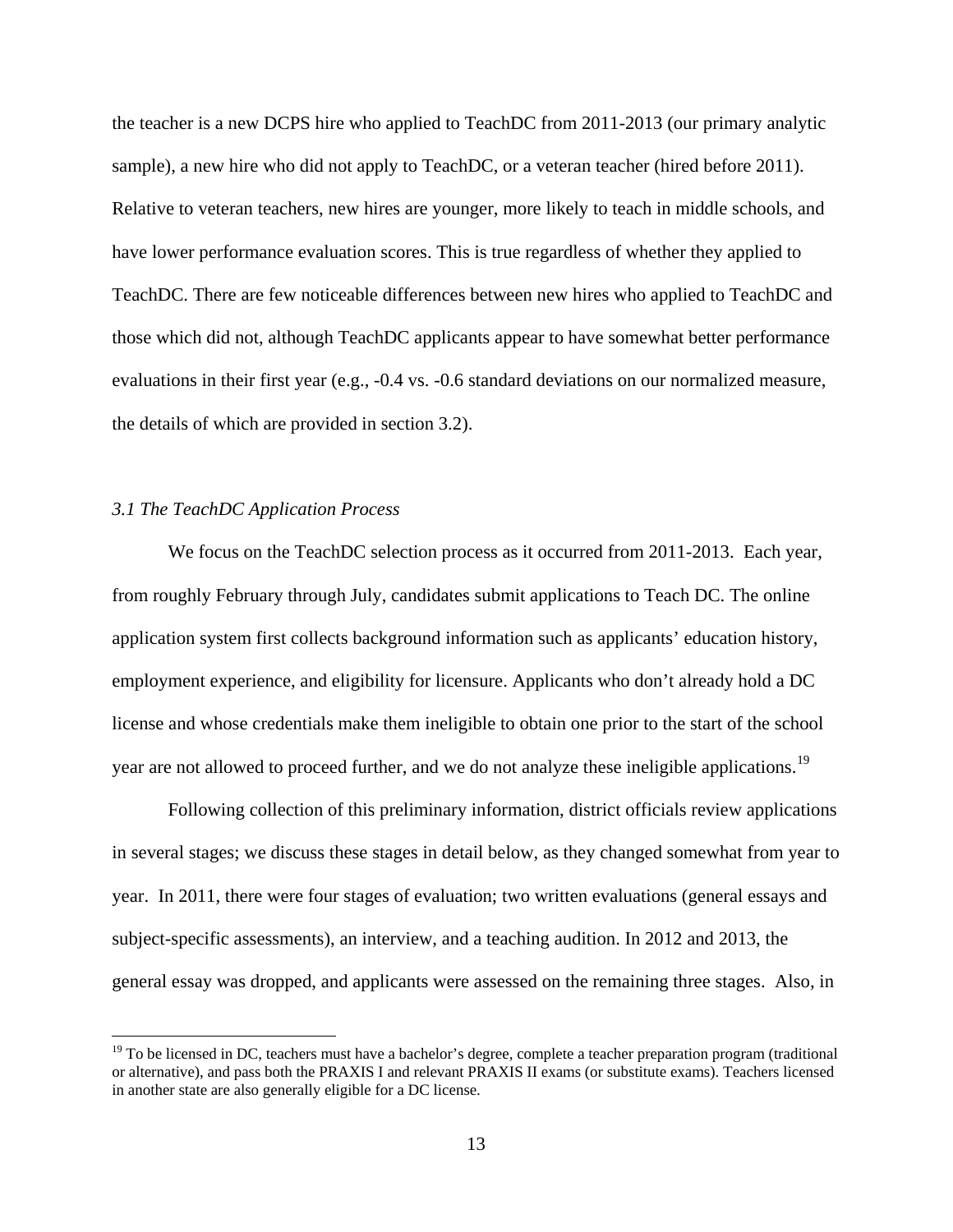2011 many of the teaching auditions were done live in DCPS classrooms, but, due to logistical difficulties, audition videos were used for the remaining 2011 cases and in all of 2012 and 2013.

At the end of each stage, applicants who pass a specified performance threshold are allowed to proceed. Applicants who pass all stages (and a background check) are included in the recommended pool seen online by principals. On average, for those who made it through the process, it took roughly six weeks from the initial application to the pass/fail determination at the final stage.

Table 2 shows the number of applicants evaluated in each recruiting year and each stage, as well as whether or not they passed the stage and the fraction of applicants hired in each possible stage outcome. There were roughly 2,500 applicants per year, of which roughly 13 percent were hired into DCPS. Roughly 60-70% of applicants completed the subject-specific written assessment and 30-40% of applicants completed the interview. However, the number of applicants completing the audition rose significantly after 2011; as we explain in more detail below, Teach DC changed from live auditions in 2011 to video submissions in 2012 and 2013.

As mentioned above, applicants did not have to make it into the Teach DC recommended pool in order to be hired into DCPS.<sup>20</sup> In Table 2, we see that in both 2011 and 2012, the percentage of applicants hired among those not even evaluated in the initial stage was only slightly below average. However, among applicants who are evaluated in each stage, those who failed the evaluation are less likely to be hired than those who passed. Among those applicants who passed the final audition stage and made it into the recommended pool, the fraction hired

<span id="page-14-0"></span> $20$  Table 1 shows that 28% of the 80 candidates who failed the audition stage in 2011 were nonetheless hired by the district. The analogous figures in 2012 and 2013 are notably lower. Based on conversations with DCPS officials, we believe that some of these candidates were actually moved ahead to the recommended pool to increase the choices available to principals. In analyses we do not present (but which are available upon request), we confirm that all of our results are robust to excluding these 80 applicants or to treating them as recommended.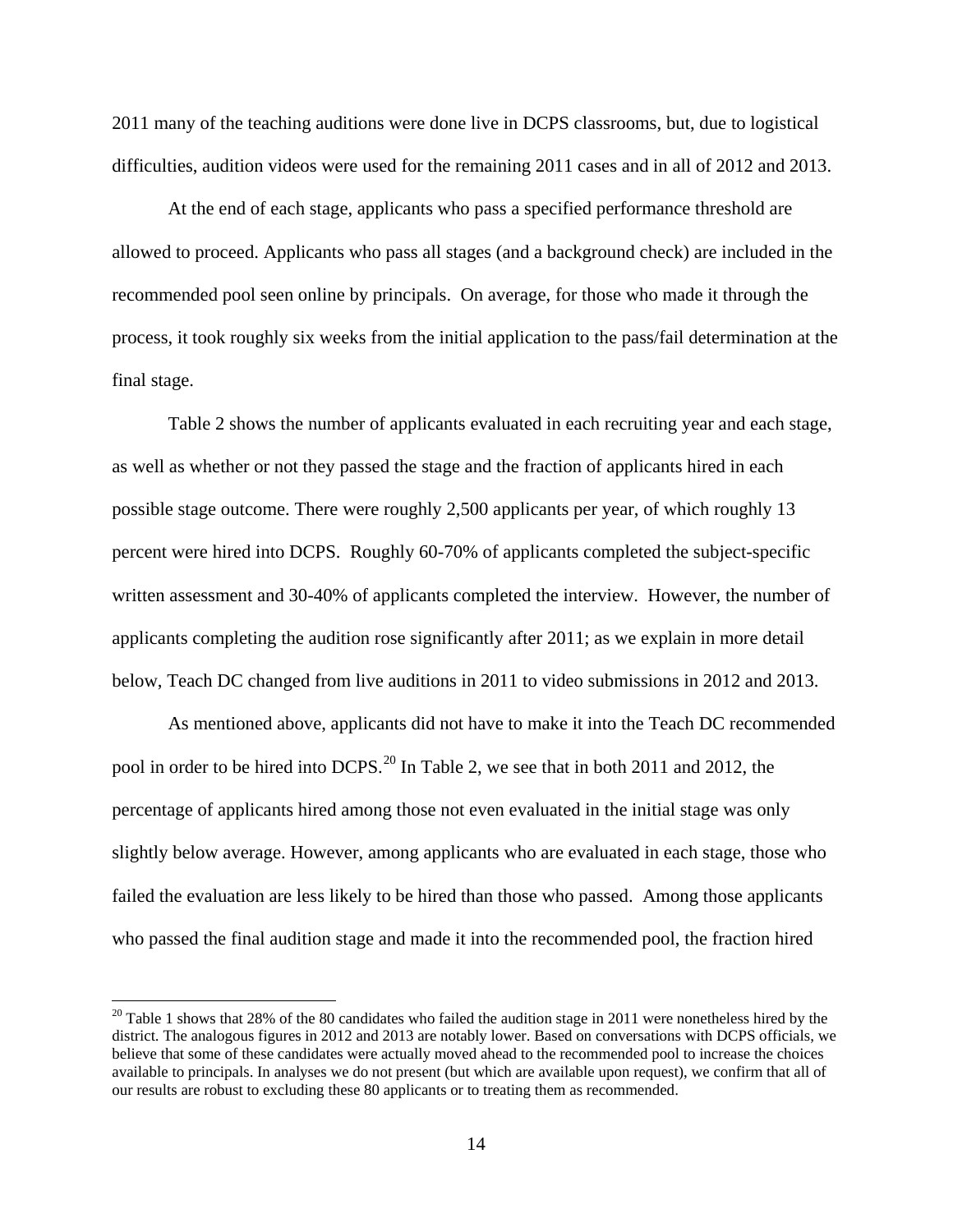was 48 percent, 40 percent, and 52 percent in years 2011, 2012, and 2013, respectively. Thus, it seems clear that applicants who make it into the TeachDC recommended pool are far more likely to be hired, supporting the notion that principals use this list as a source for job candidates.

To give a better sense of how the TeachDC process worked in practice, we briefly summarize the key aspects of each stage during the three years on which we focus. In 2011, applicants first submitted online essays of 200-400 words which were scored by one of several district office reviewers for content and writing quality.<sup>[21](#page-15-0)</sup> In addition to the essays used for selection at this stage, applicants were asked additional questions that were not used in the selection process and were not provided to principals that hired new teachers. Importantly, applicants were not told explicitly that these items were different than the essays or any other information that they submitted, so these data are likely indicative of responses that DCPS would receive if they were to be used in the selection process. $^{22}$ 

Applicants answered 50 multiple-choice questions from the Haberman Star Teacher Pre-Screener (Haberman, 1993), a commercial teacher applicant screening instrument. Used by a number of large urban school districts throughout the U.S., the Haberman Pre-Screener is intended to provide school officials with guidance on how effective a particular candidate is likely to be in an urban classroom. Prior research has indicated a positive relationship between Haberman scores and teacher performance in the classroom (Rockoff et al. 2011).<sup>[23](#page-15-2)</sup>

<span id="page-15-0"></span><sup>&</sup>lt;sup>21</sup> One essay was on instructional strategies for low-performing students, and the other on the use of student achievement data. These essays were scored by on a 4 point scale (in 0.1 point increments), and a composite score was calculated using weights of 40% for the content of each essay and 20% for overall writing quality. As a general rule, applicants proceeded if they achieved a composite score of 2.0 or higher. In addition, DCPS officials selected a random 20% subset of applicants with scores below 2.0 to pass, although applicants with the minimum possible score (1.0 on both essays) were not eligible to be selected.

<span id="page-15-1"></span> $\frac{22}{2}$  Prior to this entire section, applicants were informed that some of the questions were part of a pilot program, but were not told which items were part of the pilot and which were not.

<span id="page-15-2"></span> $^{23}$  This assessment was developed by interviewing teachers thought to be highly effective and designing questions to capture their attitudes and beliefs. The Haberman Foundation also produces an interview protocol and scoring rubric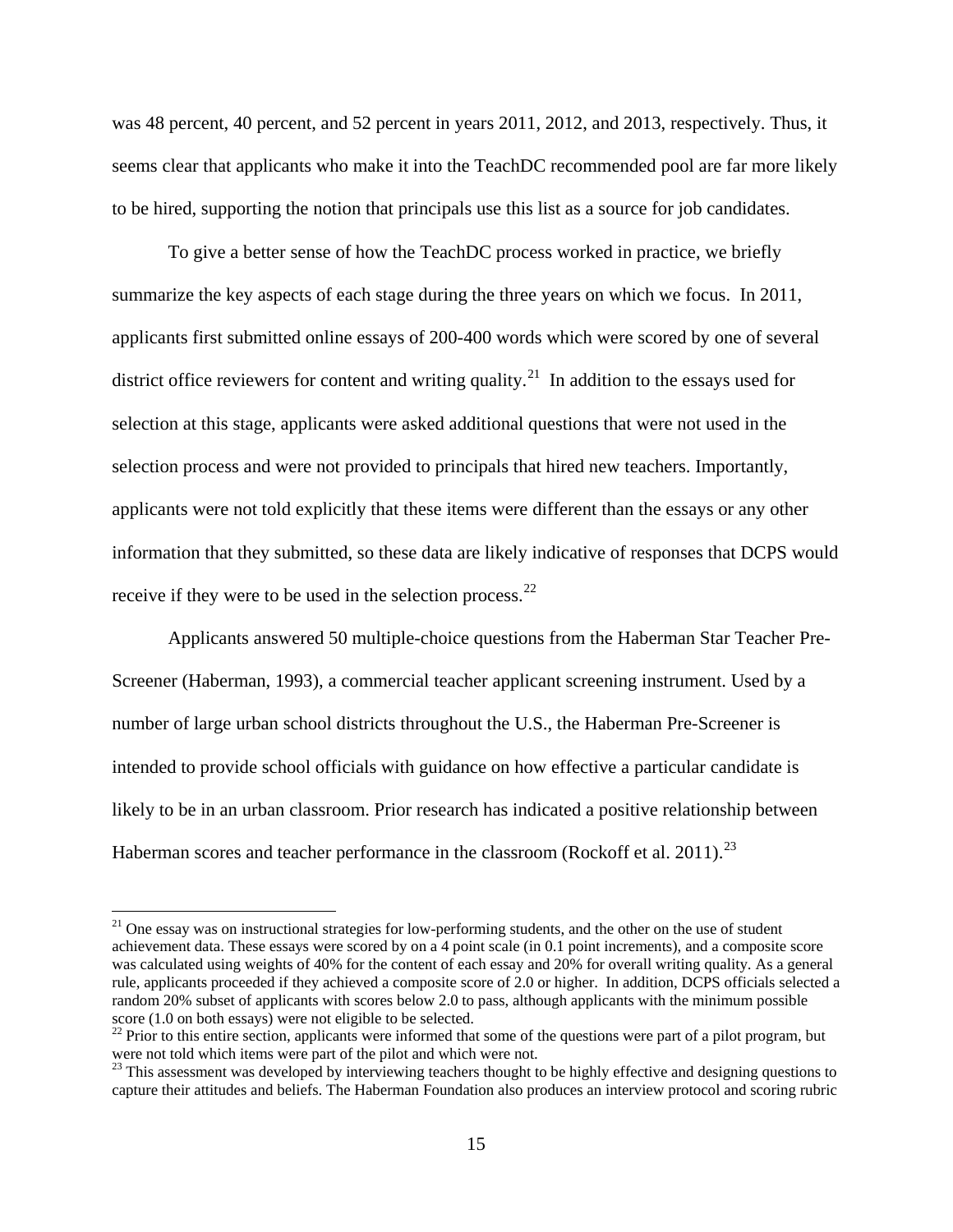In addition, applicants answered multiple-choice questions to measure the "Big Five" personality traits (Costa and McCrae, 1992) and Grit, defined as "the tendency to sustain interest in and effort toward very long-term goals" (Duckworth and Quinn, 2009). <sup>24</sup> While our intention was to examine measures of the Big Five and Grit, a factor analysis (see Appendix Table A1) reveals that applicants' answers are inconsistent with the instruments' designs. The only trait from these surveys that aligns well with a cohesive set of personality questions is Extroversion. All questions other than Extroversion line up along two factors corresponding to whether the question was normally scored (e.g., measuring conscientiousness, the item "Is a reliable worker") or reverse scored (e.g., measuring conscientiousness, the item "Tends to be disorganized"). We believe that this was due to the fact that the questions were asked as part of a job application rather than a low-stakes survey, and candidates may have "faked" their responses to appear more attractive to DCPS officials.<sup>[25](#page-16-1)</sup> Hence, in the analysis below, we include three personality measures (Extroversion, "Positive Spin", and "Negative Spin"), and the Haberman test score in regressions of DCPS hiring and teacher performance.

which is intended to assist district officials in identifying individuals likely to be effective urban school teachers, although this protocol was not used in DCPS during the period of our study. The average score (out of 50) for 2011 TeachDC applicants was 34.2, with a standard deviation of 4.7, and similar to the average score of 31.9 (standard deviation 4.8) found by Rockoff et al. (2011) for a sample of recently hired NYC math teachers.

<span id="page-16-0"></span><sup>&</sup>lt;sup>24</sup> Personality traits were measured using a shortened version of the Big Five Inventory (John, Donahue, and Kentle 1991) in which applicants express their degree of agreement with how a phrase (e.g., "I am talkative") describes them. The 16 items focused mostly on Extroversion (5 questions) and Conscientiousness (5 questions), two traits linked to job performance in earlier studies (Barrick and Mount, 1991; Rockoff et al., 2011), with less emphasis on Agreeableness (2 questions), Neuroticism (2 questions), or Openness to New Experience (2 questions). Grit was measured using a similar instrument developed by Duckworth and Quinn (2009) with eight items, such as "is not discouraged by setbacks" and "has difficulty maintaining focus on projects that take more than a few months." The definition of Grit is provided at: https://sites.sas.upenn.edu/duckworth, accessed on March 17, 2014.

<span id="page-16-1"></span> $^{25}$  A comparison with responses of roughly 400 recently hired New York City math teachers on a low-stakes survey of the Big Five (Rockoff et al. 2008, Table 2) supports this notion. NYC teachers reported levels (on a 5 point scale) of 4.11, 4.04, and 3.85 for, respectively, Agreeableness, Conscientiousness, and Openness to New Experiences. Each had a standard deviation of about 0.5. In stark contrast, the 2011 TeachDC applicants' average reported Agreeableness, Conscientiousness, and Openness to New Experiences were 4.63, 4.67, and 4.66. For other evidence on self-report bias in this context, see Mueller-Hanson et al. (2003) and Donovan et al. (2014).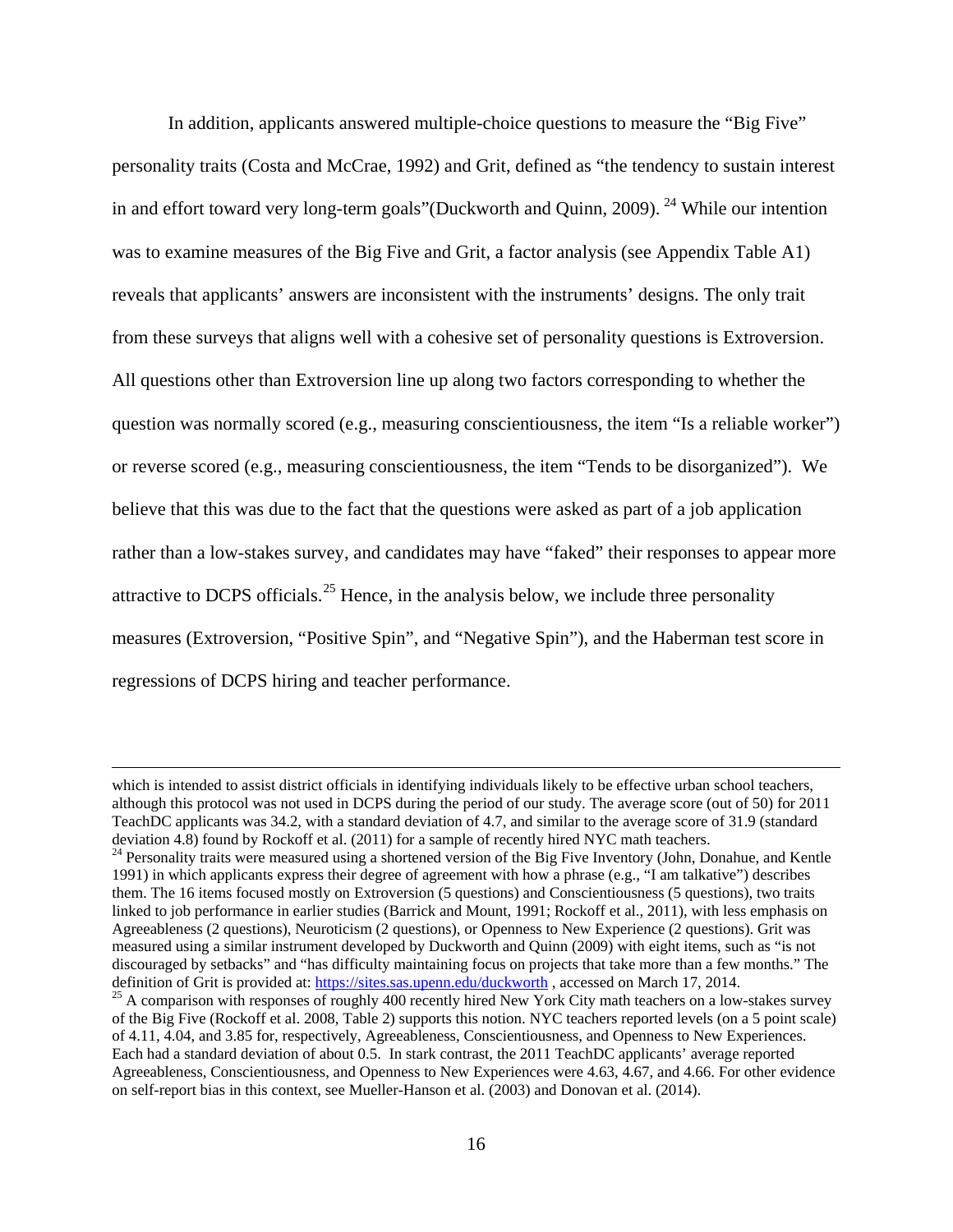Applicants in all three years took a subject-specific written assessment to assess their pedagogical content knowledge (PCK) and knowledge of instructional practices. Applicants selected a subject area (e.g., art, math, Biology) and level (i.e., elementary, middle, or high school) to which they were applying, and then were asked to complete a subject- and levelspecific task. Most applicants were asked to read a case-study in which a student demonstrates misunderstanding of the subject matter and to write a 300-400 word essay explaining the nature of the student's misconceptions and describing instructional strategies for resolving them. In 2011 and 2012, applicants for math teaching positions were required to complete the Knowledge of Mathematics for Teaching (KMT) test, a multiple choice test intended to measure understanding and skills distinctly valuable to teaching math (Hill et al. 2004).<sup>[26](#page-17-0)</sup> Essay content and writing quality were scored by DCPS personnel and these scores (plus the KMT test score, when applicable) were averaged to determine whether the applicant passed to the next stage. The passing threshold varied somewhat across years and was altered within the year for certain subject areas in order to obtain enough qualified applicants.

Applicants who passed the subject-specific essay stage were invited for a 30 minute interview and to submit a 10 minute demonstration lesson. Interviews were conducted by the same DCPS personnel who scored the subject-specific essays, as well as several "Teacher Selection Ambassadors" (TSAs). TSAs were highly rated DCPS teachers who received training from DCPS staff in order to assist with the TeachDC selection process.<sup>27</sup>

<span id="page-17-0"></span><sup>&</sup>lt;sup>26</sup> Elementary school applicants wrote an essay assessing content knowledge in English language arts in addition to taking the KMT test. Applicants for middle school math positions in these two years completed the KMT but did not have to complete an additional essay. In 2013, DCPS did not administer the KMT assessment, instead relying on essays alone to evaluate each candidate's content knowledge.

<span id="page-17-1"></span><sup>&</sup>lt;sup>27</sup> Interviews could be done in person or over the phone, and applicants were asked to respond to a series of structured questions covering five areas: track record of success, response to challenges, contribution to work environment, ownership of high expectations, and continuous learning. For example, under "response to challenges," interviewees were asked, "tell me about the most significant behavior challenge that you've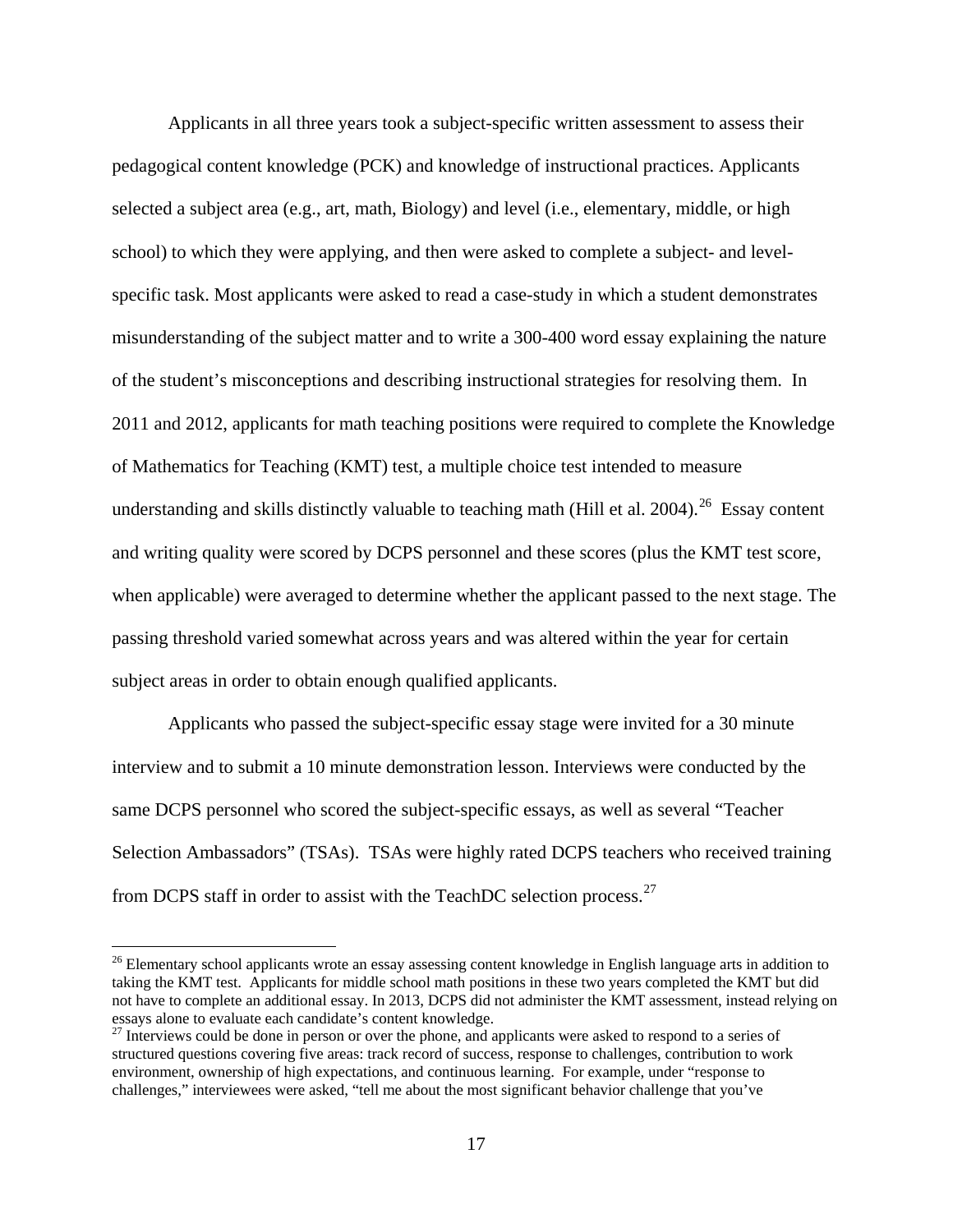The demonstration or "mini" lesson could be done in person or submitted by video. Applicants were allowed to choose the topic and had the option to provide lesson materials. DCPS officials scored applicant performance according to selected dimensions of the Teaching and Learning Framework (TLF), the same rubric used to measure classroom performance under the DCPS IMPACT teacher evaluation system, which we describe in more detail below.<sup>[28](#page-18-0)</sup> Applicant performance on the mini-lesson and interview were combined to yield a final score, and applicants scoring above a specified threshold, which varied somewhat across years, were invited to proceed to the final stage. In 2013, DCPS did not require the mini-lesson and applicants were evaluated on the basis of the interview alone.

The final stage in the TeachDC process consisted of a teaching audition in which the applicant taught a complete lesson of approximately 30 minutes. All auditions in 2011 were conducted in DCPS classrooms but were videotaped for evaluation. In 2012, applicants were permitted to submit a videotaped teaching lesson in lieu of the "live" audition, while in 2013 auditions were based completely on video submissions. In each year, DCPS staff and TSAs evaluated the auditions using the same DCPS classroom observation protocol (i.e., the TLF rubric mentioned above), with each audition rated by one TSA.<sup>[29](#page-18-1)</sup>

encountered with a student (or group)," with follow-up questions like "what did you do first to address the challenge," "what was the result," and "what ultimately happened." Applicants' responses were scored on a 4-point scale using a detailed rubric.

<span id="page-18-0"></span> $28$  Applicants receive a score of 1-4 in five areas: lead well-organized objective-driven lessons, explain content clearly, engage students in learning at all levels, check for student understanding, and maximize instructional time. The scoring rubric is quite detailed and the current version can be found at: [http://dcps.dc.gov/page/impact](http://dcps.dc.gov/page/impact-overview)[overview.](http://dcps.dc.gov/page/impact-overview) To provide an example of how scores are anchored, some of the language describing a "4" in "maximize instructional time" includes "routines, procedures, and transitions are orderly, efficient, and systematic with minimal prompting from the teacher." By contrast, a score of "1" is described by "routines or procedures are not evident or generally ineffective; the teacher heavily directs activities and transitions."

<span id="page-18-1"></span>Applicants received scores from 1-4 on several different elements, with all element scores combined to yield a final score. In 2013, approximately 15% of interviews and 30% of the auditions were checked by a DCPS staff member as part of a "random audit" to assess the reliability of TSA ratings. The correlation between the average scores initially assigned and those after review was 0.87 for interviews, although 45% had at least one component score changed and 17% had the final recommendation overturned. Only 20% of reviewed auditions had any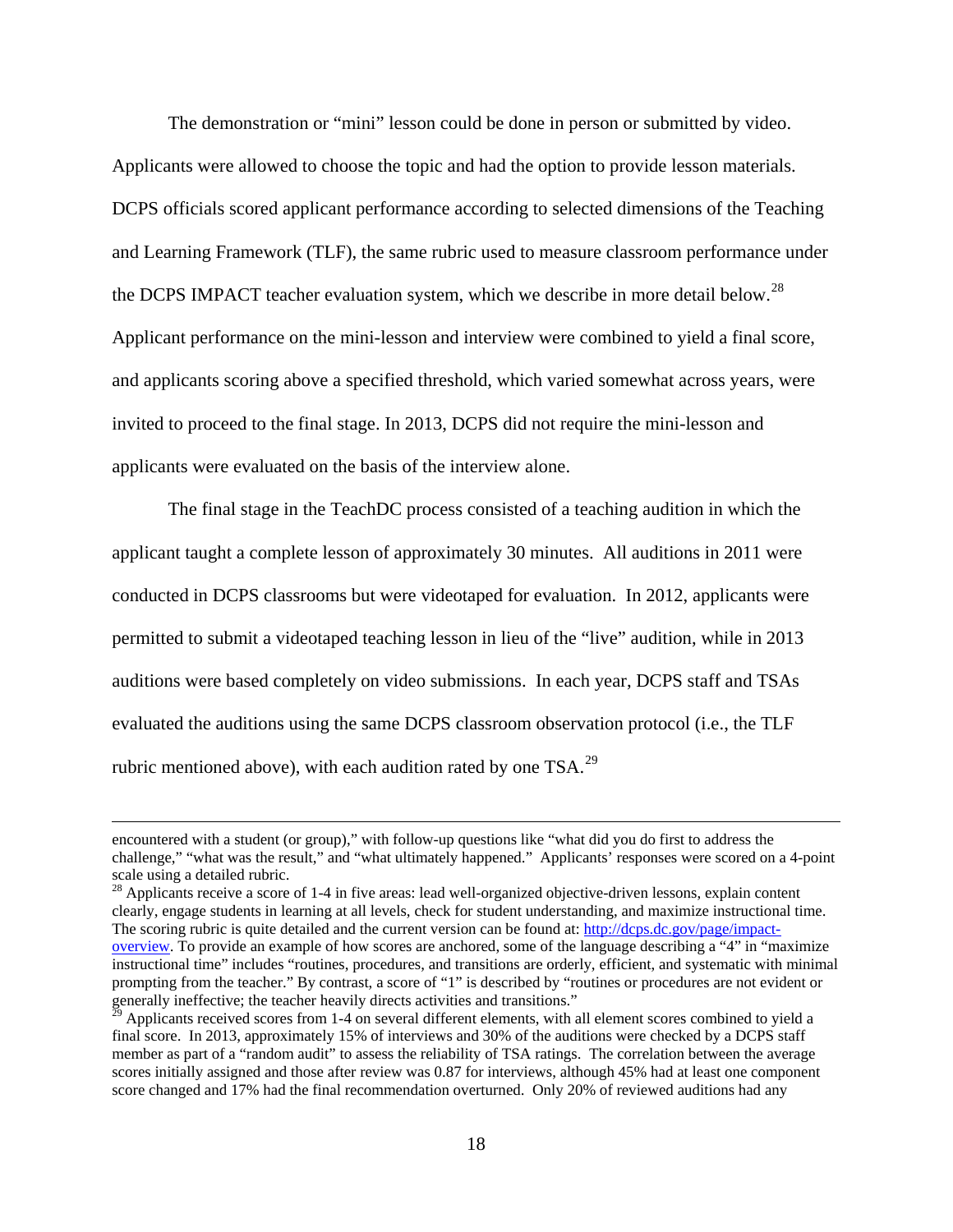### *3.2 Performance Evaluation (DCPS IMPACT)*

 Each DCPS teacher's performance evaluation for the previous school year is summarized in a single "IMPACT" score, which determines personnel decisions ranging from termination to significant salary increases. An IMPACT score is composed of several performance measures, which vary depending on the grade(s) and subject(s) to which the teacher is assigned. Our data include final IMPACT scores and all component scores (described below) for all district teachers in the school years 2011-12 through 2013-14.

The first component of the IMPACT score is based on measures of student learning. For teachers of math or reading in grades 4 through 10, this component includes an "individual value-added score" (IVA) based on the DC Comprehensive Assessment System (DC-CAS) standardized tests.<sup>30</sup> These teachers, known as "Group 1", represent about 15 percent of DCPS teachers. All teachers are evaluated with a "Teacher Assessed Student Achievement" score (TAS). At the start of the school year each teacher sets student learning goals based on non-DC-CAS assessments which are scored by the teacher, as well as weights if multiple assessments are used. The principal must approve the assessments, weights, and learning goals. At the end of the year, the principal validates the assessment scores and evaluates accomplishment of the learning goals using a rubric.<sup>[31](#page-19-1)</sup> Additionally, in 2011-12 (and earlier years), 5 percent of all teachers' final IMPACT score is a measure of school value-added on DC-CAS tests.

component score changed, leading to roughly 10% of reviewed auditions having the final recommendation overturned.

<span id="page-19-0"></span> $30$  In the 2011-12 school year, the first in our data, "individual value-added" was only measured for grades 4 through 8.

<span id="page-19-1"></span> $31$  In the 2011-12 school year (and before) IVA was the only student learning component for Group 1 teachers even though these teachers do have TAS scores.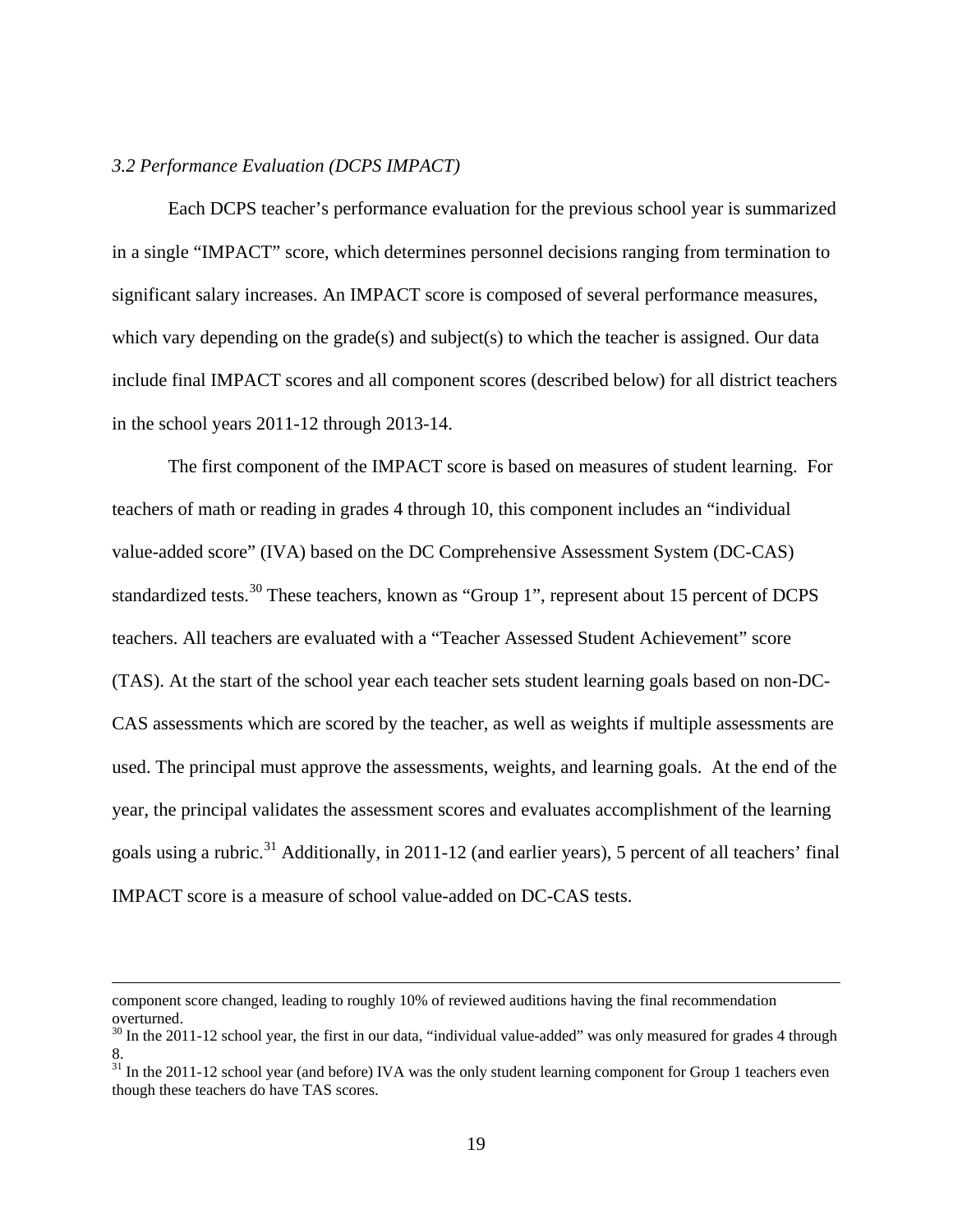The second component of all teachers' evaluation is a classroom observation score. Each teacher is typically observed five times during the year, three times by a school principal and twice by a "master educator" (i.e., an experienced teacher who conducts observations full-time at many schools). Teachers' performance during classroom observations is scored using the district's own Teaching and Learning Framework (TLF) rubric.<sup>[32](#page-20-0)</sup> Observers assign scores in several areas of practice that are averaged within observations, and then these composites are averaged across observations.<sup>33</sup>

The remaining two evaluation components are assessed by the school principal and assistant principals. Principals rate each teacher's "commitment to the school community" (CSC) using a rubric that covers partnerships with parents, collaboration with colleagues, and support for school-wide initiatives and high expectations. Last, the school principal can deduct points from a teacher's final IMPACT score on the basis of poor attendance, tardiness, disrespect of others, or failure to follow policies and procedures. This last component is known as "core professionalism" (CP).

Teachers' final IMPACT scores are a weighted average of the various component scores; Appendix Table A2 summarizes the weights, which changed between the school years 2011-12 and 2012-13. The final IMPACT score determines the teacher's impact rating category, based on pre-specified ranges. There are five possible ratings: ineffective, minimally effective, developing, effective, and highly effective. However, in 2011-12 there were only four categories; the "developing" category was introduced in 2012-13.

<span id="page-20-0"></span> $32$  The TLF rubric is modified somewhat for teachers in kindergarten and younger classrooms, and teachers who work with special education or English language learner students in non-traditional settings. During the period of our data, a separate rubric was used for teachers working with students with autism.

<span id="page-20-1"></span> $33$  Examples of areas of practice include "explains content clearly", "engages students at all learning levels", "provides students multiple ways to move toward mastery", "checks for student understanding", "maximizes instructional time and builds a supportive", and "learning-focused classroom."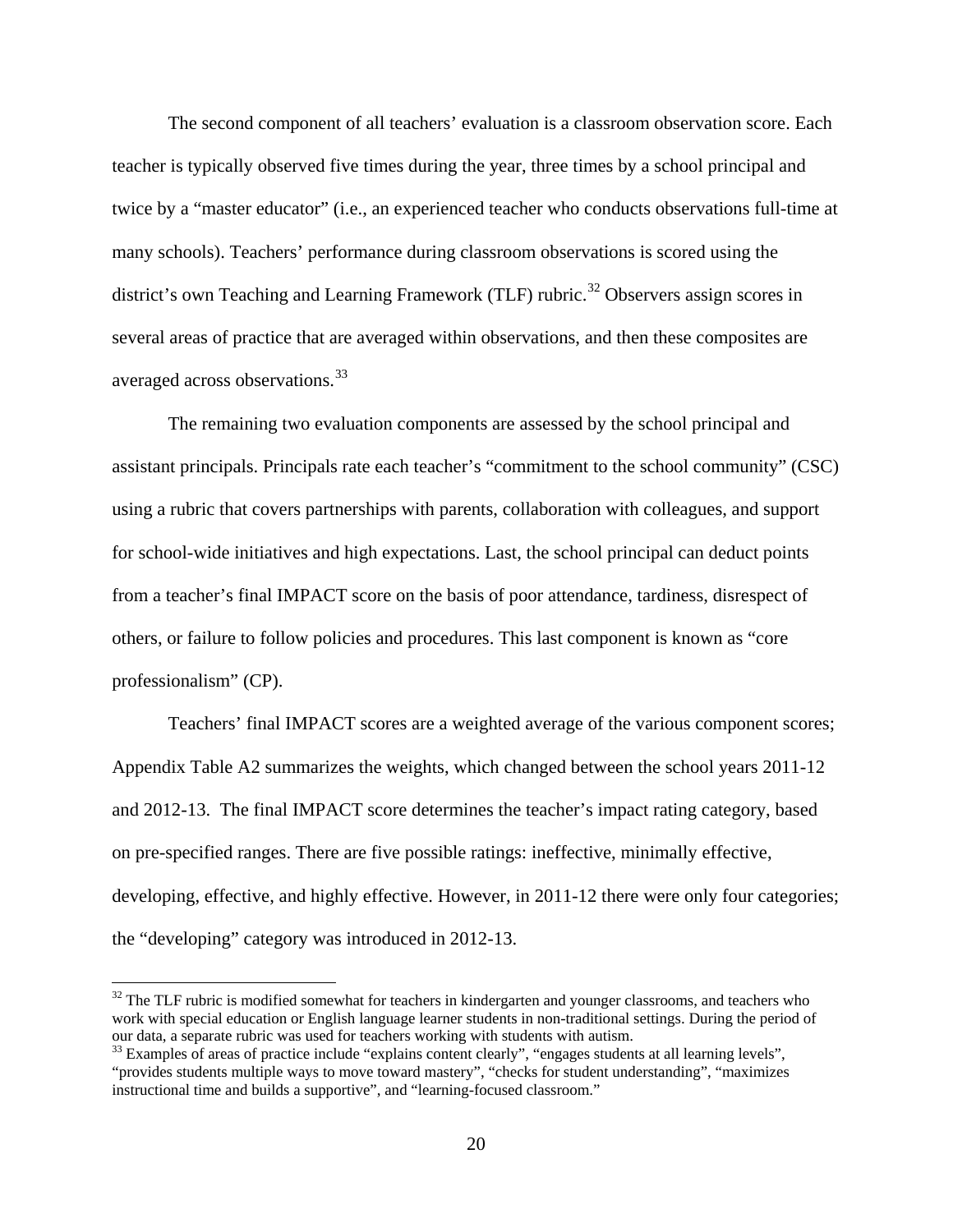Teachers in the "ineffective" category are immediately dismissed. Teachers are also dismissed if they fall in the "minimally effective" category for two consecutive years. At the other end of the distribution, teachers scoring in the "highly effective" category receive a onetime bonus of as much as \$25,000. If a teacher is rated highly effective for two consecutive years, she receives a substantial permanent increase in salary; Dee and Wyckoff (2013) estimate this could be worth as much as a 29 percent increase in the present value of a teacher's total earnings over a 15 year horizon.

### *3.3 Data and Descriptive Statistics*

 $\overline{a}$ 

We use data on over 7,000 individuals who applied through Teach DC in the years 2011-2013 and who were eligible for a teaching license in DC.<sup>[34](#page-21-0)</sup> We analyze subsequent hiring and performance data from the school years  $2011-12$  through  $2013-14$ .<sup>[35](#page-21-1)</sup> Thus, we have three cohorts of candidates and new hires, and can observe retention and performance for the 2011 applicants for up to three years.

Two limitations in our data are worth noting. The first is that we only have information on job offers for two years. Contrasting the outcomes "offer" and "hire" is useful for disentangling labor supply from labor demand. Among all the TeachDC applicants who received

<span id="page-21-0"></span> $34$  We drop 198 applicants who participated in a Fast Track application option in 2011. Our results are not sensitive to including these applicants.

<span id="page-21-1"></span><sup>&</sup>lt;sup>35</sup> We focus on applicants who applied for teaching jobs, and among those applicants identify new hires who are working as a DCPS teacher (as opposed to working as a counselor or administrator or any other role). We define a DCPS teacher as someone who (i) held a teaching position, as recorded in district human resources data and identified by union status, (ii) at some point during the school year. This definition includes individuals who were hired, worked in the fall, but left midyear. It also includes individuals hired midyear. Part-year teachers sometimes do not have job performance data (IMPACT scores), but we nevertheless count them as new hires. Additionally, some DCPS employees who are not officially holding a teaching position do have teaching responsibilities, and are scored in the IMPACT teacher performance evaluation program. In addition to the definition above, we count anyone with IMPACT teaching scores as a DCPS teacher. There are only two such teachers among our applicants, and the results are not sensitive to excluding them.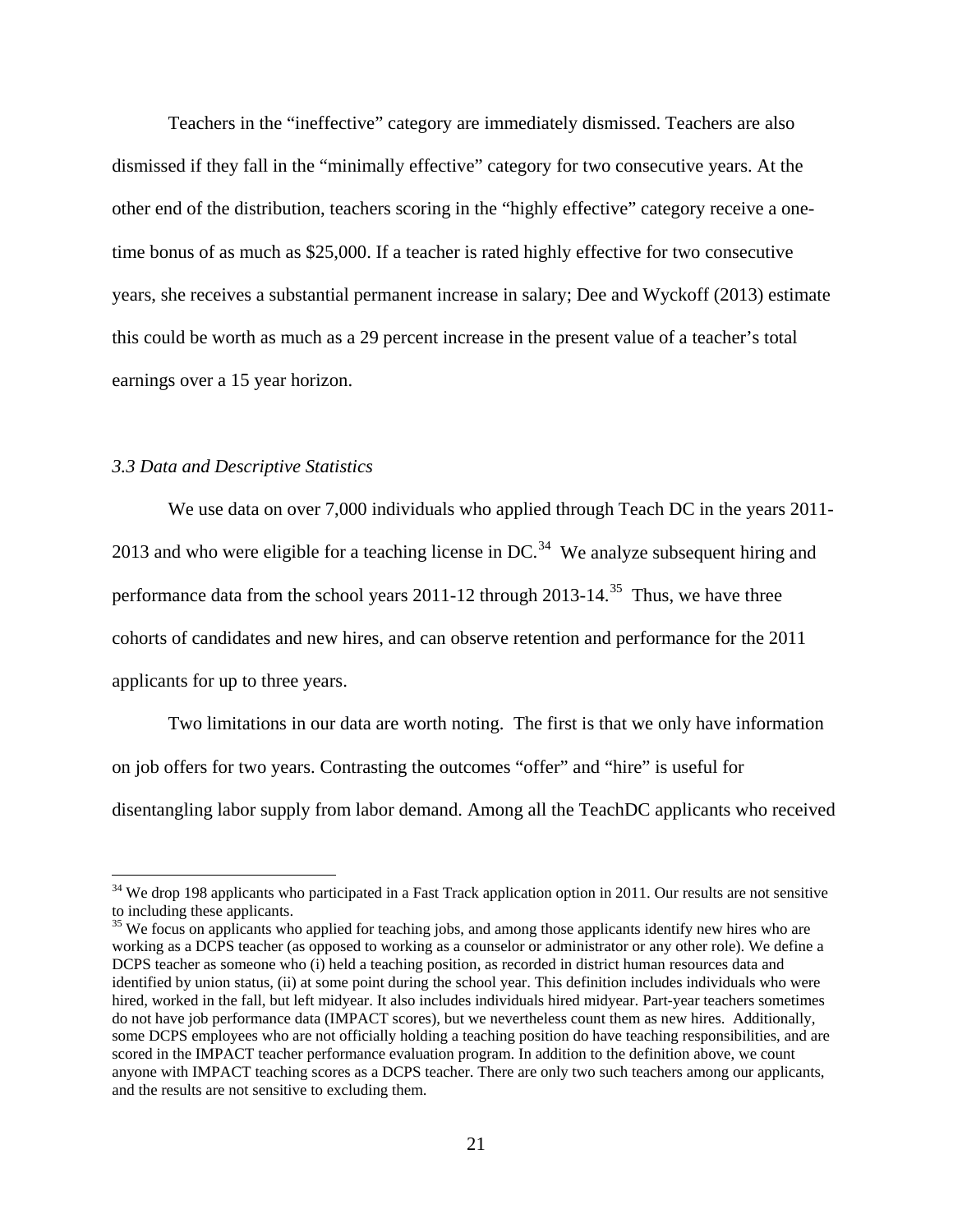a formal job offer in 2012, for example, approximately four out of five accepted that offer (82.4 percent). The acceptance rate was slightly higher, 89.3 percent, for applicants who reached the recommended pool. However, based on correspondence with DCPS officials, we believe some applicants received informal offers from the school principal before the principal recorded the offer formally in the district data systems. Some informal offers were likely never recorded in the data systems because they were turned down by the candidate, and thus these acceptance rates are an upper bound.

A second shortcoming is that we cannot observe teacher hiring or performance in DC charter schools. Although they enroll close to half of local students, charter schools are governed by a separate authority, the DC Public Charter School Board. We are also unable to observe if applicants take a job in another school district, such as a Virginia or Maryland district.

Table 3 presents summary statistics for applicants' SAT scores, undergraduate GPA and college selectivity (using a categorical ranking developed from Barron's Profiles of American Colleges (2009)), teaching experience, and other background measures.<sup>[36](#page-22-0)</sup> The first set of columns of Table 3 is based on all applicants, while the second is based on those who are hired.

One third of all applicants have no prior full-time teaching experience, while another third have between one and five years and the remaining third have more than five years. Among those hired, there are noticeably fewer rookie teachers (28 percent). Average selfreported undergraduate GPA (3.40) and composite SAT/ACT scores (1149) are nearly identical regardless of hiring outcome, while college selectivity is slightly higher among hired applicants

<span id="page-22-0"></span><sup>&</sup>lt;sup>36</sup> Note that we do not have data on the applicant's race or gender; the district is not permitted to require that applicants provide this information.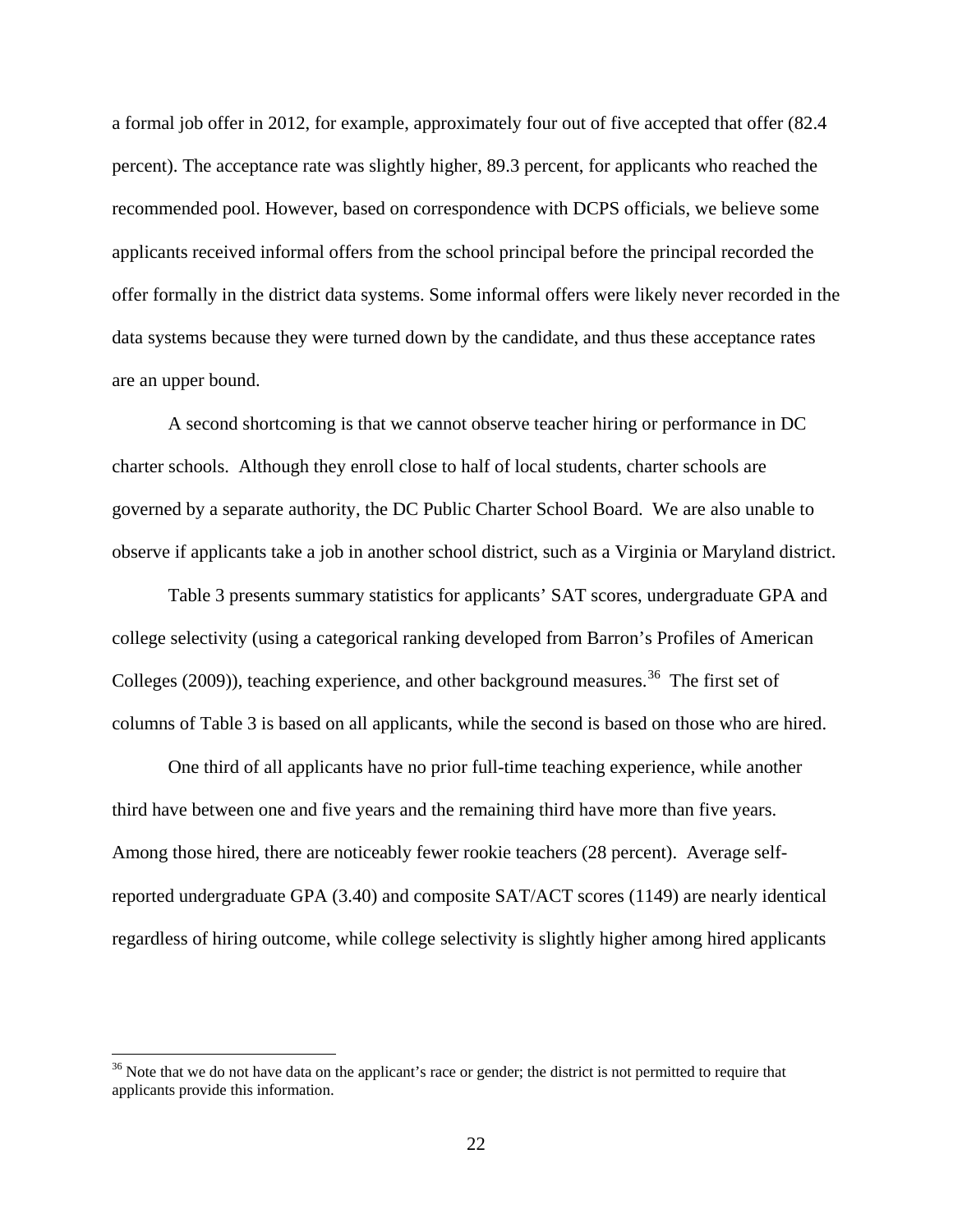(2.9 vs. 2.8 on a scale from 1-5).<sup>37</sup> A small minority of applicants attended undergraduate or graduate school in Washington DC (12 percent), but they are overrepresented among those hired (17 percent). About half of applicants report having received a master's degree, in education or any field, or a higher degree.

Our analysis of application measures focuses on three composites drawn from the stages that were common for all cohorts of applicants: (i) a pedagogical content knowledge (PCK) score, (ii) an interview score, and (iii) an audition score. Each of the three is a rescaled composite of the scores collected by DCPS, generated by taking averages or using factor analysis to combine measures when appropriate.<sup>[38](#page-23-1)</sup> All three measures are standardized to have mean zero and standard deviation of one within each year of application.

Table 4 shows the pairwise correlations among applicants' background characteristics and application performance scores. Academic achievement measures such as undergraduate GPA, SAT/ACT score, and college selectivity all have modest positive correlations, as one would expect. Academic achievement is slightly negatively correlated with years of teaching experience, and has small positive correlations with application scores, particularly the subject – specific written assessment.

<span id="page-23-1"></span><span id="page-23-0"></span> $37$  The SAT scores reported by our sample are somewhat higher that the national average, which would have been just above 1000 for cohorts who, like most of our sample, graduated high school in the late 1990s and early 2 <sup>38</sup> To obtain the PCK score we first standardize (mean zero, standard deviation one within years) the subject-specific essay scores on content and writing quality, as well as the KMT score. Our "PCK score" is the average of all standardized scores available for a teacher. For 2011 and 2012 applicants, our "interview score" is the average of two component scores, each standardized: (a) the mean of the applicant's TLF scores for the mini-lesson, and (b) the mean of the applicant's behavioral interview questions scores. For 2013 applicants, we do not have separate scores for the mini-lesson and interview questions, but we have scores on several components (e.g., "instructional expertise," "communication skills") as well as several binary judgments (i.e., "outstanding," "no reservations," "reservations") which we combine using factor analysis to create the 2013 interview score. For each of the three years, a factor analysis on the components of the audition score yields just one factor, and we use the factor analysis weights in each year to construct our audition score. We get virtually identical results if we use a simple unweighted average of the component scores within the audition measure.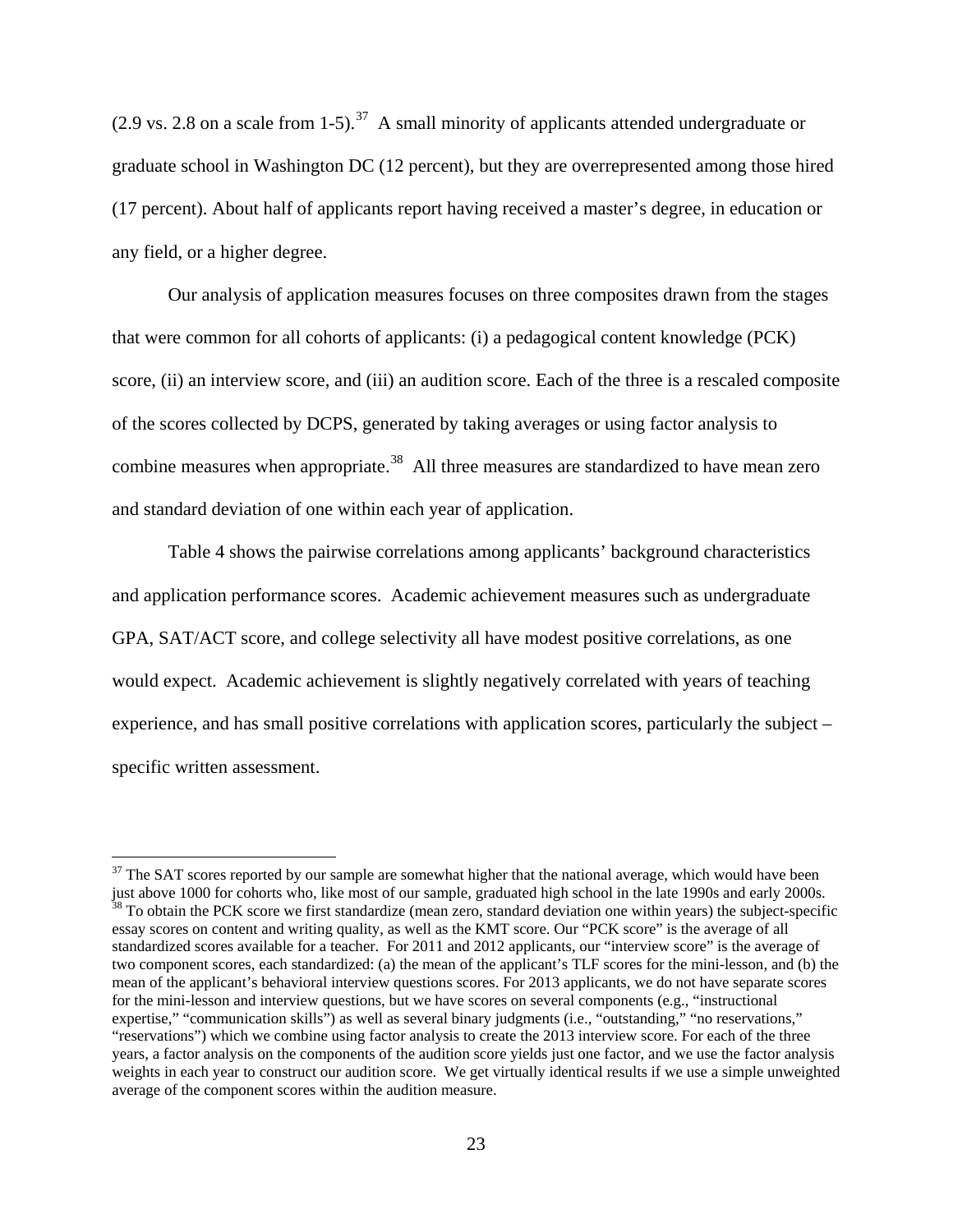Interestingly, while the correlations among application scores themselves are positive, they are all fairly low in magnitude, with the highest correlation between the interview and audition scores (0.22). These correlations suggest the potential for each stage in the application process to be capturing distinct information about teaching applicants, rather than repeatedly measuring the same characteristics and skills. Of course, low correlations also may indicate a considerable amount of noise in each score.

The bottom section of Table 4 shows pairwise correlations for the additional measures collected for the 2011 application cohort. In general, these measures are not at all highly correlated with any of the other application performance measures. There is a modest correlation between extraversion and interview and audition scores (0.14 and 0.13, respectively) and the Haberman score has small positive correlations of roughly 0.2 with the academic achievement measures and the subject-specific (PCK) written assessment.

### **4. Predicting Hiring with Application Characteristics**

 $\overline{a}$ 

To examine the relationship between applicant characteristics and the likelihood of being hired, we estimate a series of linear probability models of the form:

$$
(1.1) \quad H_i = \beta X_i + \delta P_i + \varepsilon_i
$$

where  $H_{it}$  is an indicator for hire into DCPS as a teacher,  $X_i$  is a vector of teacher characteristics, and  $P_i$  is an indicator for passing to the end of the Teach DC process in order to be placed in the recommended pool. We interact  $P_i$  with the year of application allowing  $\delta$  to differ by year.<sup>[39](#page-24-0)</sup>

<span id="page-24-0"></span> $39$  In 2011 it appears that the recommended pool was extended to applicants passing the interview stage. In addition to the indicator for passing the final audition stage, we include an indicator for passing the interview for applicants in the 2011 cohort. Thus, the vector  $P_i$  includes four mutually exclusive indicators: (i) applicants who reach the recommended pool in 2013, (ii) applicants who reach the recommended pool in 2012, (iii) applicants who pass the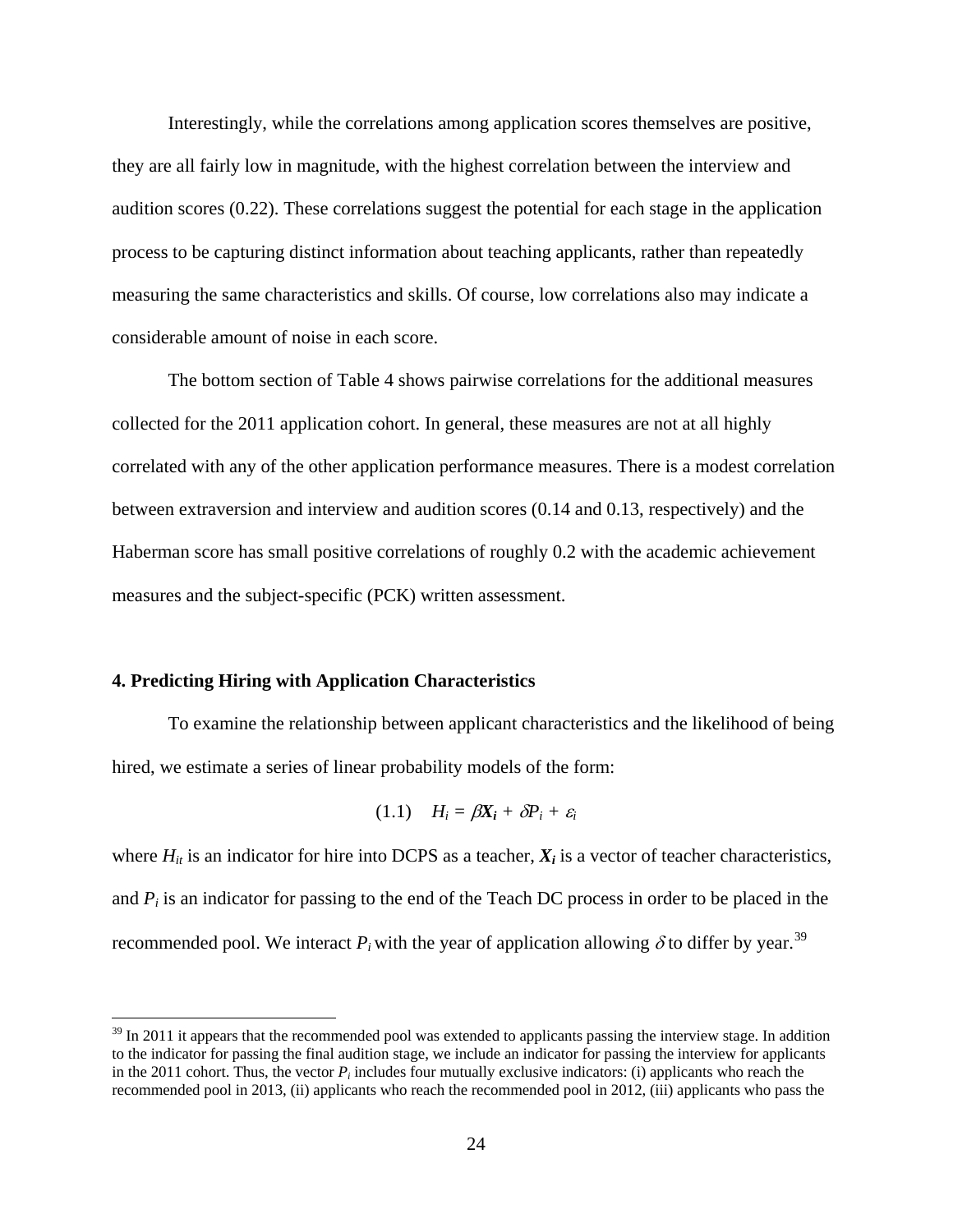The coefficients of interest are contained in the vector  $\beta$  —to what extent do applicant characteristics predict hire into DCPS, controlling for whether the applicant was listed in the recommended pool of candidates (which strongly predicts hiring). We present results with and without the set of indicators  $P_i$  in order to examine whether the relationship between hire and a given characteristics is driven by a mechanical relationship with placement on the TeachDC list of recommended candidates.

Because the availability of teaching positions and the supply of candidates may vary widely by subject area and over time, we present results that include fixed effects for the subject area and grade level for which the applicant applied, interacted with the application year. Not all candidates have complete data for all characteristics, and we set missing values to zero and include a set of missing variable indicator flags into the regression. We base our statistical inferences off of heteroskedasticity-robust standard errors. We have also estimated all of the analyses using Logit models, and obtain virtually identical results.

Before presenting these results, it is important to note that DCPS principals have reasonably strong incentives to hire effective teachers. Since the school year 2012-13, principal performance in DCPS has been evaluated under the IMPACT system, parallel to the evaluation for teachers. Multiple criteria, including student test scores and rubric-based evaluations by supervisors, generate an overall performance score for each principal, and low scoring principals are dismissed while high scoring principals can receive substantial bonus payments.

Table 5 presents the results on teacher hiring. We begin by discussing the background characteristics, each of which is first entered separately (Columns 1 and 2) and then

audition in 2011, and (iv) applicants who pass the interview but not the audition in 2011. The left out category is all other applicants.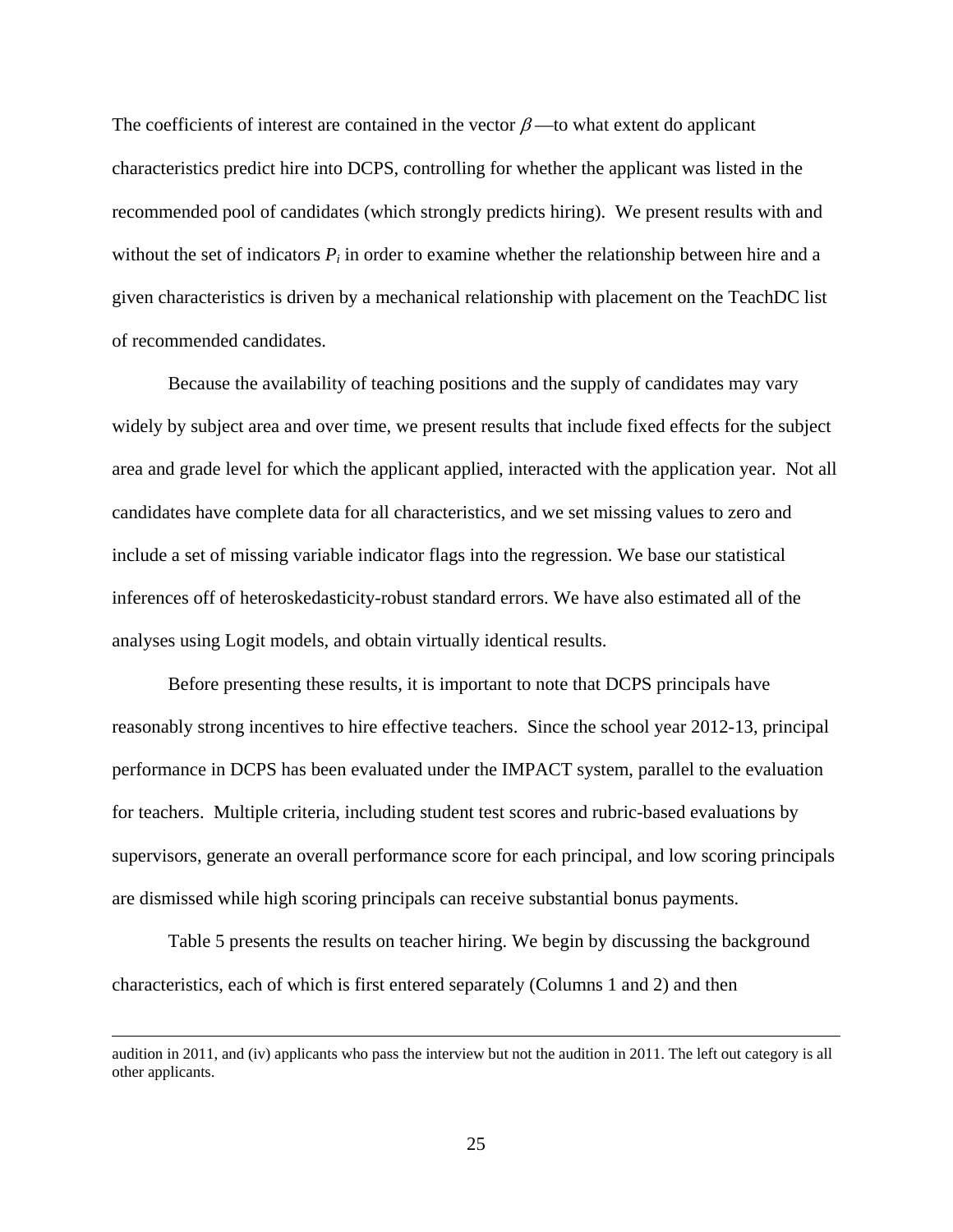simultaneously (Columns 3 and 4). The specifications in Columns 2 and 4 include controls reaching the recommended pool. Several robust patterns emerge. Applicants with no prior teaching experience are less likely to be hired by DCPS schools than individuals with prior experience. Depending on the comparison group and specification, rookie applicants have roughly a 3-5 percentage point lower probability of being hired in DCPS. In considering the role of experience in hiring, it is important to note that schools do not bear the financial burden of paying higher salaries to teachers with more experience.

For the most part, teachers with better academic credentials appear to be no more or less likely to be hired into DCPS. Without controls for reaching the TeachDC recommended pool, the coefficients on undergraduate GPA and SAT/ACT score are both close to zero and statistically insignificant, while the coefficient on college selectivity is positive but small (about 1 percentage point for each point on the Barron's scale). However, when we control for reaching the recommended pool, the coefficient on college selectivity goes to zero, and those for undergraduate GPA and SAT/ACT score become negative and significant, though small in magnitude (about 1-1.5 percentage points). The pattern is similar for the coefficients on having a master's degree, but they are never statistically significant.

These results are consistent with two interpretations. First, school principals may not put positive weight on these basic academic achievement measures when making hiring decisions, i.e., a demand side story. The notion that principals do not place positive weight on academic credentials is consistent with prior studies (Ballou 1996, Hinrichs 2014). Second, it may be that principals do place positive weight on these characteristics, but that applicants with better academic backgrounds are less likely to accept job offers from DCPS schools. We cannot definitively separate supply and demand explanations given the limitations in our data on offers.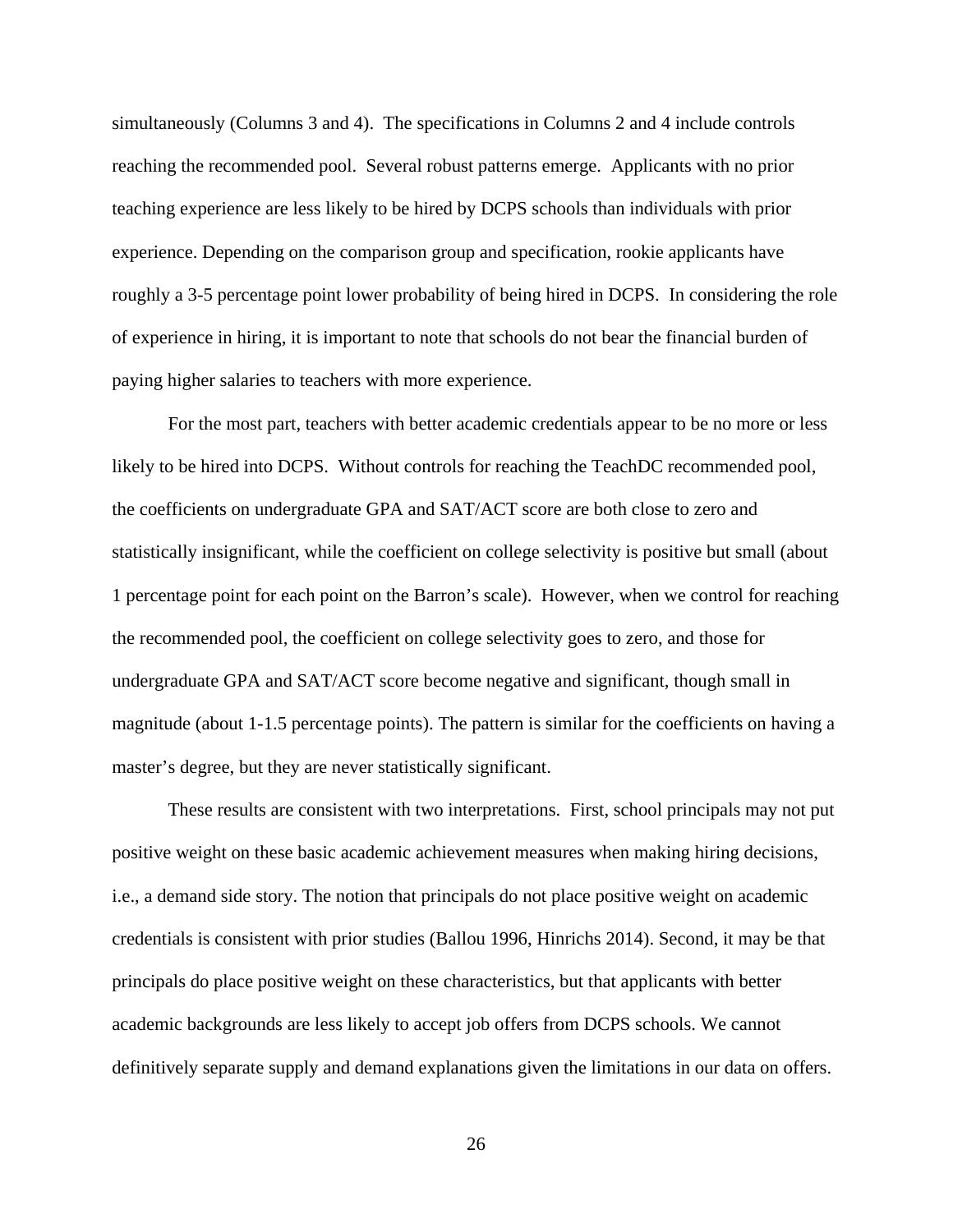We do, however, observe many offers that were declined (one-third of offers in 2012 and 2013 did not result in a hire) permitting a partial empirical test. In Appendix Table A3 we present results like Table 5 separately for the outcome "hired" and the outcome "offered", restricted to 2012 and 2013 applicants. The pattern of point estimates is similar regardless of whether one uses offer or hire as the dependent variable. The similarity suggests the results in Table 5 are a demand side story, not applicants' choices about supply.

We now shift focus to the application scores—PCK, interview, and audition—reported in Table 5. Not surprisingly, each of the three application scores is positively associated with the likelihood of being hired when we do not control for reaching the recommended pool (Columns 1 and 3), with coefficients rising monotonically as we move to the later stages of the TeachDC selection process. A one standard deviation increase in applicant score is associated with increases in the likelihood of being hired of 6.0, 10.8, and 15.8 percentage points for the PCK, interview, and audition, respectively.

These effects are quite large, given the baseline hiring rate of roughly 13 percent, but is likely be driven by the effect of arriving into the recommended candidate pool. Indeed, when we include fixed effects for reaching the recommended pool (Columns 2 and 4), the coefficient on the PCK written test goes essentially to zero, while those on the interview and audition drop by about 70 percent. This suggests that principals did not rely heavily on the information collected in the application process beyond the recommendation and that the factors that the principals did rely on were not highly correlated with these scores (conditional on the other factors). In Appendix Table A3 we show that the coefficients on the three application scores are quite similar when the outcome is offer instead of hire, a pattern consistent with a school principal demand interpretation of the results rather than applicant supply decisions.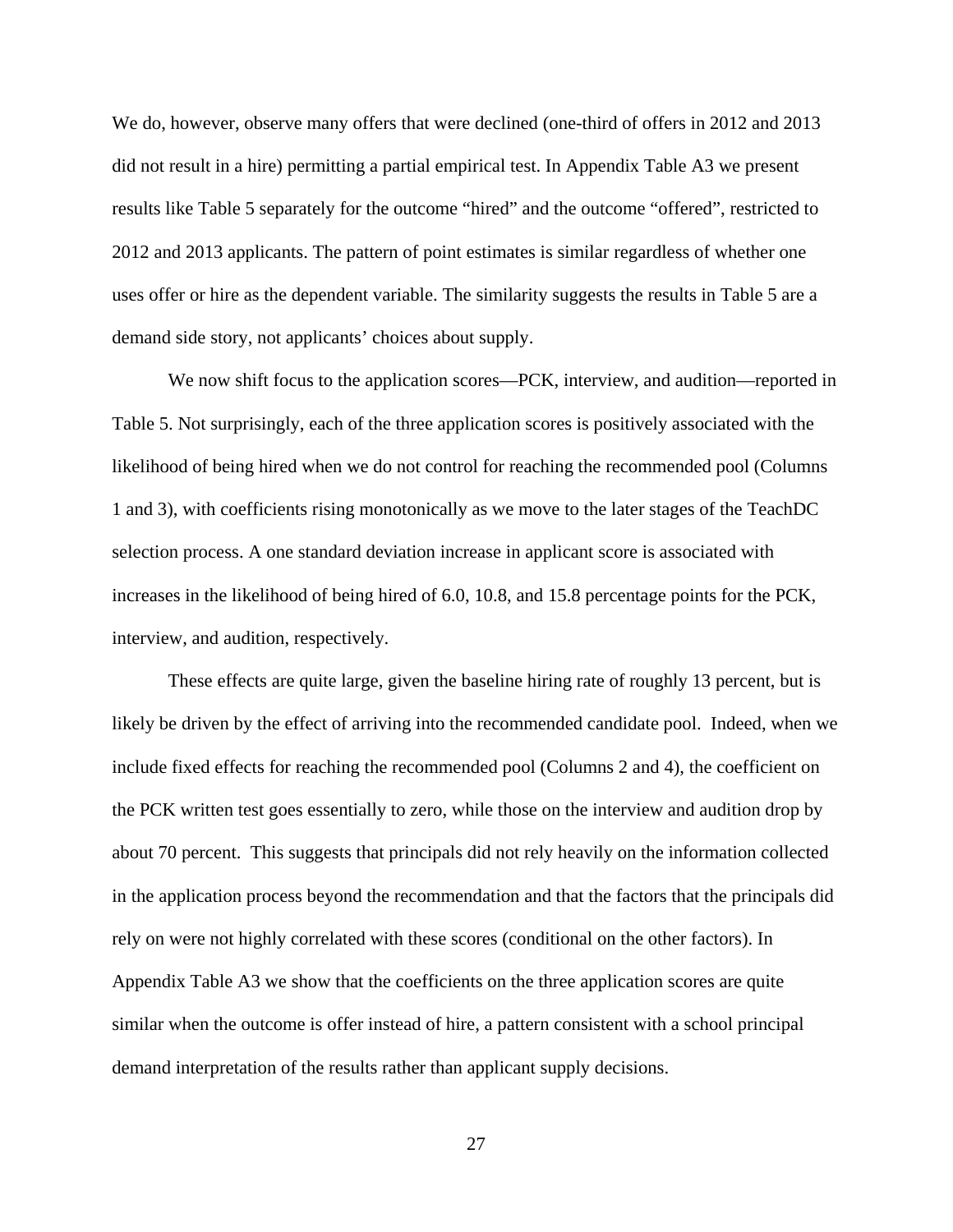In Appendix Table A4, we present hiring regressions separately for four groups of subjects: Elementary and Early Childhood, Middle and High School "Core" (i.e. English, math, science, and social studies), Special Education, and Other Subjects.<sup>40</sup> It is perhaps notable that prior experience appears unimportant for hiring in Other Subjects, but generally we find little evidence that any particular group of subjects is driving the results seen in Table 5.

For the 2011 cohort, we can also ask whether hiring is related to our measures of applicant personality and the Haberman teacher screener score. For interpretation, it is important to note that these measures were not made available to principals, because DCPS officials were uncertain about their usefulness, but this fact was not told to applicants in order for the data collection to reflect normal conditions. Extraversion and the Haberman Index are both positively associated with the likelihood of being hired (see Table 6), although the Haberman coefficient becomes small and insignificant once we condition on being in the TeachDC recommended pool.

#### **5. Predicting Performance and Attrition with Application Characteristics**

We now restrict our attention to TeachDC applicants that were hired by DCPS, for whom we can observe performance and attrition. Our primary measure of job performance combines the IMPACT components using weights determined by a factor analysis of the sub-scores: classroom observation, individual value-added (if available), the teacher-assessed student achievement (if available), commitment to school community, and core professionalism. This

<span id="page-28-0"></span><sup>&</sup>lt;sup>40</sup> Other subjects include Health and Physical Education, Music, Art, Drama, Foreign Languages, English as a Second Language, Dual Language, and Career and Technical Education.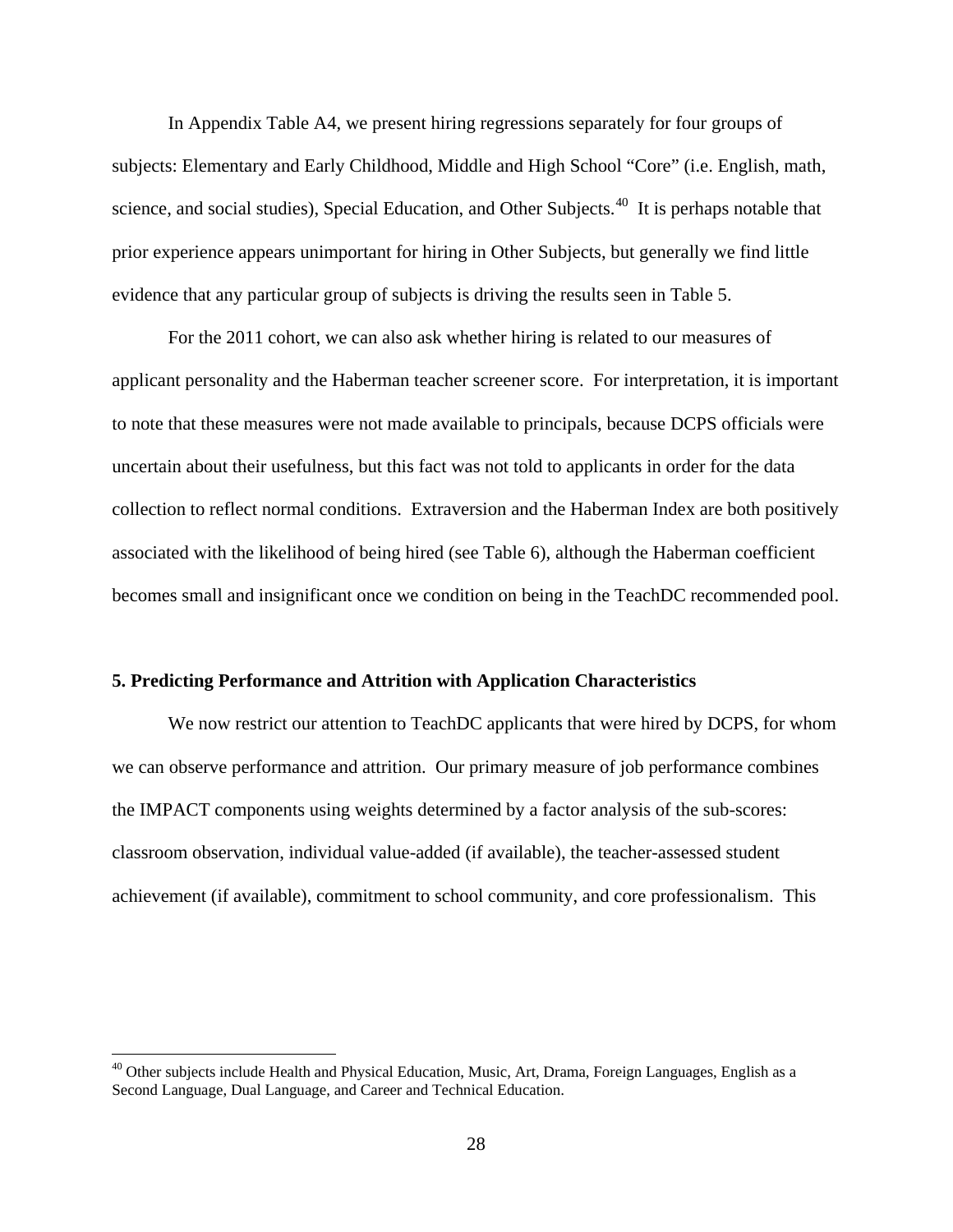consistently yields just one significant "performance factor," which we standardize (mean zero, standard deviation one) within school years.<sup>[41](#page-29-0)</sup>

To examine the relationship between applicant characteristics and teacher performance, we estimate a series of regressions of the form:

$$
(1.2) E_{it} = \beta X_i + \delta P_i + \Sigma_s \alpha^s D^s_{it} + \varepsilon_{it}
$$

where  $E_{it}$  is the performance evaluation of teacher *i* in school year *t*.  $D_{it}^s$  is a series of binary indicators for subject-year. The other variables are the same as described in equation (1.1). For variables with missing values, we set missing to zero and include a missing variable indicator flag into the regression. We observe each newly hired teacher between one and three times, so our sample is an unbalanced panel; accordingly, we include indicator variables for a teacher's second and third year in DCPS and we report heteroskedasticity-robust standard errors that are clustered by teacher. [42](#page-29-1)

Two points are worth noting before we discuss the results. First, we do not take a strong stand on whether application measures have a causal impact on teacher performance. For example, if individuals with unobservable traits positively associated with performance (e.g., a strong work ethic) sort into selective colleges, then we might find a positive coefficient on college selectivity even if the college education itself has no causal effect on performance. Given the primary purpose of teacher selection, we do not view this as a limitation. Second, we are concerned about the possibility that selection into our sample of hired teachers could bias the estimates in equation (1.2) in a way that would confound the inferences we would like to make.

<span id="page-29-0"></span><sup>&</sup>lt;sup>41</sup> Using a standardized version of the official IMPACT score generated by DCPS yields similar results. We prefer the performance factor because the data indicate very similar weights on each component across years, while there were considerable changes across years in weights used by IMPACT (e.g., the TAS component score is completely omitted from the calculation of IMPACT for Group 1 teachers in 2011).<br><sup>42</sup> We have estimated models that cluster by school and by teacher and school, and obtain virtual identical results.

<span id="page-29-1"></span>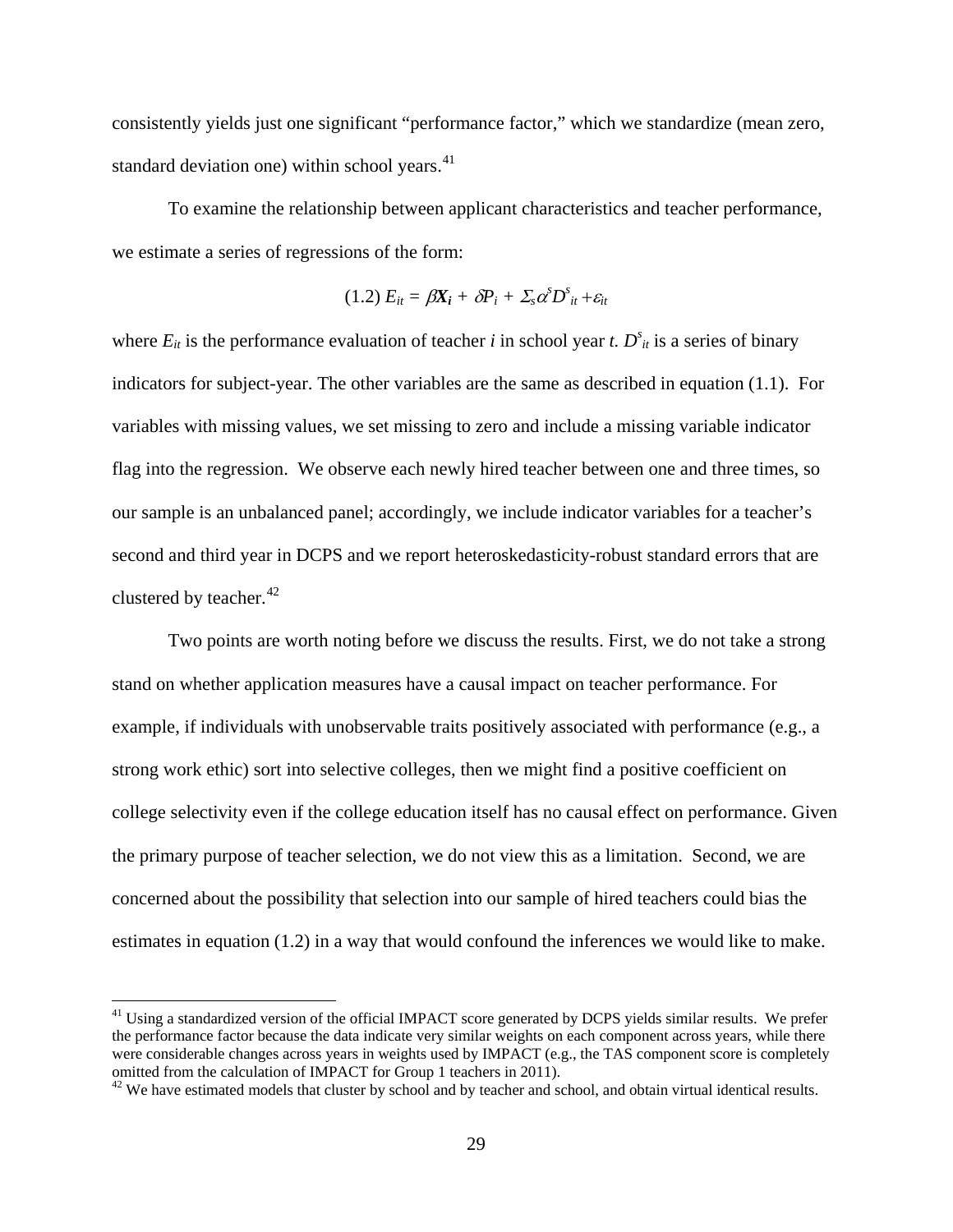For example, Table 5 indicated a positive relationship between prior experience and likelihood of being hired. In this case, we are most concerned that this would lead to a negative bias in the relationship between experience and effectiveness in equation (1.2). In other words, when we estimate the relationship between prior experience and performance using the sample of teachers who were hired, we are concerned that inexperienced teachers who were nonetheless hired may have some unobservable characteristic that is positively associated with performance in the classroom. Given the large number of covariates included in our main specifications, it is difficult to sign selection bias definitively but, as we discuss below in section 5.2, we use several strategies to address potential selection bias.

### *5.1 Main results for teaching performance*

The relationships between applicants' characteristics and scores and their teaching performance (shown in Table 7) are strikingly different than those discussed earlier for the outcome of being hired in DCPS (Table 5). In regressions where background characteristics are examined separately (Column 1), applicants reporting no prior teaching experience were less likely to be hired, but they do not perform significantly worse than those reporting 1-10 years of experience, and they have higher performance evaluations than (the small number of) TeachDC applicants who report more than 10 years of prior experience. Applicants who had tertiary education in Washington DC were also more likely to be hired, but do not have significantly higher performance evaluations. Meanwhile, applicants' academic achievement measures (undergraduate GPA, SAT/ACT scores, college selectivity), which did not predict hiring outcomes, are all significantly positively related to performance, with substantial effect sizes of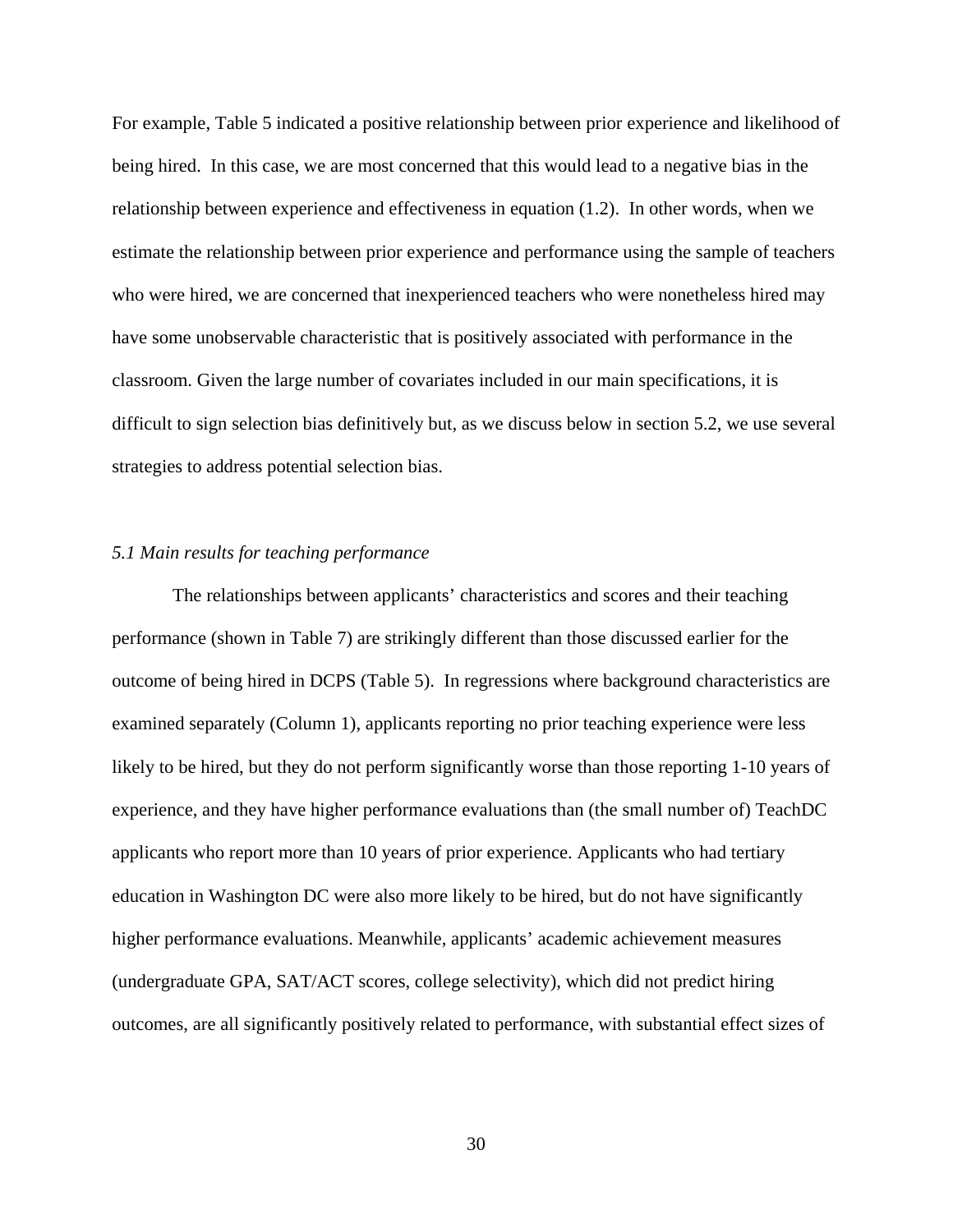0.15 to 0.25 standard deviations. In contrast with prior studies, we do find that teachers with a graduate degree have higher performance scores, at least among newly hired teachers.

We find that the three application scores (PCK written assessment, interview, and audition) are all positive predictors of teacher performance, with effect sizes of roughly 0.3 for PCK and interview and an effect size of 0.17 for the audition when each score is entered in a separate regression (Table 7, Column 1). When all three scores are included simultaneously, the coefficient on the audition becomes smaller (0.12) but it still statistically significant (Column 4).

# *5.2 Accounting for selection based on hiring*

To address potential selection bias due to hiring, we first include fixed effects for being in the recommended pool (Table 7 Column 2). The estimated coefficient on our key background and application score measures are quite robust; the PCK and interview effects decline by less than five percent, while the audition coefficient falls by just over 20 percent. Recall that, in Table 5, the inclusion of these controls eliminated or substantially reduced the relationship between key application measures and the likelihood of being hired. Thus, the considerable variation in characteristics among candidates *within* the recommended and non-recommended pools, and the fact that principals did *not* appear to consider this variation in selecting teachers, ironically provides us with more convincing estimates in Table 7.

As a further test, we add school fixed effects to the performance regressions, so that identification is based purely on comparisons of applicants hired into the same DCPS school. This allows us a further test of the importance of selection bias, as it may be the case that teachers with better application scores (or academic background characteristics) are hired by schools where teachers tend to receive higher evaluation scores. Recall that each school's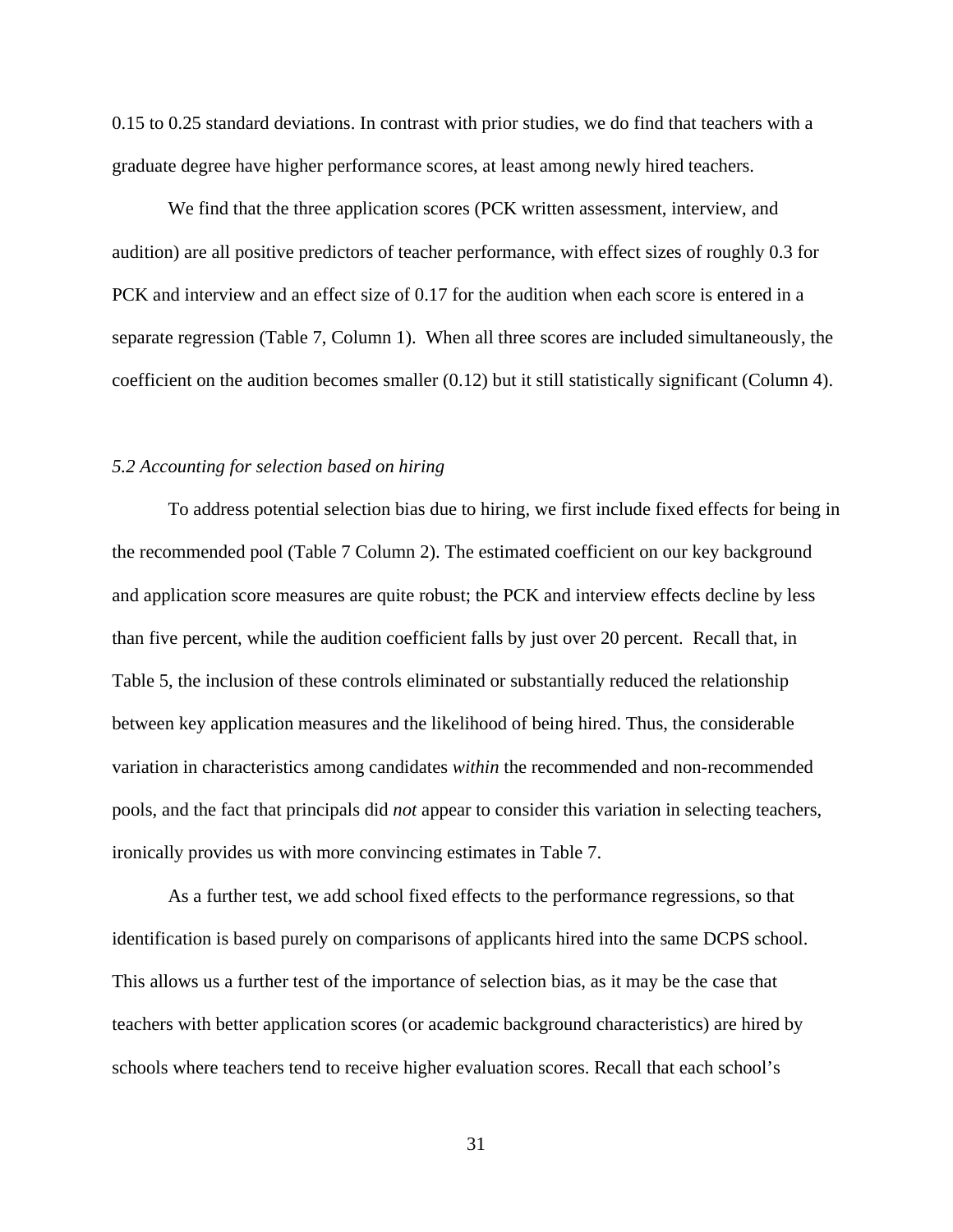principal and assistant principals are responsible for determining much of the evaluation score, as described earlier. These results (see Columns 3 and 6 in Table 7) are not noticeably different than those which use both within- and between-school variation for identification.

Finally, we assess the sensitivity of our results to more formal, parametric selection corrections, all of which are variants of the Heckman model. As Heckman and Navarro-Lozano (2004) explain, inclusion of the inverse mills ratio or a more general control function based on the predicted probability of being in the sample will control for selection bias, but only under a potentially restrictive set of functional form assumptions. In order to relax these assumptions, one needs an instrument – i.e., a variable that is associated with the likelihood of being in the sample but does not directly influence the primary outcome. To create an instrument, we takes advantage of the sharp cutoffs for passing through each stage of the TeachDC process in the same way that a regression discontinuity analysis leverages discontinuities in the likelihood of treatment associated with cutoffs in an assignment variable. Appendix Figures 1-3 show the relationship between an applicant's stage score and the likelihood of passing to the next stage in the application process for stages 2-4 respectively. Consistent with the selection process established by DCPS, we see a sharp jump in the likelihood that a candidate will move to the next stage exactly at the point their score passes the threshold.<sup>43</sup>

Table 8 presents the results using these additional selection corrections. The dependent variable is our standardized job performance factor from IMPACT evaluation component scores.

<span id="page-32-0"></span> $43$  The fact that this jump is not exactly one is due to several factors. First and foremost, in 2011, as a purposeful step in the application redesign process, DCPS randomly selected a small number of applicants who failed stage 1 and passed them to stage 2 in order to study the validity of the stage 1 passing score threshold. This was also done for stage 2 and stage 3. (These applicants were still subject to the same rigorous screening in later stages of the TeachDC process, and in individual school's own selection processes. School principals, who made final hiring decisions, had access to all stage scores. No applicants were randomly selected for the recommended pool or for hire.) More generally however, we see some applicants near the thresholds who pass (fail) despite their failing (passing) scores. We attribute these to misapplication of the threshold or errors in score entry, and therefore use a "fuzzy" regression discontinuity approach.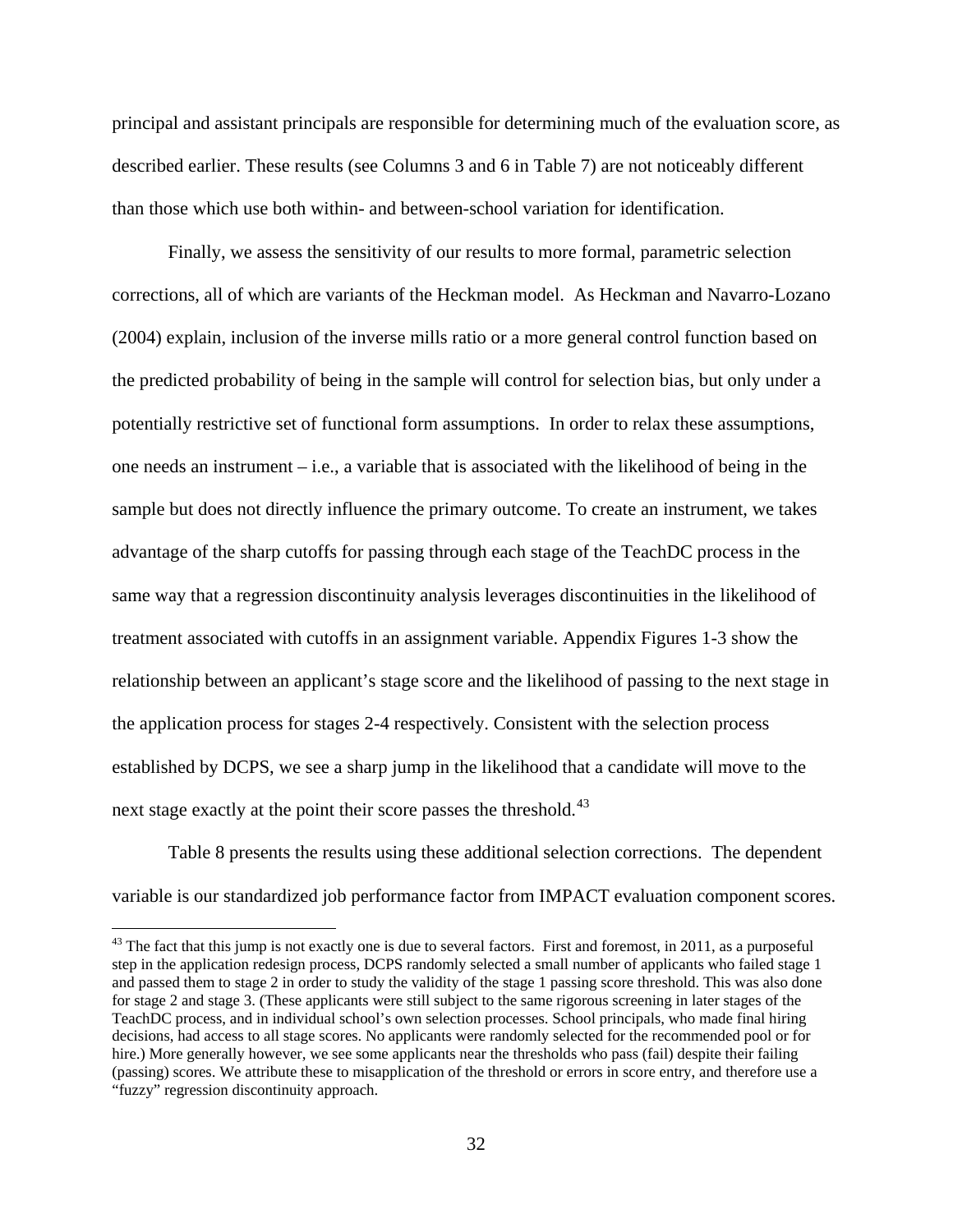Columns 1 and 2 simply redisplay the estimates from Table 7 Columns 4 and 5 for convenient comparison. Columns 3 and 4 are estimated just as Column 1 is, except that we add a quadratic function of the predicted probability of hire. We estimate the predicted probability of hire using the specification reported in Table 5 Column 3, but with additional instruments as regressors.

For the estimates in Column 3, we use an extremely sparse set of instruments in the hire equation – namely, four indicator variables: (i) Applicants in any year who scored above the stage 4 cut-score designated by DCPS as the threshold for the recommended pool; (ii) Applicants in 2011 who scored above the stage 3 cut-score; we assume these applicants were also placed in the recommended pool as discussed in the text; (iii) Applicants in 2011 who scored below the stage 2 cut-score but were nevertheless randomly selected to move on to stage 3; (iv) Applicants in 2011 who applied in the first weeks of the recruitment season, all of whom were allowed to move on to stage 3 regardless of their scores in stage 2 or 1. For the most part, the results in Column 3 are nearly identical to those in Column 2. One exception is the audition score, where the estimate using the control function is about 30 percent lower than the specification that merely controls for recommended-pool by year fixed effects. The point estimates on the interview and PCK measures drop somewhat as well, but both remain statistically significant and substantively important.

For the estimates in Column 4, we include a much more comprehensive set of instruments that are intended to replicate the RD intuition illustrated in Appendix Figures 1-3. Specifically, the added instruments include five indicator variables: (i)-(iii) Applicants in any year who scored above the cut-score in stage 2, 3, and 4 respectively. And again for 2011 (iv) applicants randomly selected to advance or (v) early applicants automatically advanced. We also allow the slope on each stage score to be different above and below the stage cut-score, and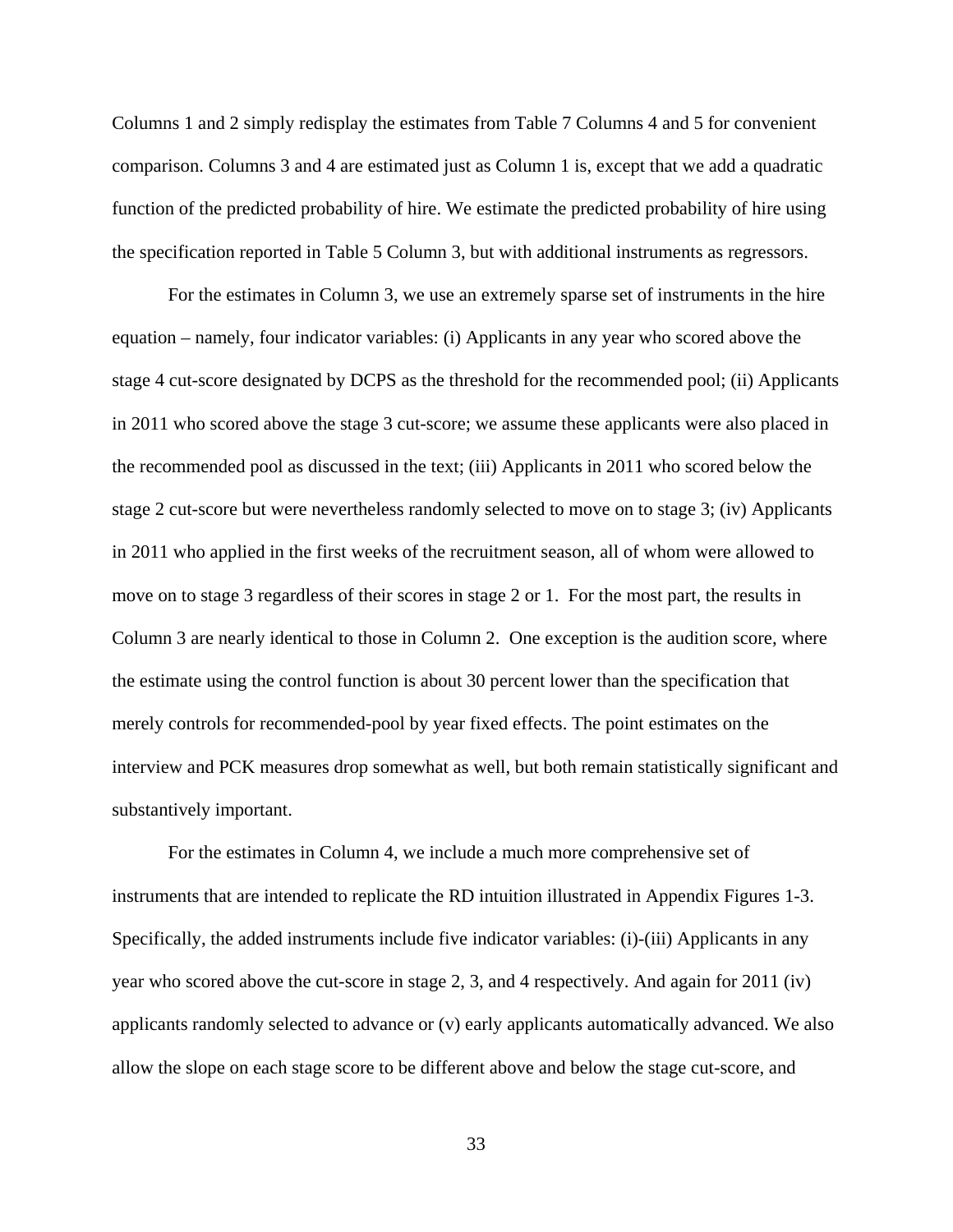include fixed effects for the highest stage an applicant was invited to complete. All these added coefficients are allowed to vary by year. The results are virtually identical to those in Column 3.

In the previous discussion of hiring we offered evidence consistent with a demand side explanation—school principals' choices—rather than a supply explanation. To continue that line of analysis here we repeat our analysis using the outcome "offer" instead of "hire" in the first stage. Our goal is a test of whether supply-side selection explains the relationships between application data and on-the-job performance. The results, using data from 2012 and 2013, are provided in Appendix Table A5. In short, the pattern of results is again quite similar to the pattern in Table 8, consistent with a demand side story.

Together these specification tests suggest that selection bias is not an important factor in our context. In all remaining specifications we follow the approach taken in Columns 5 and 6 of Table 7 and include recommended pool by year fixed effects.

#### *5.3 Heterogeneity and Sensitivity*

We explore heterogeneity in our performance predictions across types of schools using two sample splits: (1) elementary vs. middle and high schools and (2) below and above median student poverty. We find some evidence that prior experience and applicants' audition scores are stronger predictors of performance in middle and high schools and in higher poverty schools (Appendix Table A6), but broadly speaking our estimates are fairly stable.

We also examine the component parts of our overall performance measure to check if our results vary significantly across the particular components of the IMPACT evaluation (see Appendix Table A7). In general, we find consistent effects across all of the non-IVA component measures—we examine teachers with IVA separately in order to isolate differences in outcomes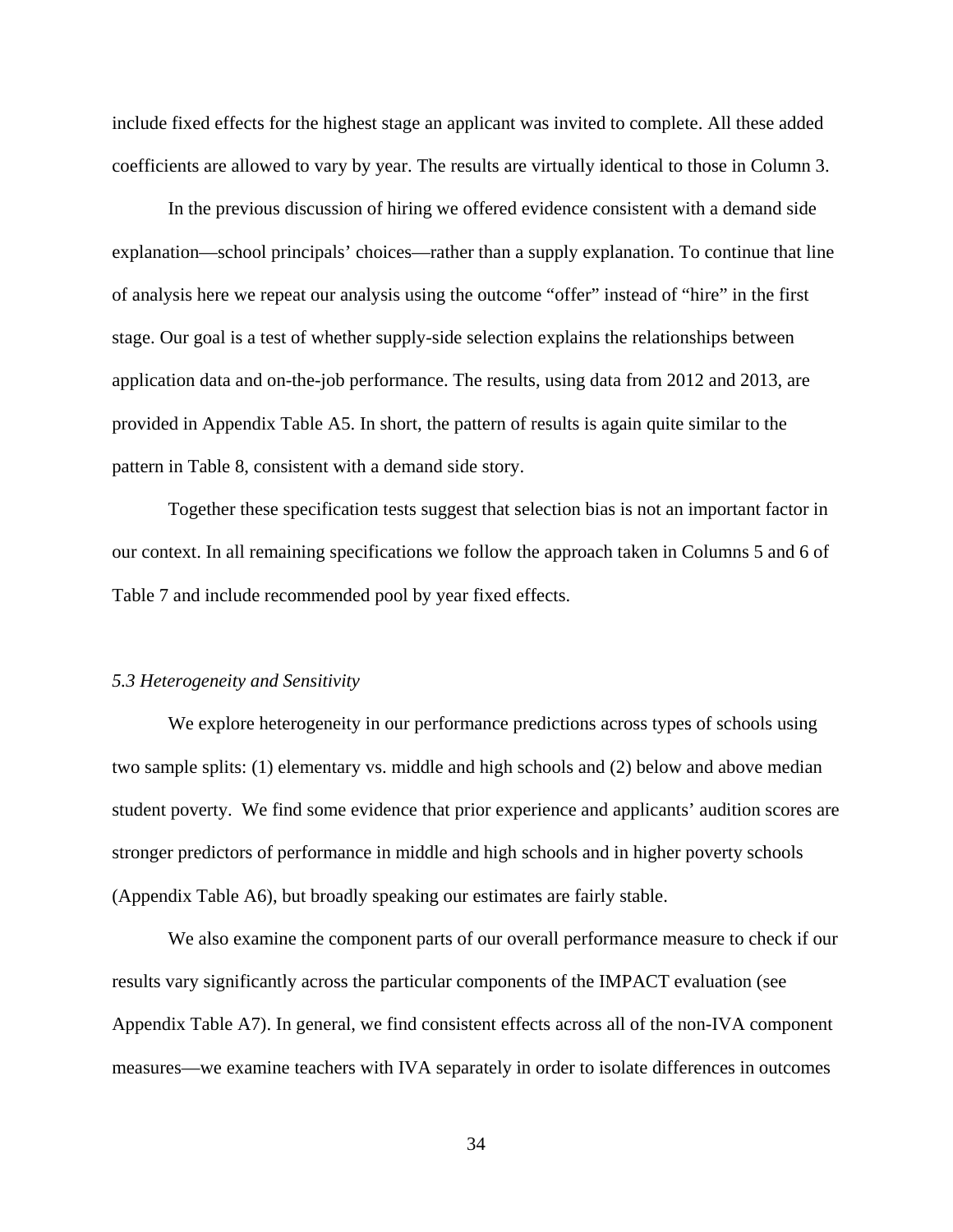from differences in sample. We see that prior teaching experience appears to predict TLF observation scores, but not the other performance measures.

When we turn to teachers with IVA estimates, our sample size falls by roughly 80 percent. These results are therefore far less precise and should be taken with a great deal of caution. Nevertheless, some interesting patterns emerge. First, the application scores are not significant predictors of IVA (see Appendix Table A8). While we cannot rule out meaningful effects, the evidence on the long-term effects of high value-added teachers is strong, whereas we know little about the ultimate effects of teachers do better on the other performance measures such as TLF observation scores. Correlations for DCPS teachers between value-added and each of the other components of IMPACT are modest, about 0.15 to 0.30, but all positive and significant. Thus, one interpretation is that the value-added measures are sufficiently noisy that we cannot detect small positive effects in our small sample, but an equally plausible interpretation is that the application measures are not good predictors of teachers' impacts on high stakes standardized tests. We hope to address this issue in the future by incorporating data for more cohorts of applicants and years of performance.

Second, prior teaching experience, a graduate degree, and college selectivity significantly predict IVA scores (see Appendix Table A8). These measures are also predictive of classroom observation scores for this sample. However, since we have not assessed the robustness of these findings to correct inference for multiple hypotheses, we regard them as suggestive and in need of further investigation.

Finally we examine the additional measures available for the 2011 cohort: self-reported personality traits and the Haberman test score. The most interesting result to emerge is that coefficient on the Haberman score is large, positive, and significantly associated with teacher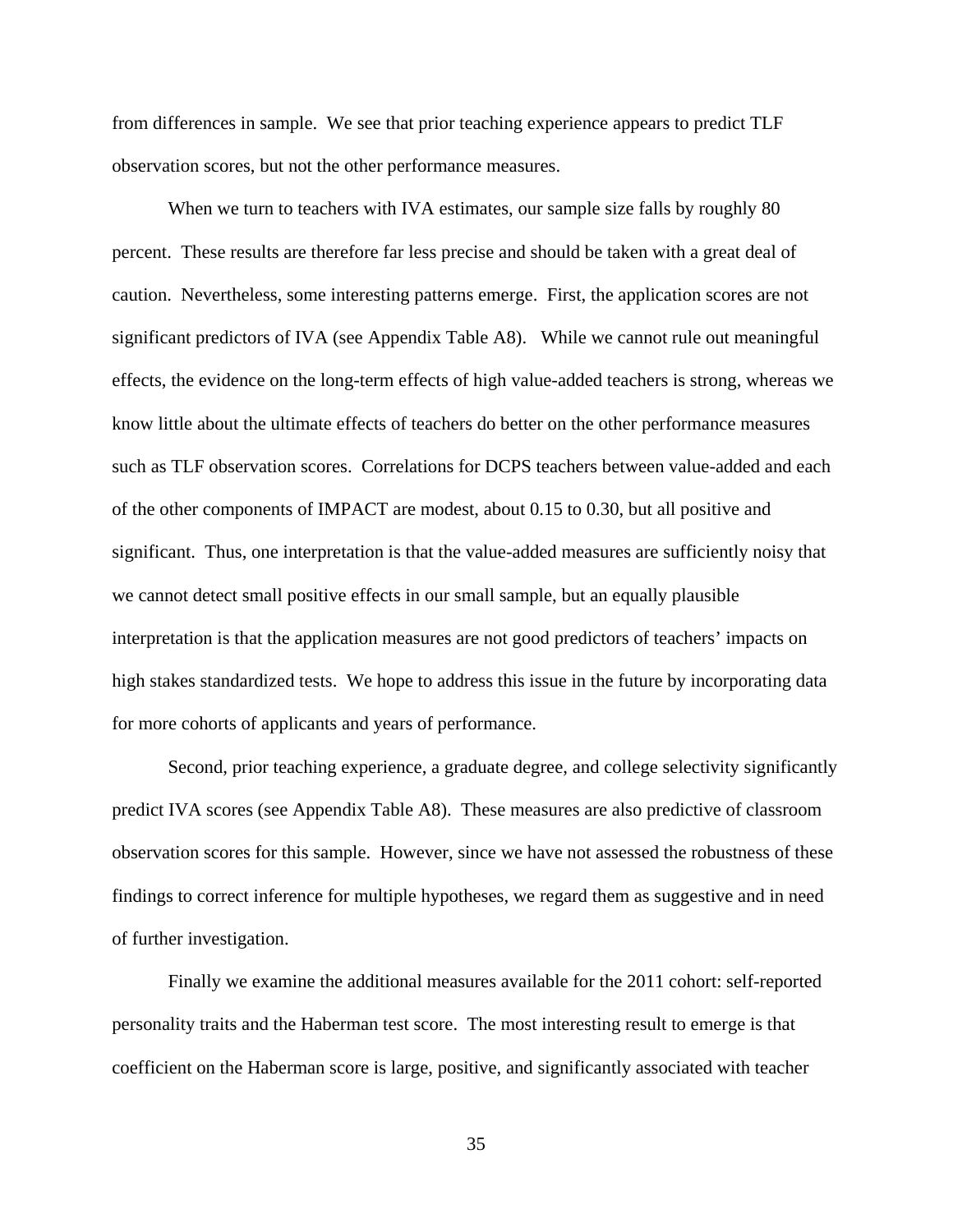performance (Table 9). Specifically, a one standard deviation increase in an applicant's score on the Haberman Index is associated with a 0.27 standard deviation increase in measured effectiveness, even after controlling for reaching the recommended pool.

## *5.4 Results for attrition*

 $\overline{a}$ 

Hiring an effective teacher will be more beneficial when this individual stays employed in the school or district for a significant period of time. We therefore examine attrition from DCPS and from an individual school as additional outcomes of interest. Because we can only observe one year of attrition for the 2013 cohort, we focus on attrition after the first year and pool the three cohorts together. As above, we separately analyze background characteristics and application scores.

We find that self-reported prior experience and academic credentials are not significant predictors of attrition in our basic specification (Columns 1 and 3 of Table 10), while having attended undergraduate or graduate school in Washington DC is strongly negatively related to attrition.<sup>44</sup> Because teachers who perform poorly under the IMPACT evaluation system are forced to leave DCPS, we also estimate specifications that include indicators for the teacher's IMPACT performance level (Columns 2 and 4) so as to rule out any mechanical effects driven by correlations with performance. This change in specification slightly attenuates the effect of attending school in DC, but also raises the coefficients on academic achievement and leads them to become statistically significant in some cases. Teachers with higher application scores, in

<span id="page-36-0"></span><sup>&</sup>lt;sup>44</sup> Given these results on attrition, we check the sensitivity of our performance regression results to omitting controls for teachers' second and third year in DCPS, since IMPACT evaluations do improve with experience. The coefficient for applicants from the DC area increases very slightly, by about 0.01 standard deviations, and remains statistically insignificant.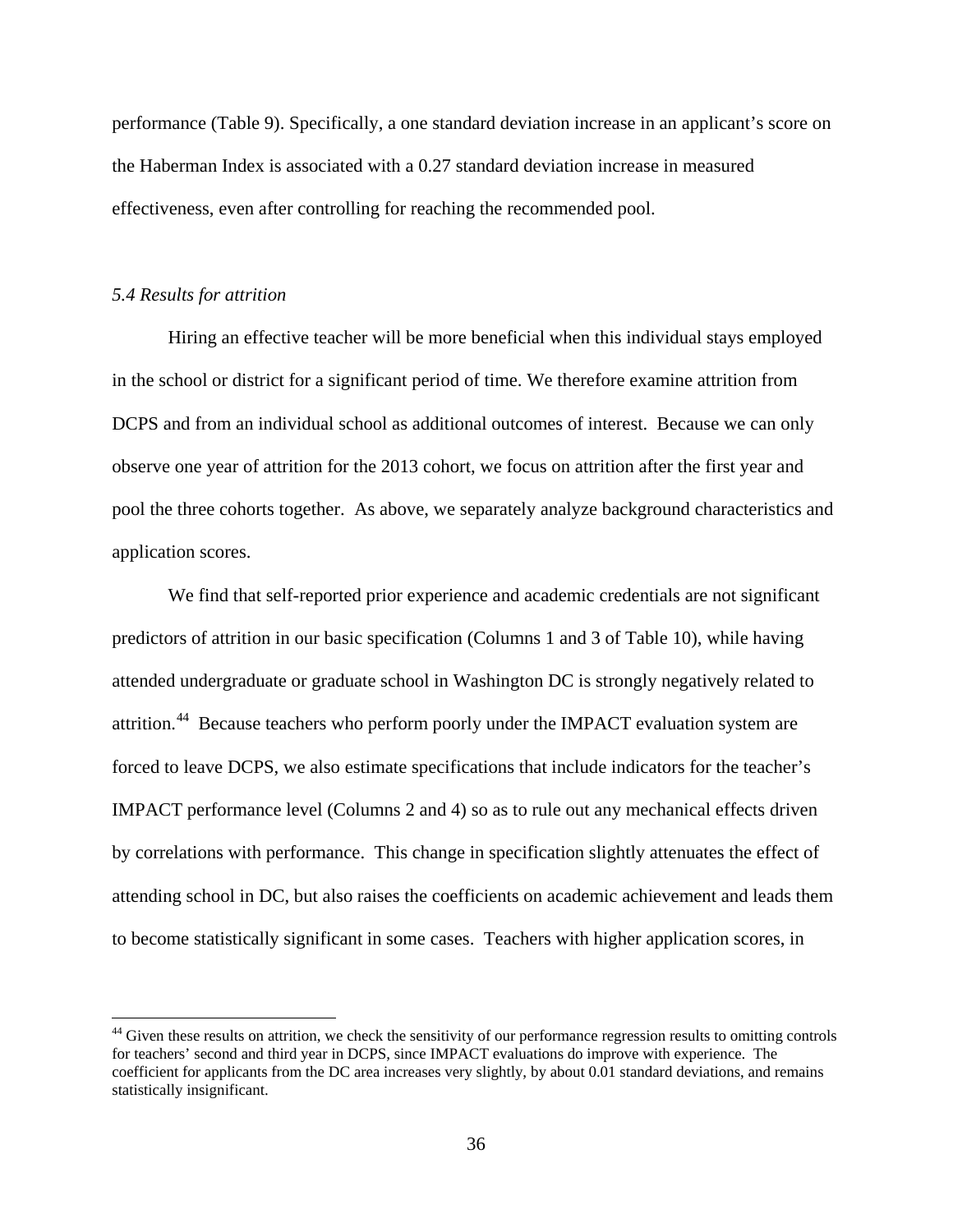contrast, are never found to be more likely to leave after the first year. Indeed, the coefficients on PCK, interview, and audition are almost all negative.

## **6. Discussion and Conclusions**

 $\overline{a}$ 

We study the relationship among applicant characteristics, hiring outcomes, and teacher performance in Washington DC Public Schools (DCPS). We find that several background characteristics (e.g., undergraduate GPA) as well as screening measures (e.g., applicant performance on a mock teaching lesson) strongly predict teacher effectiveness. Interestingly, we find that these measures are only weakly, if at all, associated with the likelihood of being hired.

Our results suggests that there exists considerable scope for improving teacher quality through the selection process. To summarize that scope graphically we plot the distributions of predicted first-year performance separately for applicants hired and not hired in Figure 1. We estimate predicted first-year performance for each applicant based on all background characteristics and application scores, applying coefficients estimated with a specification identical to Table 7 Column 4 but limiting the sample to new hires in their first year at DCPS.<sup>[45](#page-37-0)</sup> In this estimation we use a leave-one-out procedure so that the outcome for an individual teacher does not influence his or her own predicted score.<sup>[46](#page-37-1)</sup> As Figure 1 shows, applicants who are hired by DCPS do have higher average predicted performance. Still, there is substantial overlap in the distributions; there are many applicants who are not hired but whose predicted performance exceeds the average of those hired.

<span id="page-37-0"></span><sup>&</sup>lt;sup>45</sup> As in Table 7 Column 4 the specification includes subject-taught by year fixed effects. We do not include any between subject or year variation in our predicted performance measure. Practically, we do not include the fixed effects coefficients in the prediction.

<span id="page-37-1"></span> $46$  Specifically, to obtain the predicted value for teacher *i*, we estimate our model using all observations except for those from teacher *i*. Using the coefficients from this regression and teacher *i*'s Xs, we calculate the predicted value for teacher *i*.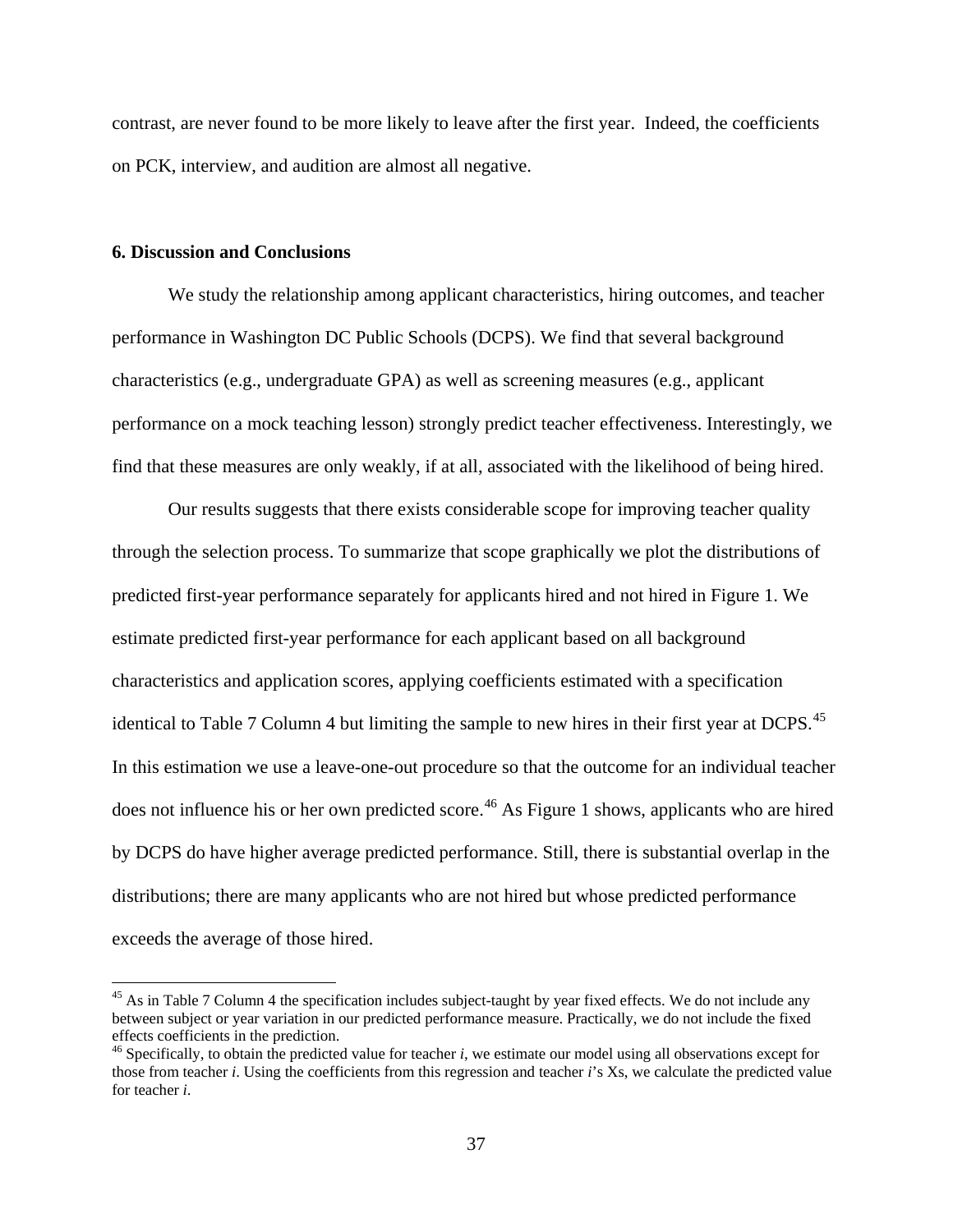To compliment Figure 1, we summarize how the combined application measures predict the probability of being hired in Figure 2. Figure 2 plots the actual proportion hired separately for the 20 vingtiles of predicted first-year performance (as constructed in Figure 1). The probability of being hired is roughly 10 percent for applicants in the bottom third of the predicted performance distribution, and only increases slightly through the next third. In the top third of the predicted performance distribution do we see a sharp increase in the proportion hired, but even among the top 5 percent of applicants only 30 percent ended up working in the DCPS. Assuming that this is at least partly driven by demand on the part of DCPS schools, this suggests considerable scope for improving teacher quality through the hiring process.

To explore the relationship between the application measures and teacher performance in the classroom, Figure 3 presents box plots of actual performance for each vingtile of predicted first-year performance. This is the same predicted performance measure in Figures 1 and 2, except Figure 3 uses only observations on new hires. As suggested by the earlier regression results, we see a positive relationship between predicted and actual performance. Interestingly, it appears that the relationship is somewhat steeper at the top and bottom of the predicted performance distribution. In order to gain a better sense of the magnitude of these performance differences, Figure 4 plots kernel densities of actual performance separately by quartile of predicted performance. Teachers in the top quartile of predicted effectiveness score roughly twothirds of a standard deviation higher in actual effectiveness than their peer applicants who scored in the bottom quartile. This illustrates that the predictions captured by the application measures incorporate considerable information regarding actual effectiveness.

Collecting and scoring detailed information about applicants does create additional costs, but those costs appear to be small relative to the potential gains from improved selection. The

38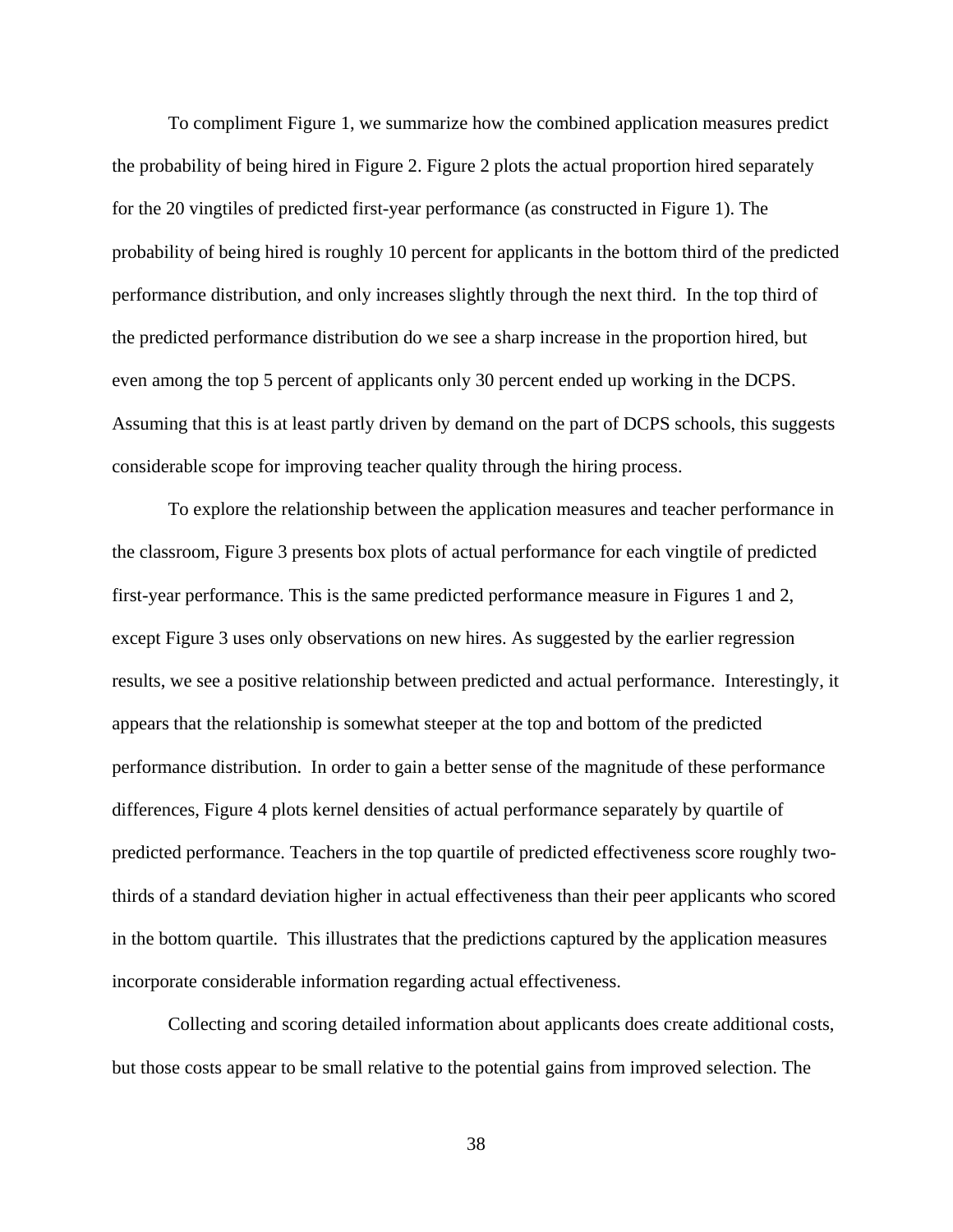primary marginal cost is the labor of the DCPS school administrators who conduct and score the interviews and teaching auditions. Each administrator spends about one hour per interview and one hour per audition. DCPS budgets \$63K per year for interviews and auditions at \$34 per hour of administrator work. The screening steps leading up to the interviews and auditions is much less costly at \$7,500 per year total. In addition, DCPS budgets \$133K per year for the staff who manage recruitment and screening. Some of that management cost would be required even without the additional screening measures, so the marginal cost is something less than \$133K. Altogether, approximate total marginal costs are between \$70-200K per year, or between \$370- 1,070 per new hire.<sup>[47](#page-39-0)</sup> This cost is likely to be quite small relative to the anticipated long-run benefits to future students of hiring more effective teachers (Chetty et al. 2014a,b, Jackson 2013, 2014), and small relative to the costs of proposals for screening after hiring—removing lowperforming teachers (Staiger and Rockoff 2010, Rothstein 2015).

"Hire the right employees" is an intuitive goal for managers in all sectors, including school principals. How to go about improving selection in hiring is much less clear. This paper documents one example where atypically-detailed assessments of applicants' backgrounds and skills can improve hiring decisions. This new empirical evidence is an important contribution to the small but growing economics literature on employee selection and, for the literature on teachers in particular, is an encouraging contrast to many failed attempts to explain differences in teacher performance. Yet the fact that the applicant assessments weak predictors of hiring decisions suggest that the schools we study do not fully capture the potential gains from teacher selection. Providing useful information to decision makers, such as school principals, may

 $\overline{a}$ 

<span id="page-39-0"></span> $47$  This cost per new hire divides the total cost by 190 new hires—the average annual number of new hires during the study period who completed all stages of the TeachDC screening process. The per hire cost would be lower if we count new hires who completed only part of the TeachDC process, but, as discussed earlier, it is difficult to know exactly how the TeachDC measures influenced those hires.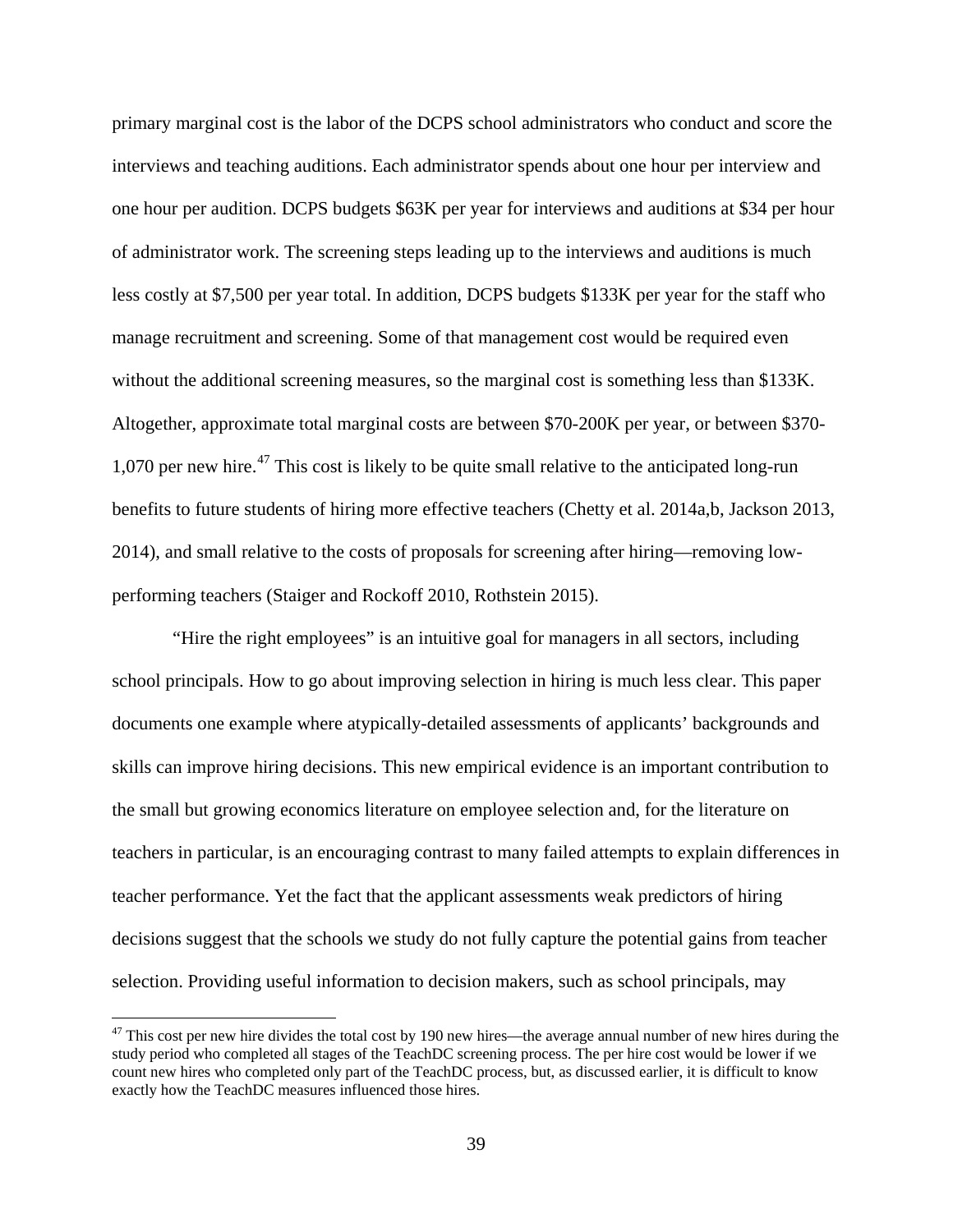therefore be an important part of the hiring, and we plan to study the impact of such information in future work.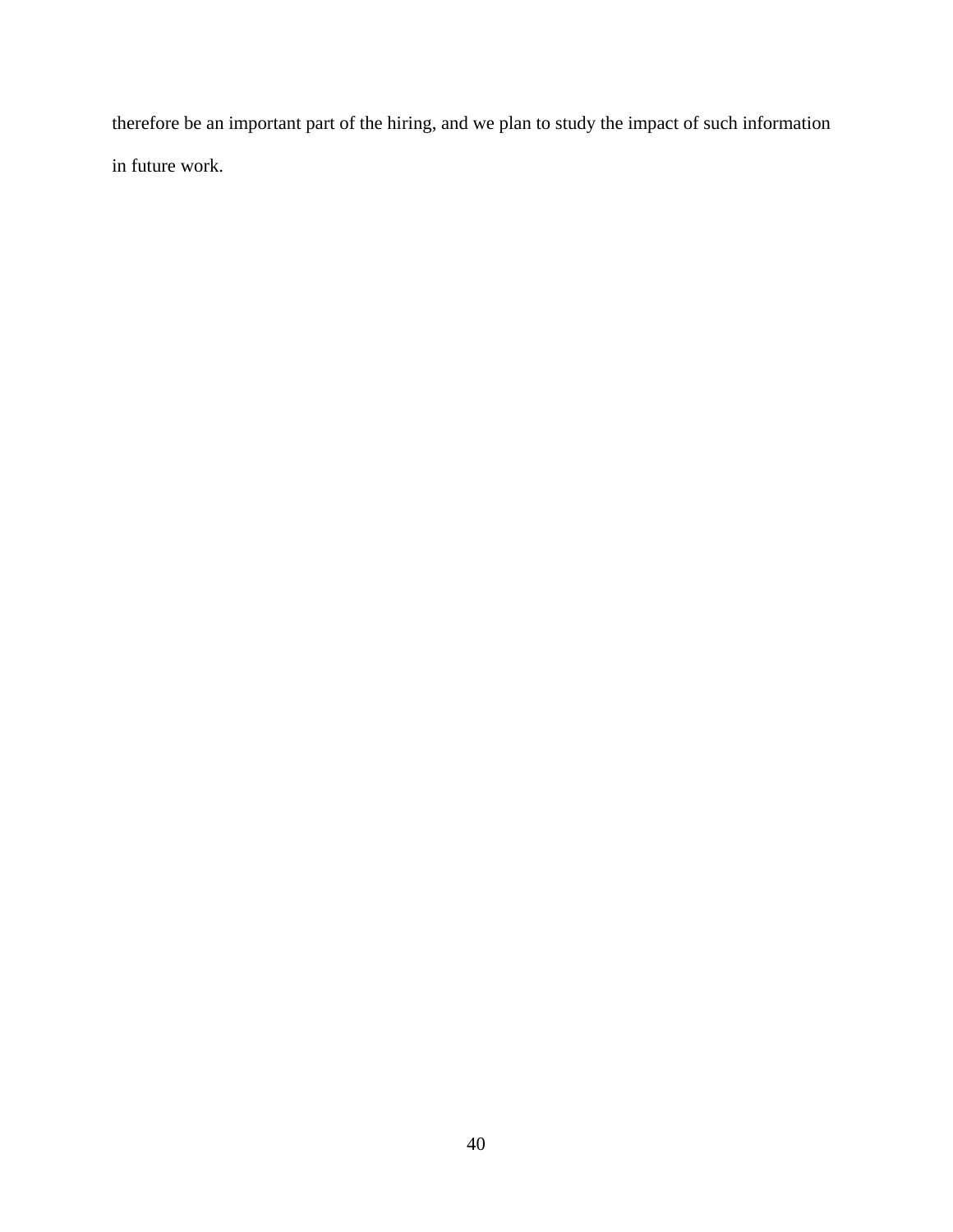## **References**

- Abernathy, Tammy V., Al Forsyth and Judith Mitchell. 2001. "The Bridge from Student to Teacher: What Principals, Teacher Education Faculty, and Students Value in a Teaching Applicant," *Teacher Education Quarterly*, 28(4): 109-119.
- Adnot, Melinda, Thomas Dee, Veronica Katz, and James Wyckoff. 2016 "Teacher Turnover, Teacher Quality, and Student Achievement in DCPS." NBER Working Paper No. 21922.
- Ahn, Tom. 2013. "The Missing Link: Estimating the Impact of Incentives on Teacher Effort and Instructional Effectiveness Using Teacher Accountability Legislation Data." *Journal of Human Capital* 7(3): 230-273.
- Arvey, Richard D., and James E. Campion. 1982. "The Employment Interview: A Summary and Review of Recent Research." Personnel Psychology 35(2): 281-322.
- Baker, A. and Santora, M. (2013, January 18). "No Deal on Teacher Evaluations; City Risks Losing \$450 Million." The New York Times, p. A1.
- Ballou, D. (1996) "Do Public Schools Hire the Best Applicants?" *Quarterly Journal of Economics*, 111(1): 97-133.
- Balter, Dana and William D. Duncombe. 2005. "Teacher Hiring Practices in New York State Districts," Report prepared for the Education Finance Research Consortium.
- Barrick, M. R. and Mount, M. K. (1991) "The Big Five Personality Dimensions and Job Performance: A meta-analysis," Personnel Psychology, 44(1), 1-26.
- *Barron's Profiles of American Colleges*, 28th Edition. (2009) Hauppauge, NY: Barron's Educational Series.
- Bolton, D.L. 1969. "The Effect of Various Information Formats on Teacher Selection Decisions," *American Educational Research Journal*, 6(3): 329-347
- Boyd, Donald, et al. "The narrowing gap in New York City teacher qualifications and its implications for student achievement in high‐poverty schools." *Journal of Policy Analysis and Management* 27.4 (2008): 793-818.
- Boyd, Don, Hamp Lankford, Susanna Loeb, Matthew Ronfeldt, and Jim Wyckoff (2011), "The Role of Teacher Quality in Retention and Hiring: Using Applications to Transfer to Uncover Preferences of Teachers and Schools," *Journal of Policy Analysis and Management* 30:1, 88-110.
- Brophy, Jere, and Thomas L. Good. 1986. Teacher Behavior and Student Achievement. In M. C. Wittrock (Ed.), *Handbook of Research on Teaching*. 3rd ed., 238-375, New York: Simon and Schuster.
- Burks, S. V., Cowgill, B., Hoffman, M., & Housman, M. 2015). "The value of hiring through employee referrals." *Quarterly Journal of Economics* 130(2): 805-839.
- Chetty, Raj, John N. Friedman & Jonah E. Rockoff, 2014. "Measuring the Impacts of Teachers I: Evaluating Bias in Teacher Value-Added Estimates," *American Economic Review,* 104(9), pages 2593-2632.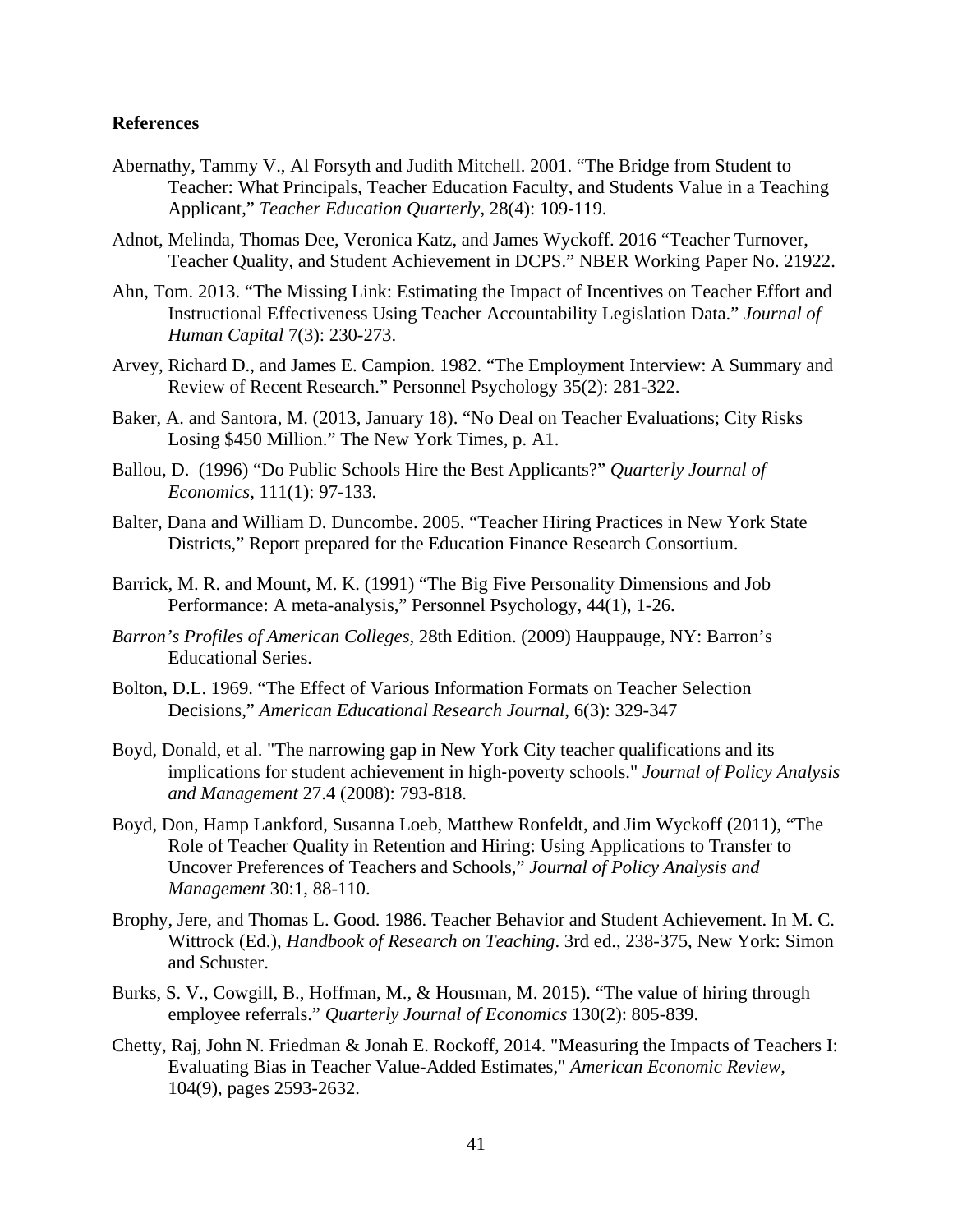- Chetty, Raj, John N. Friedman & Jonah E. Rockoff, 2014. "Measuring the Impacts of Teachers II: Teacher Value-Added and Student Outcomes in Adulthood," *American Economic Review*, 104(9), pages 2633-79
- Clotfelter, Charles, Elizabeth Glennie, Helen Ladd, and Jacob Vigdor. 2008. "Would higher salaries keep teachers in high-poverty schools? Evidence from a policy intervention in North Carolina." Journal of Public Economics 92(5): 1352-1370.
- Costa, Paul T., and Robert R. McCrae. "Neo PI-R professional manual." (1992): 653-65.
- Dee, Thomas, and James Wyckoff. Incentives, selection, and teacher performance: Evidence from IMPACT. No. w19529. National Bureau of Economic Research, 2013.
- Dobbie W. 2011. Teacher Characteristics and Student Achievement: Evidence from Teach for America. Harvard University Working Paper.
- Dolton, Peter and Wilbert van der Klaauw. 1995. "Leaving Teaching in the UK: A Duration Analysis," *The Economic Journal* 105(429):431-444.
- Dolton, Peter and Wilbert van der Klaauw. 1999. "The Turnover of Teachers: A Competing Risks Explanation," *The Review of Economics and Statistics*, 81(3): 543-550.
- Donovan, JJ, Dwight S.A., Schneider, D. (2014) "The Impact of Applicant Faking on Selection Measures, Hiring Decisions, and Employee Performance," *Journal of Business Psychology* 29:479–493.
- Duckworth, Angela Lee, and Patrick D. Quinn. "Development and validation of the Short Grit Scale (GRIT–S)." *Journal of personality assessment* 91.2 (2009): 166-174.
- Gallagher, H. Alix. 2004. "Vaughn Elementary's Innovative Teacher Evaluation System: Are Teacher Evaluation Scores Related to Growth in Student Achievement?" *Peabody Journal of Education*, 79(4): 79-107.
- Goldhaber, D., Grout, C., and Huntington-Klein, N. (2014). Screen Twice, Cut Once: Assessing the Predictive Validity of Teacher Selection Tools. CEDR Working Paper 2014-9. University of Washington, Seattle, WA.
- Goldhaber and Theobald (2013) "Managing the Teacher Workforce in Austere Times: The Determinants and Implications of Teacher Layoffs," *Education Finance and Policy* 8(4):494-527
- Gordon, R., Kane, T.J., Staiger, D.O. (2006) "Identifying Effective Teachers Using Performance on the Job" Hamilton Project Discussion Paper 2006-01.
- Haberman, M. (1993). Predicting the Success of Urban Teachers (The Milwaukee Trials). Action in Teacher Education, 15(3), pp.1-5.
- Hanushek, E.A. (2011) "The Economic Value of Higher Teacher Quality" *Economics of Education Review* 30(3):466-479
- Hanushek Eric A., John F. Kain, and Steven G. Rivkin (2004) "Why Public Schools Lose Teachers," *Journal of Human Resources* 39(2): 326-354.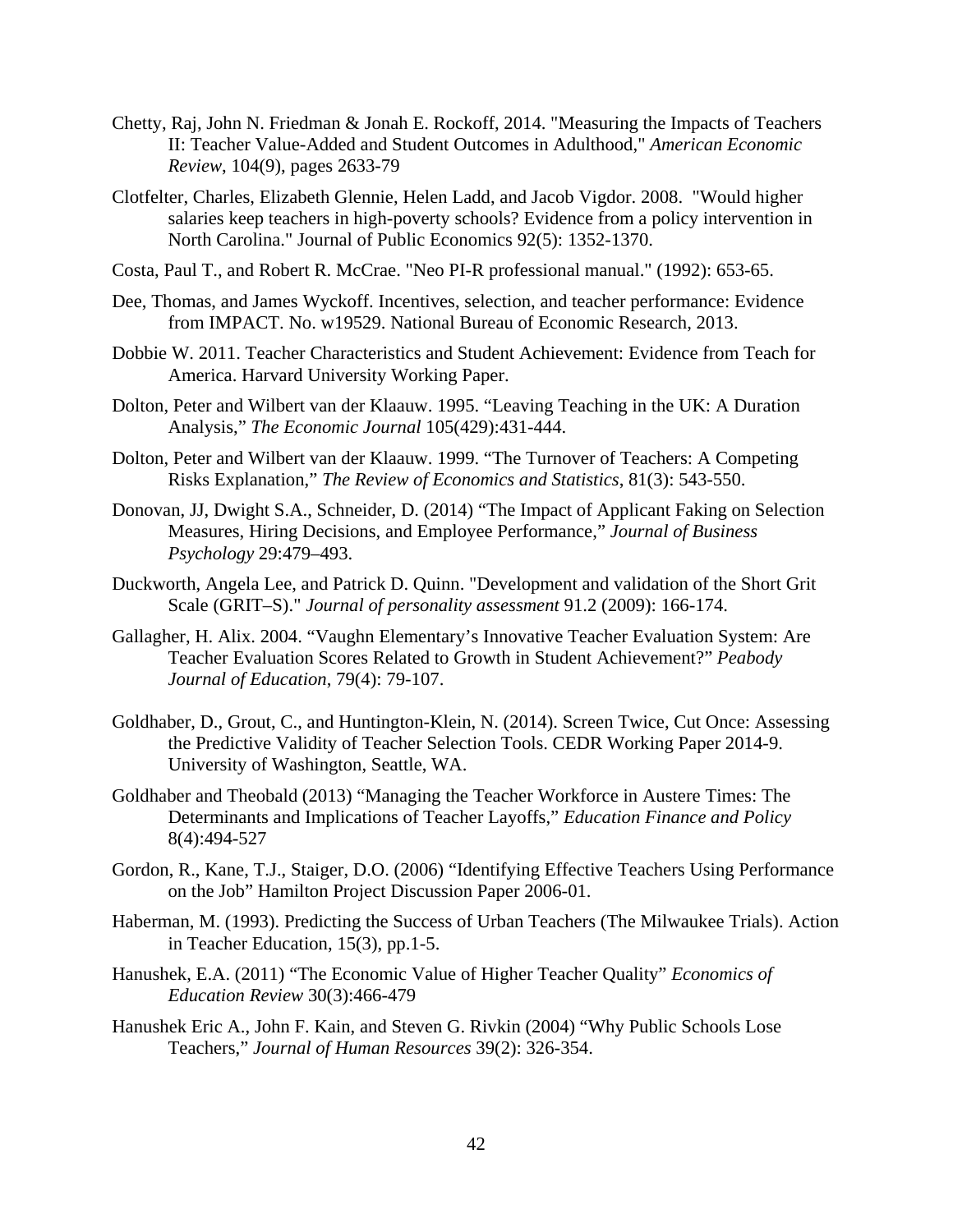- Hansen, Cecil Ray, 1976. Practices and Procedures Used by Selected Utah Public School Districts in the Recruitment and Selection of Teachers. Doctoral Dissertation, Brigham Young University.
- Harris, D.N and Sass, T.R. (2011) "Teacher training, teacher quality and student achievement," *Journal of Public Economics* 95(7–8):798-812.
- Heckman, James and Salvador Navarro-Lozano (2004). "Using Matching, Instrumental Variables and Control Functions to Estimate Economic Choice Models." *Review of Economics and Statistics,* 86(1): 30-57.
- Hill, H. C., Schilling, S. G., & Ball, D. L. (2004). Developing measures of teachers' mathematics knowledge for teaching. *Elementary School Journal*, 105, 11–30.
- Hinrichs, Peter 2014. "What Kind of Teachers Are Schools Looking For? Evidence from a Randomized Field Experiment," Federal Reserve Bank of Cleveland Working Paper 14- 36.
- Hoffman, Mitchell, Lisa B. Kahn, and Danielle Li. 2015 "Discretion in Hiring." NBER Working Paper 21709.
- Holtzapple, Elizabeth. 2003. "Criterion-related validity evidence for a standards-based teacher evaluation system." *Journal of Personnel Evaluation in Education* 17(3): 207-219.
- Hunter, John E., and Ronda F. Hunter. 1984 "Validity and utility of alternative predictors of job performance." *Psychological Bulletin* 96(1): 72-98.
- John, O.P., Donahue, E.M., and Kentle, R. L. (1991). The "Big Five" Inventory—Versions 4a and 54. Berkeley: University of California, Berkeley, Institute of Personality and Social Research.
- Jackson, C.K. (2013) "Non-Cognitive Ability, Test Scores, and Teacher Quality: Evidence from 9th Grade Teachers in North Carolina," NBER Working Paper No. 18624.
- Jackson, C.K. (2014) "Teacher Quality at the High-School Level: The Importance of Accounting for Tracks," *Journal of Labor Economics*, 32(4): 645-684.
- Jackson, C. Kirabo. 2009. "Student demographics, teacher sorting, and teacher quality: Evidence from the end of school desegregation." *Journal of Labor Economics* 27(2): 213-256.
- Jacob, Brian A. (2011). "Do Principals Fire the Worst Teachers?" *Educational Evaluation and Policy Analysis*. 33(4): 403-434.
- Jacob, Brian A. (2013). "The Effect of Employment Protection on Worker Effort: Evidence from Public Schooling." *Journal of Labor Economics*. 31(4): 727-761.
- Jacob, Brian and Elias Walsh (2011). "What's in a Rating?" *Economics of Education Review*. 30(3): 434-448.
- Jacobson, Stephen L. 1989. "The effects of pay incentives on teacher absenteeism." *Journal of Human Resources* 24(2): 280-286.
- Kane, Thomas J., and Douglas O. Staiger. 2005. "Using Imperfect Information to Identify Effective Teachers." Unpublished manuscript, April 2005.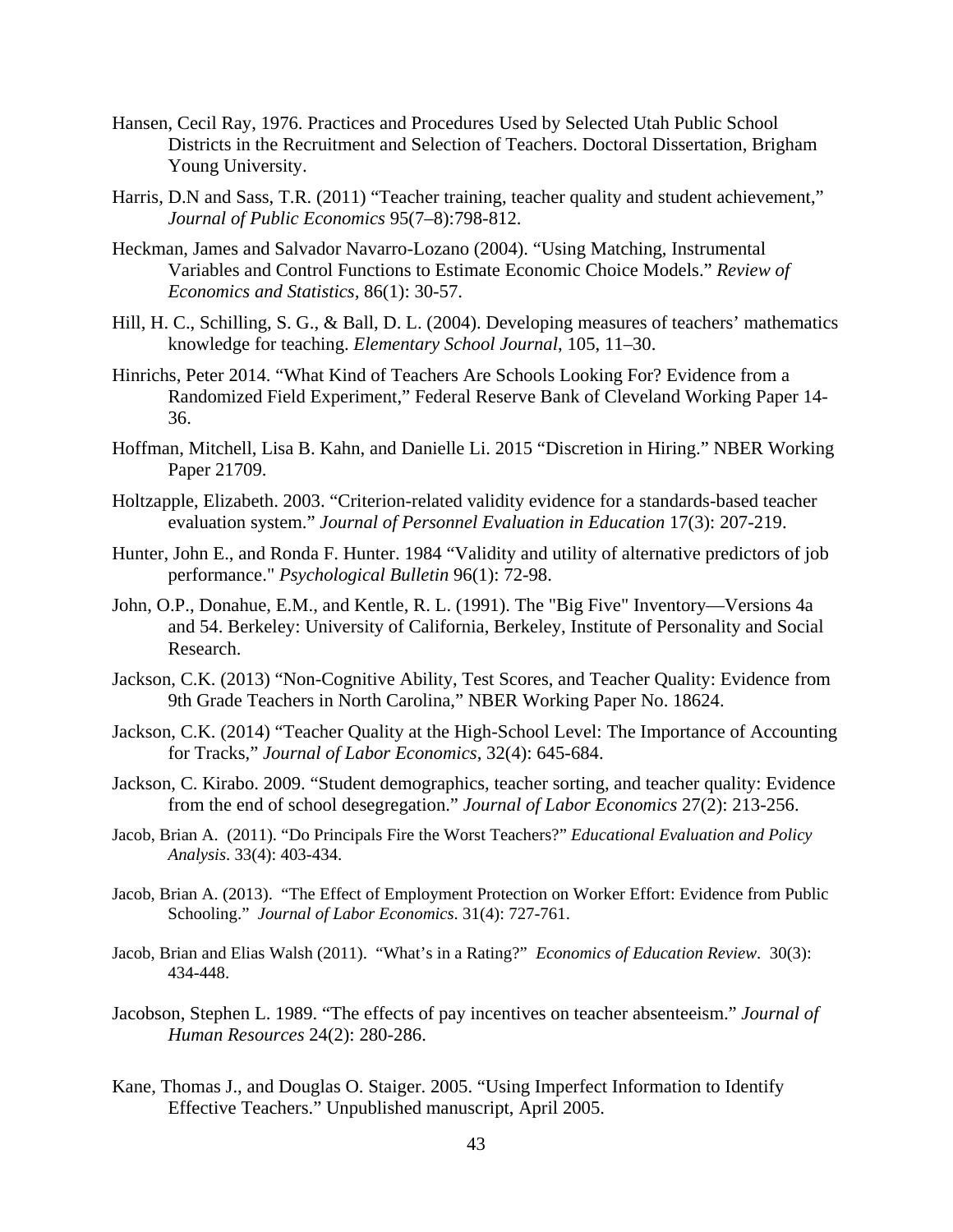- Kane, Thomas J., Jonah E. Rockoff, and Douglas O. Staiger. 2008. "What Does Certification Tell Us About Teacher Effectiveness? Evidence from New York City." *Economics of Education Review* 27: 615-631
- Kane, Thomas J., Douglas O. Staiger, and Dan McCaffrey. 2012. "Gathering Feedback for Teaching," Bill and Melinda Gates Foundation Research Paper. Accessed in May 2015 at [http://www.metproject.org/reports.php.](http://www.metproject.org/reports.php)
- Kane, Thomas J., Eric S. Taylor, John H. Tyler, and Amy L. Wooten. 2011. "Identifying effective classroom practices using student achievement data." *Journal of Human Resources* 46(3): 587-613.
- Kimball, Steven M., Brad White, Anthony T. Milanowski, and Geoffrey Borman. 2004. "Examining the Relationship Between Teacher Evaluation and Student Assessment Results in Washoe County." *Peabody Journal of Education*, 79(4): 54-78.
- Liu, E. and Kardos, S.M. (2002) "Hiring and professional culture in New Jersey Schools," Cambridge: Project on the Next Generation of Teachers at the Harvard Graduate School of Education.
- Liu, E. and Moore Johnson, S. (2006) "New teachers' experiences of hiring: Late, rushed, and information poor," *Educational Administration Quarterly*, 42(3): 324-360.
- Luthy TF (1982) Policies and procedures for selection of Missouri school teachers. Doctoral Dissertation, University of Missouri, Columbia.
- Mason, Richard W. and Mark P. Schroeder. 2010. "Principal Hiring Practices: Toward a Reduction of Uncertainty," *The Clearing House*, 83(5): 186–193.
- McDaniel, Michael A., Deborah L. Whetzel, Frank L. Schmidt, and Steven D. Maurer. 1994. "The validity of employment interviews: A comprehensive review and meta-analysis." *Journal of Applied Psychology* 79(4): 599-616.
- Meriam, Junius Lathrop. 1906. "Normal School Education and Efficiency in Teaching," Columbia University Contributions to Education No. 1.
- Milanowski, Anthony. 2004. "The Relationship Between Teacher Performance Evaluation Scores and Student Achievement: Evidence From Cincinnati." *Peabody Journal of Education*, 79(4): 33-53.
- Morsh, Joseph E. and Eleanor W. Wilder (1954) "Identifying the Effective Instructor: A Review of the Quantitative Studies, 1900-1952" Air Force Personnel and Training Research Center, Research Bulletin 54-44.
- Motowidlo, Stephen J., Marvin D. Dunnette, and Gary W. Carter. 1990. "An alternative selection procedure: The low-fidelity simulation." *Journal of Applied Psychology* 75(6): 640-647.
- Mueller-Hanson, Rose, Eric D. Heggestad, and George C. Thornton III. 2003. "Faking and Selection: Considering the Use of Personality from Select-In and Select-Out Perspectives," *Journal of Applied Psychology*, 88(2): 348–355
- Nalley, B. J. (1971) A descriptive survey of the recruitment and selection process of teachers for the District of Columbia and a comparison of procedures used in selected school systems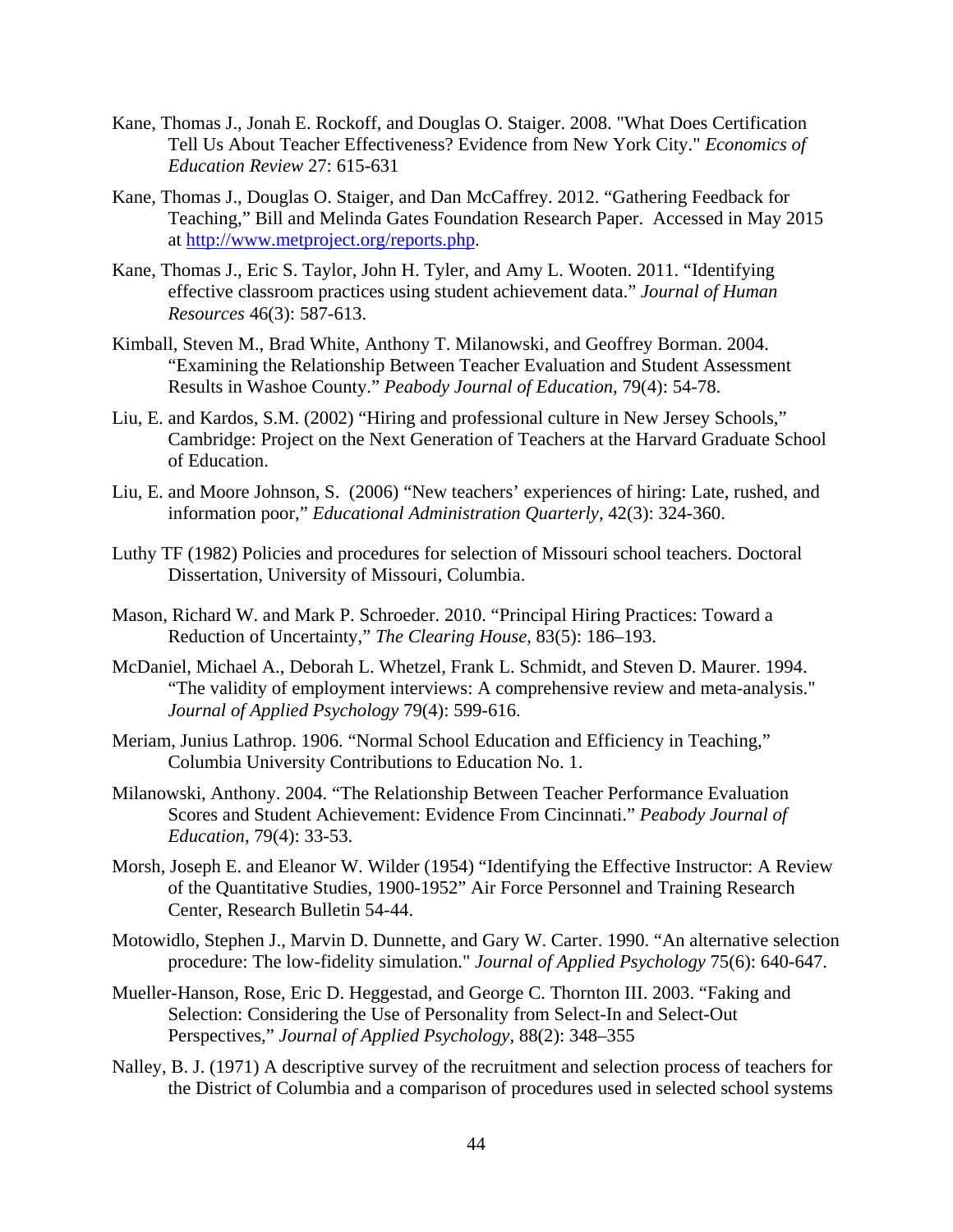of comparable size. Doctoral dissertation, George Washington University, Dissertation Abstracts International, 32, 3626A.

- Neely, Melvin E. (1957) "A Survey of Present Procedures in the Selection of Teacher Personnel" Doctoral Dissertation, University of Kansas.
- Ost, Ben. 2014. "How Do Teachers Improve? The Relative Importance of Specific and General Human Capital." *American Economic Journal: Applied Economics*, 6(2): 127-51.
- Oyer, Paul, and Scott Schaefer. 2011. "Personnel economics: hiring and incentives." Handbook of Labor Economics 4: 1769-1823.
- Papay, John P., Matthew A. Kraft. 2015. "Productivity returns to experience in the teacher labor market: Methodological challenges and new evidence on long-term career improvement," *Journal of Public Economics*, 130: 105–119
- Place, Andrew W. and Theodore J. Kowalski. 1993. "Principal Ratings of Criteria Associated with Teacher Selection," *Journal of Personnel Evaluation in Education* 7(): 291-300.
- Pounder, Diana G. 1989. "Improving the Predictive Validity of Teacher Selection Decisions: Lessons from Teacher Appraisal," *Journal of Personnel Evaluation in Education* 2(2):141-150.
- Rice, Jennifer K. 2013. "Learning from experience? Evidence on the impact and distribution of teacher experience and the implications for teacher policy," *Education Finance and Policy*, 8(3): 332–348.
- Rivkin, Steven. G., Eric. A. Hanushek, and John F. Kain. 2005. "Teachers, Schools and Academic Achievement." *Econometrica* 73: 417-458.
- Rockoff J.E. (2004) "The impact of Individual Teachers on Student Achievement: Evidence from Panel Data," *American Economic Review Papers and Proceedings* 94(2):247-252
- Rockoff J.E., Jacob B.J., Kane T.J., Staiger D.O. (2011) Can You Recognize an Effective Teacher When You Recruit One? *Education Finance and Policy*. 6(1):43-74.
- Rockoff J.E., Speroni C. 2010. Subjective and Objective Evaluations of Teacher Effectiveness. *American Economic Review* 100(2): 261–66
- Rockoff, Jonah E., Douglas O. Staiger, Eric Taylor, and Thomas J. Kane. 2012. "Information and Employee Evaluation: Evidence from a Randomized Intervention in Public Schools." American Economic Review 102(7): 3184-3213.
- Rothstein J. (2015) "Teacher Quality Policy When Supply Matters," *American Economic Review* 105(1):100-130.
- Rutledge, Stacey A., Douglas N. Harris, Cynthia T. Thompson, W. Kyle Ingle. 2008. "Certify, Blink, Hire: An Examination of the Process and Tools of Teacher Screening and Selection," *Leadership and Policy in Schools*, 7(3): 237–263.
- Scafidi, Benjamin, David L. Sjoquist, and Todd R. Stinebrickner. 2007. "Race, poverty, and teacher mobility." *Economics of Education Review* 26(2): 145-159.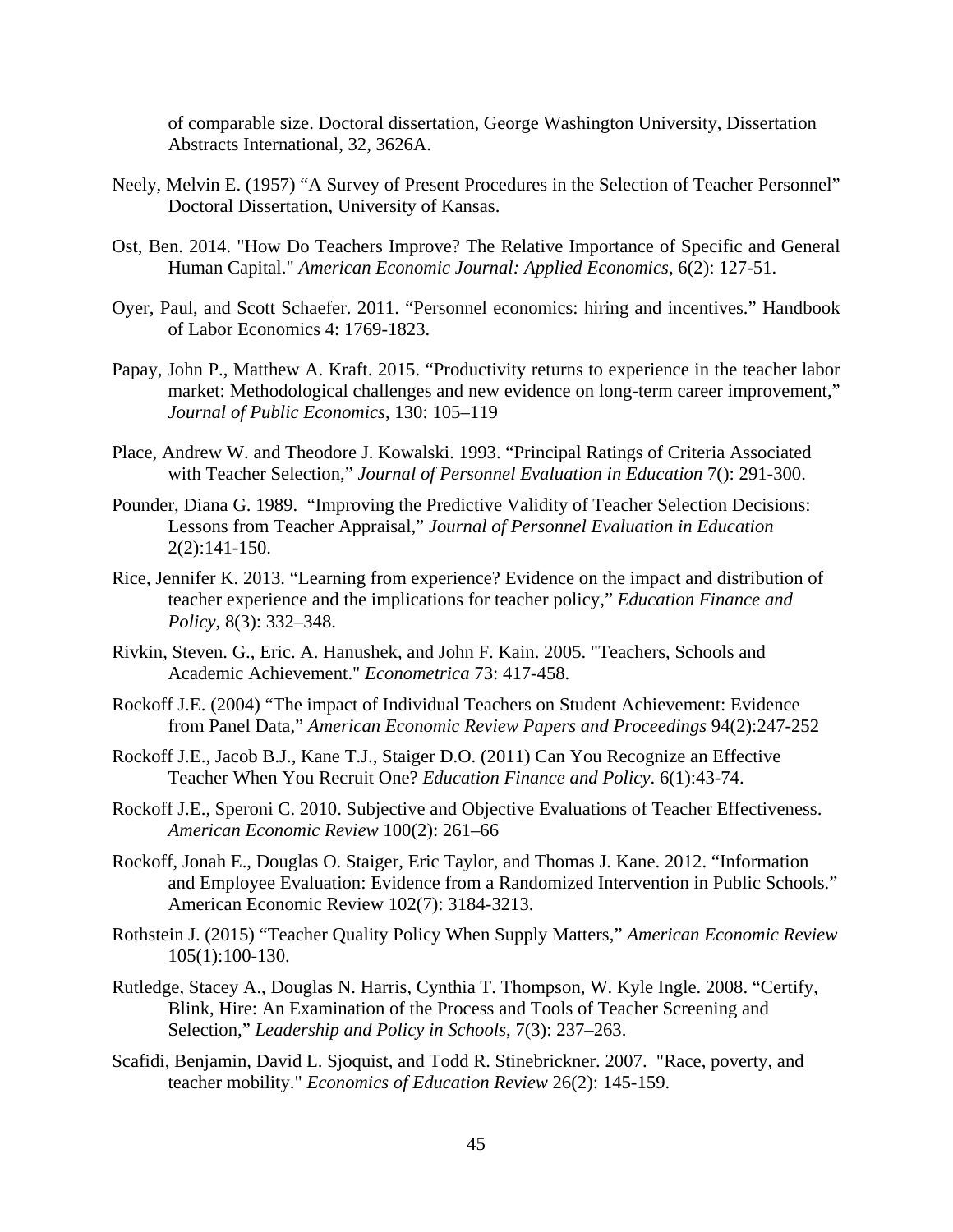- Schacter, John, and Yeow M. Thum. 2004. "Paying for High- and Low- Quality Teaching." *Economics of Education Review*, 23(4): 411-440.
- Schmitt, Neal. 1976. "Social and Situational Determinants of Interview Decisions: Implications for the Employment Interview." *Personnel Psychology* 29(1): 79-101.
- Schmutte, Ian M. 2015. "Job Referral Networks and the Determination of Earnings in Local Labor Markets" *Journal of Labor Economics,* 33(1)
- Staiger DO, Rockoff JE. 2010. Searching for Effective Teachers with Imperfect Information. *Journal of Economic Perspectives* 24: 97-117
- Stanton, Christopher, and Catherine Thomas. (2013) "Landing the first job: the value of intermediaries in online hiring." Unpublished manuscript.
- Strauss, R. 1998. "Teacher Preparation and Selection in Pennsylvania," Research Report to the Pennsylvania State Board of Education.
- Wede, Richard J. 1996 "Teacher Selection: Use of Demonstration Lessons" Doctoral Dissertation, Drake University.
- Young, I.P., Pounder, D.G. 1986. "Salient Factors Affecting Decision Making in Simulated Teacher Selection Interviews," Journal of Educational Equity and Leadership, 5(3):216- 233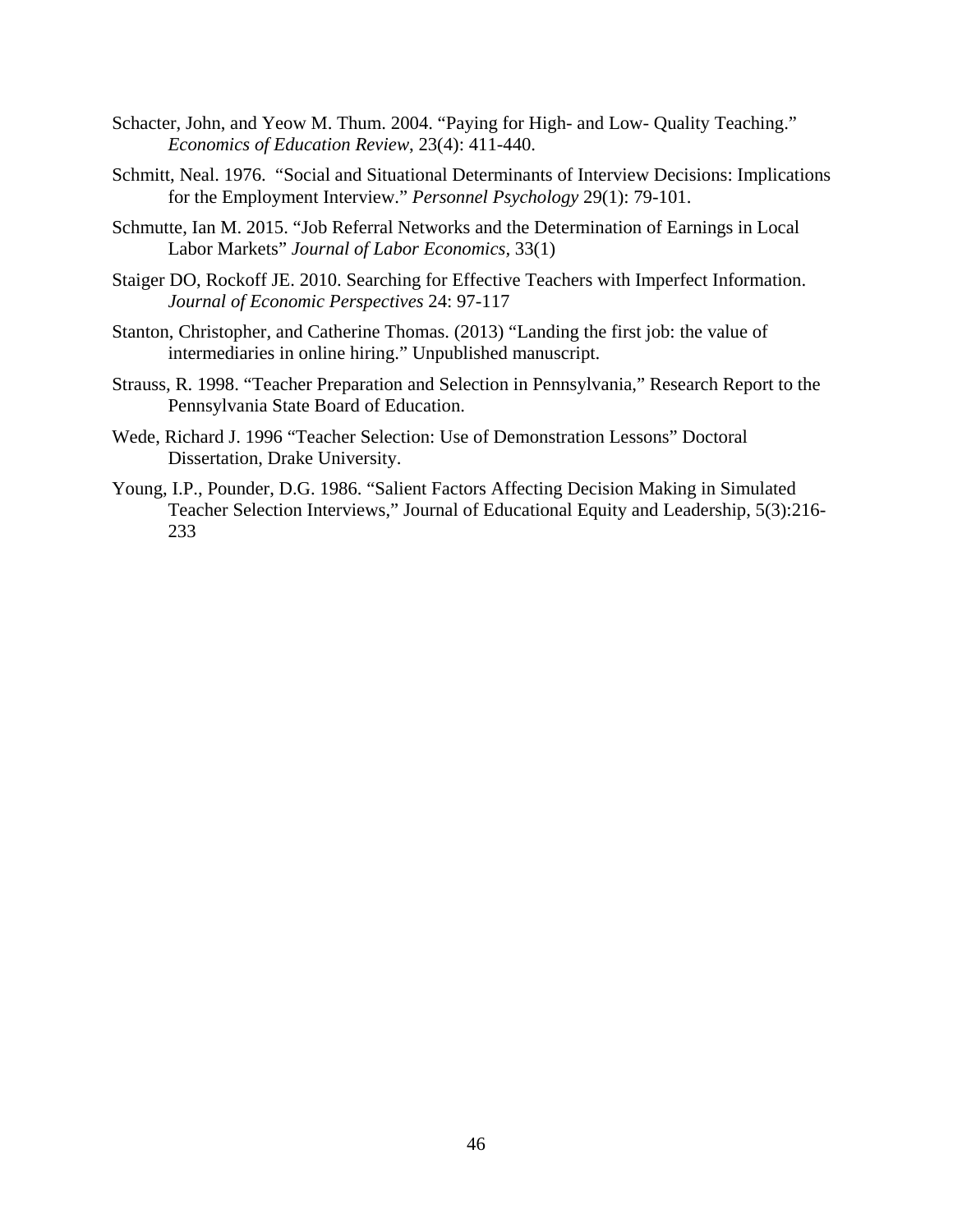

Figure 1—Predicted performance for applicants hired and not hired

Note: Kernel densities estimated separately for applicants hired and not hired of predicted performance in the first year. Predicted performance is estimated as follows: First, using the sample of new hires in their first year at DCPS, fit a regression similar to Tables 7 Column 4. The dependent variable is the first predicted factor from a factor analysis of IMPACT evaluation component scores from a teacher's first year at DCPS. The covariates include all of the background characteristics and application scores. The specification also includes subject-taught by year fixed effects. Second, the estimated coefficients from that regression are applied to the applicant sample. This predicted performance measure does not include differences between the subject-taught by year fixed effect groups.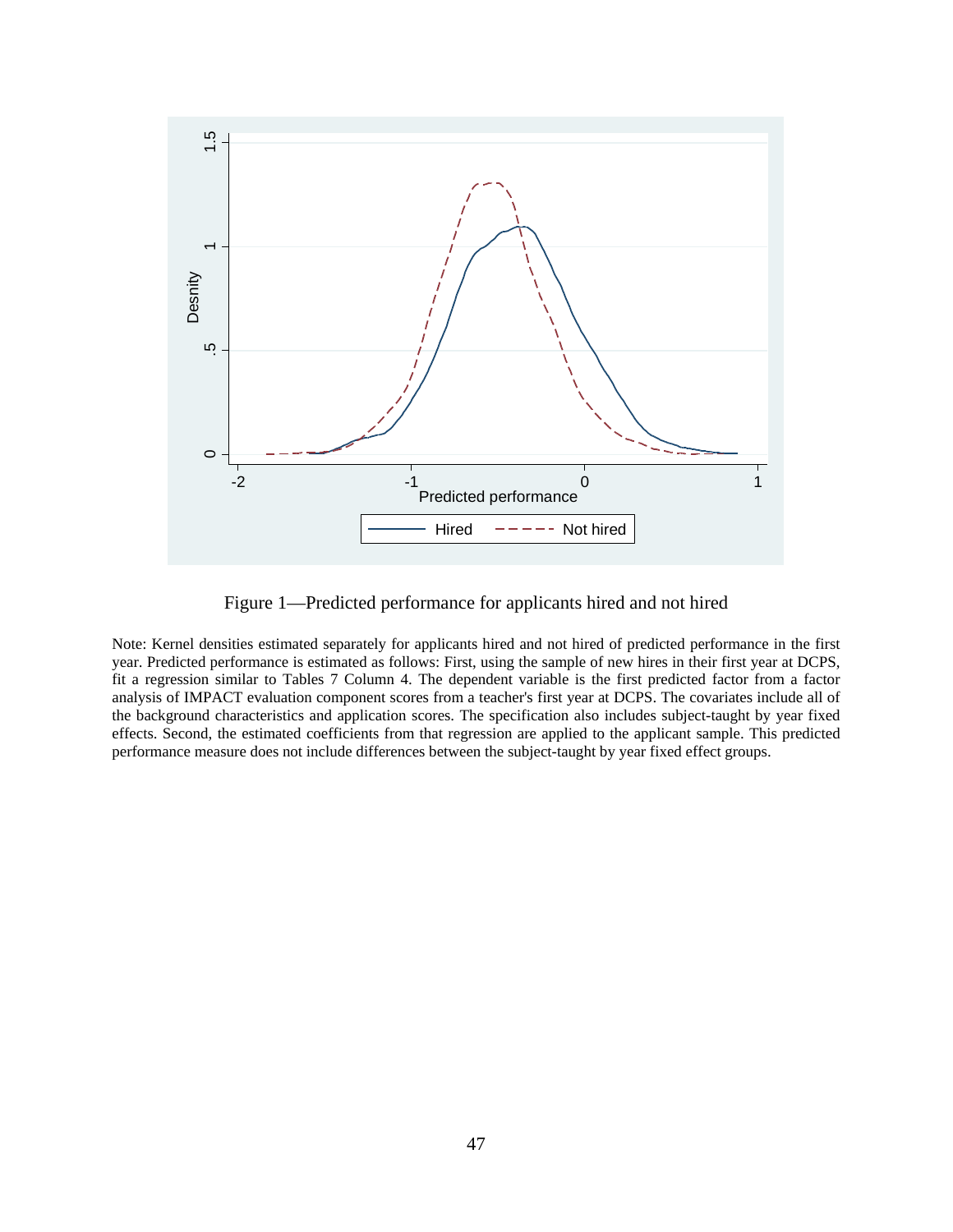

Figure 2—Relationship between predicted performance and hiring

Note: The dashed line represents results of a regression with 7,442 observations (all applicants). In each case the binary outcome being hired by DCPS is regressed on predicted first-year job performance, and year-by-subjectapplied fixed effects. Each square marks the  $(x,y)$  mean for 20 bins. Each bin is a vingtile of predicted performance. The x-axis is limited to the 2nd through 98th percentiles of predicted performance.

 Predicted performance is estimated as follows: First, using the sample of new hires in their first year at DCPS, fit a regression similar to Tables 7 Column 4. The dependent variable is the first predicted factor from a factor analysis of IMPACT evaluation component scores from a teacher's first year at DCPS. The covariates include all of the background characteristics and application scores. The specification also includes subject-taught by year fixed effects. Second, the estimated coefficients from that regression are applied to the applicant sample. This predicted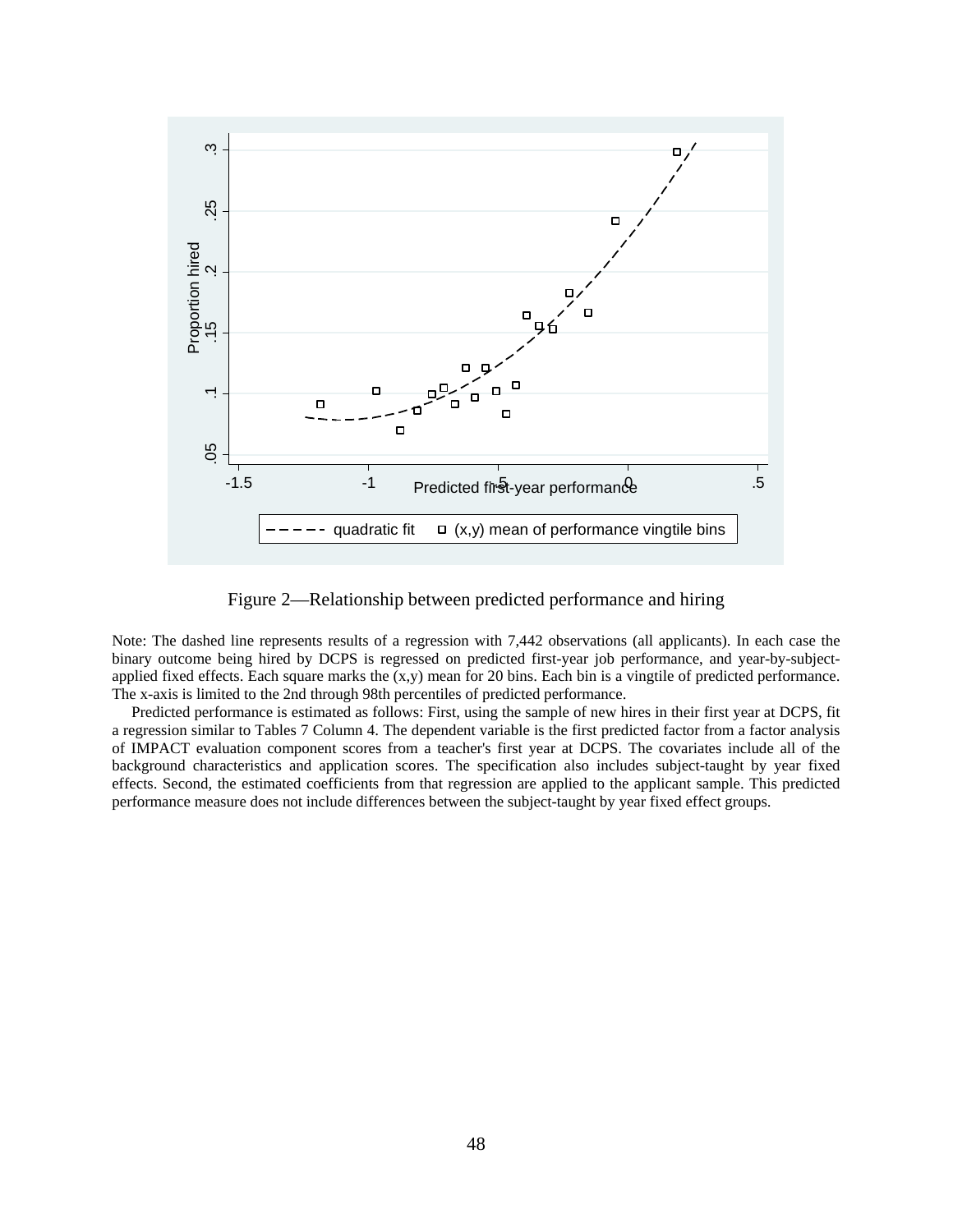

Figure 3—Relationship between predicted performance and actual performance

Note: Box-plots of actual performance for each vingtile of predicted performance. Actual performance is the first predicted factor from a factor analysis of IMPACT evaluation component scores. Predicted performance is the fitted value obtained after the following regression: Using the sample of new hires, fit a regression similar to Table 7 Column 4. The dependent variable is the first predicted factor of IMPACT scores. The covariates include all of the background characteristics and application scores. The specification also includes subject-taught by year fixed effects.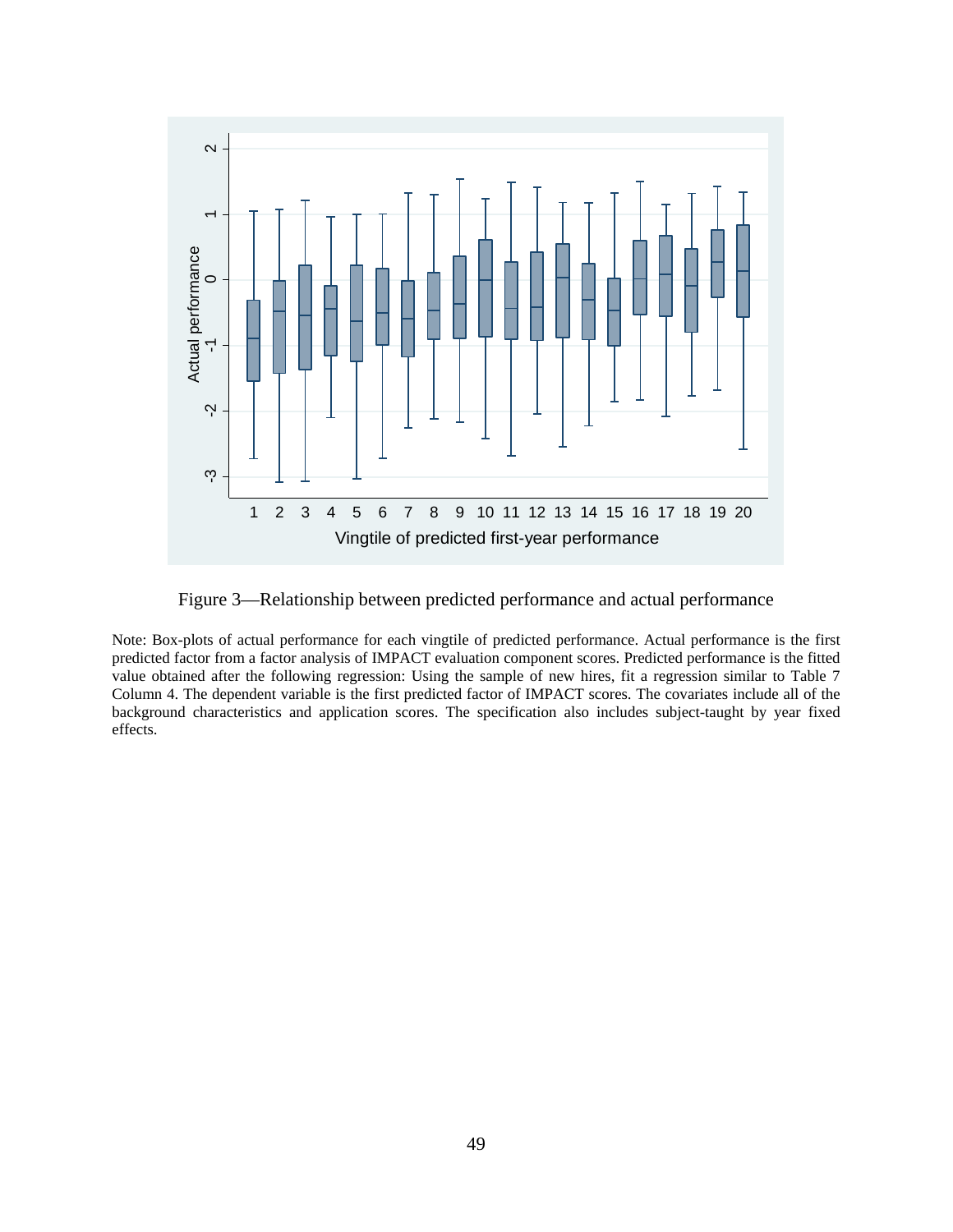

Figure 4—Relationship between screening measures and performance

Note: Kernel densities estimated separately by quartile of predicted performance using teacher-by-year observations. Predicted performance is the fitted value obtained after the following regression: Using the sample of new hires, fit a regression similar to Table 7 Column 4. The dependent variable is the first predicted factor of IMPACT scores. The covariates include all of the background characteristics and application scores. The specification also includes subject-taught by year fixed effects.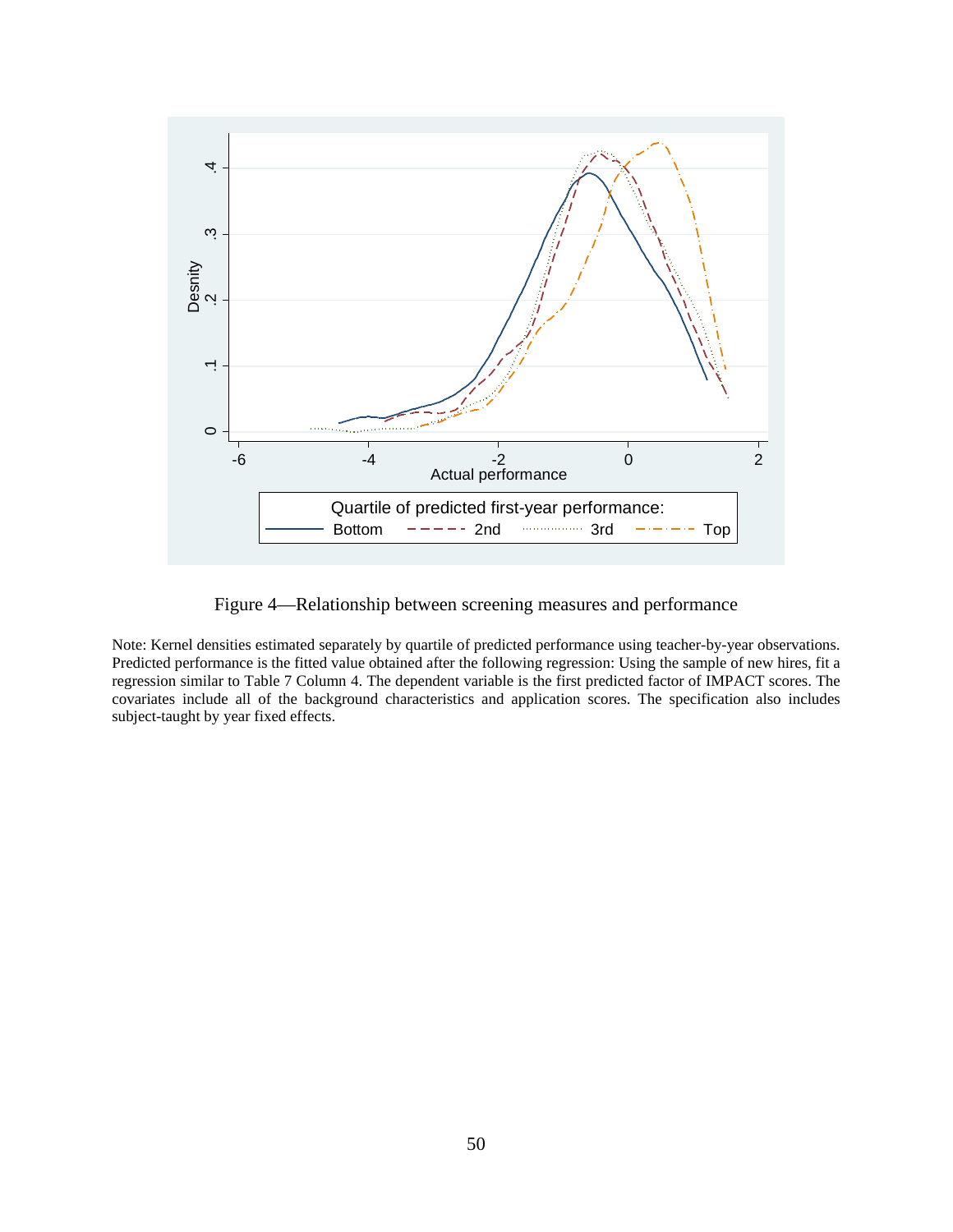|                              | Hired before 2011 |                    |      | New hires, first year on the job |      |                    |  |  |
|------------------------------|-------------------|--------------------|------|----------------------------------|------|--------------------|--|--|
|                              |                   | First year in data |      | Non TeachDC                      |      | TeachDC            |  |  |
|                              | Obs.              | Mean<br>(st. dev.) | Obs. | Mean<br>(st. dev.)               | Obs. | Mean<br>(st. dev.) |  |  |
| Female                       | 2,920             | 0.76               | 842  | 0.75                             | 927  | 0.75               |  |  |
| Race/ethnicity               | 2,704             |                    | 380  |                                  | 823  |                    |  |  |
| <b>Black</b>                 |                   | 0.60               |      | 0.39                             |      | 0.44               |  |  |
| White                        |                   | 0.32               |      | 0.42                             |      | 0.47               |  |  |
| Hispanic                     |                   | 0.04               |      | 0.11                             |      | 0.05               |  |  |
| Asian                        |                   | 0.04               |      | 0.08                             |      | 0.01               |  |  |
| Other                        |                   | 0.01               |      | 0.00                             |      | 0.03               |  |  |
| Age                          | 2,914             | 42.32              | 820  | 29.97                            | 900  | 31.41              |  |  |
| School type                  | 2,917             |                    | 839  |                                  | 926  |                    |  |  |
| <b>Education center</b>      |                   | 0.17               |      | 0.19                             |      | 0.18               |  |  |
| Elementary school            |                   | 0.46               |      | 0.38                             |      | 0.44               |  |  |
| Middle school                |                   | 0.09               |      | 0.17                             |      | 0.15               |  |  |
| High school                  |                   | 0.25               |      | 0.23                             |      | 0.20               |  |  |
| Other                        |                   | 0.03               |      | 0.03                             |      | 0.03               |  |  |
| Final IMPACT score           | 2,920             | 315.04             | 842  | 290.50                           | 930  | 297.95             |  |  |
|                              |                   | (45.36)            |      | (48.51)                          |      | (46.87)            |  |  |
| Not in DCPS next year        | 2,920             | 0.19               | 842  | 0.21                             | 930  | 0.22               |  |  |
| Not in same school next year | 2,920             | 0.26               | 842  | 0.29                             | 930  | 0.31               |  |  |

Note: Authors' calculations. Sample restricted to DCPS teachers with IMPACT scores. Calculations based on one observation per teacher, the first year they appear in the data.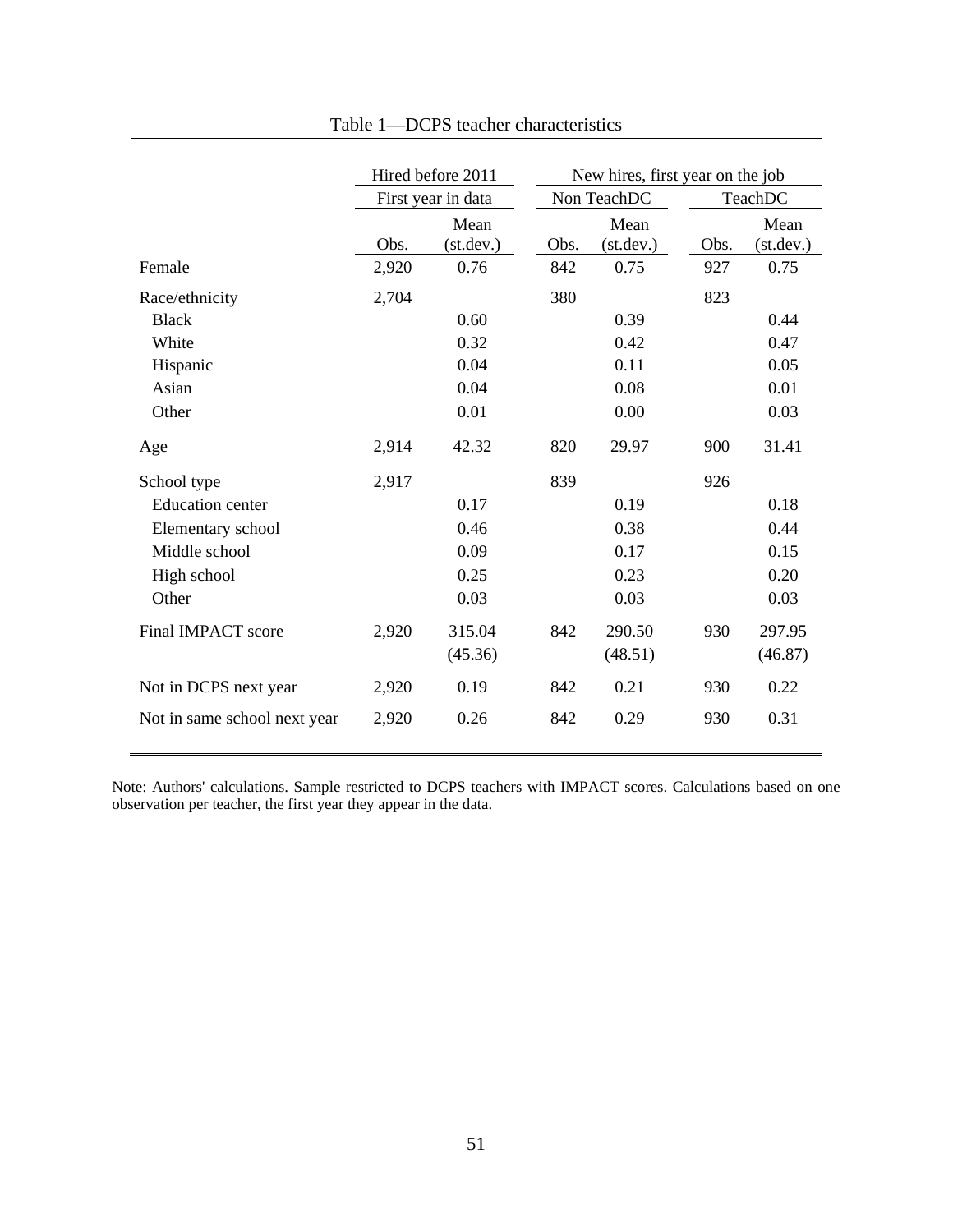|                                | $\cdots$                                            |                 | zippneam progress anough Teaching |            | <b>PIOUU</b>      |            |                   |  |
|--------------------------------|-----------------------------------------------------|-----------------|-----------------------------------|------------|-------------------|------------|-------------------|--|
|                                |                                                     | 2011 applicants |                                   |            | 2012 applicants   |            | 2013 applicants   |  |
|                                |                                                     | #               | Fraction<br>hired                 | $\#$       | Fraction<br>hired | #          | Fraction<br>hired |  |
|                                | Eligible but Initial Stage Incomplete:              | 174             | 0.13                              | 787        | 0.10              | 1,041      | 0.02              |  |
| General<br>Essay               | Failed this Stage:<br><b>Incomplete Next Stage:</b> | 228<br>362      | 0.04<br>0.09                      |            |                   |            |                   |  |
| Content<br>Knowledge           | Failed this Stage:<br><b>Incomplete Next Stage:</b> | 530<br>314      | 0.06<br>0.09                      | 622<br>304 | 0.05<br>0.09      | 260<br>150 | 0.02<br>0.06      |  |
| Interview $+$<br>Sample Lesson | Failed this Stage:<br><b>Incomplete Next Stage:</b> | 239<br>269      | 0.09<br>0.32                      | 283<br>39  | 0.05<br>0.18      | 184<br>302 | 0.03<br>0.09      |  |
| Teaching<br>Audition           | Failed this Stage:<br>Passed Stage:                 | 80<br>164       | 0.31<br>0.48                      | 100<br>392 | 0.01<br>0.42      | 156<br>462 | 0.04<br>0.52      |  |

Table 2—Applicant progress through TeachDC process

Note: Authors' calculations. "Stage reached" is the highest stage in which the data include a score or pass/fail determination.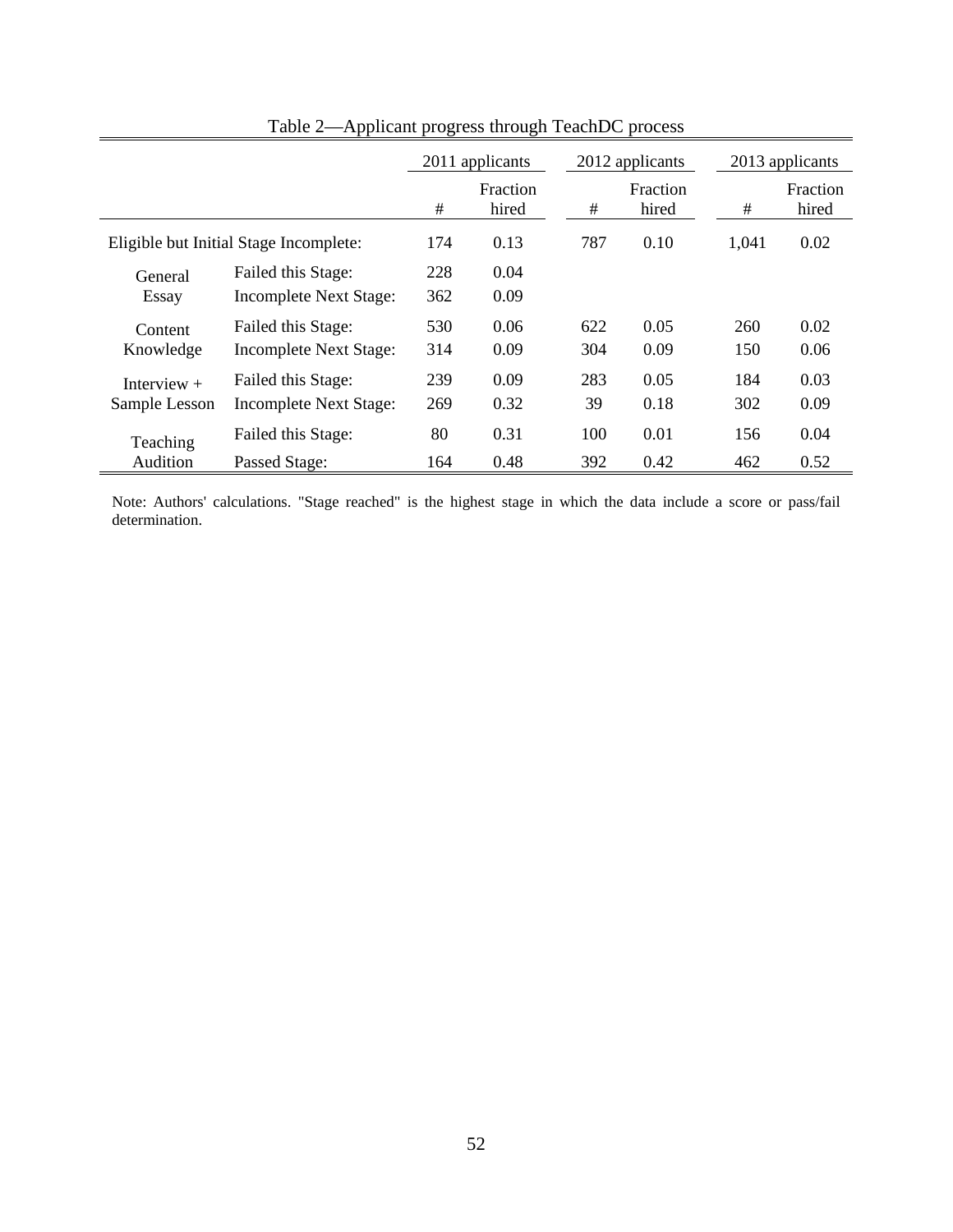|                                        | All applicants |                    | Applicants hired |                   |  |
|----------------------------------------|----------------|--------------------|------------------|-------------------|--|
|                                        | Obs.           | Mean<br>(st. dev.) | Obs.             | Mean<br>(st.dev.) |  |
| Hired                                  | 7,442          | 0.13               | 982              | 1                 |  |
| Prior teaching experience              | 7,314          |                    | 978              |                   |  |
| Novice                                 |                | 0.33               |                  | 0.28              |  |
| $1$ to $2$                             |                | 0.17               |                  | 0.19              |  |
| $3$ to $5$                             |                | 0.18               |                  | 0.20              |  |
| 6 to 10                                |                | 0.17               |                  | 0.20              |  |
| 11 or more                             |                | 0.14               |                  | 0.14              |  |
| Undergraduate GPA                      | 7,112          | 3.40               | 939              | 3.42              |  |
|                                        |                | (0.43)             |                  | (0.44)            |  |
| SAT math+verbal (or ACT equivalent)    | 4,600          | 1148.72            | 674              | 1148.75           |  |
|                                        |                | (175.15)           |                  | (168.58)          |  |
| Undergraduate college Barron's ranking | 6,588          | 2.81               | 907              | 2.91              |  |
|                                        |                | (1.24)             |                  | (1.26)            |  |
| Master's degree or higher              | 7,442          | 0.51               | 982              | 0.54              |  |
| Location of undergrad or grad school   | 7,076          |                    | 940              |                   |  |
| DC                                     |                | 0.12               |                  | 0.17              |  |
| Maryland or Virginia                   |                | 0.28               |                  | 0.28              |  |
| Outside DC, MD, VA                     |                | 0.60               |                  | 0.55              |  |

Table 3—Characteristics of TeachDC applicants, 2011-2013

Note: Authors' calculations. Excluding applicants who were not eligible for a teaching license in DC.7,442 total observations. Location indicators are mutually exclusive, applicants with multiple locations coded based on location nearest DC.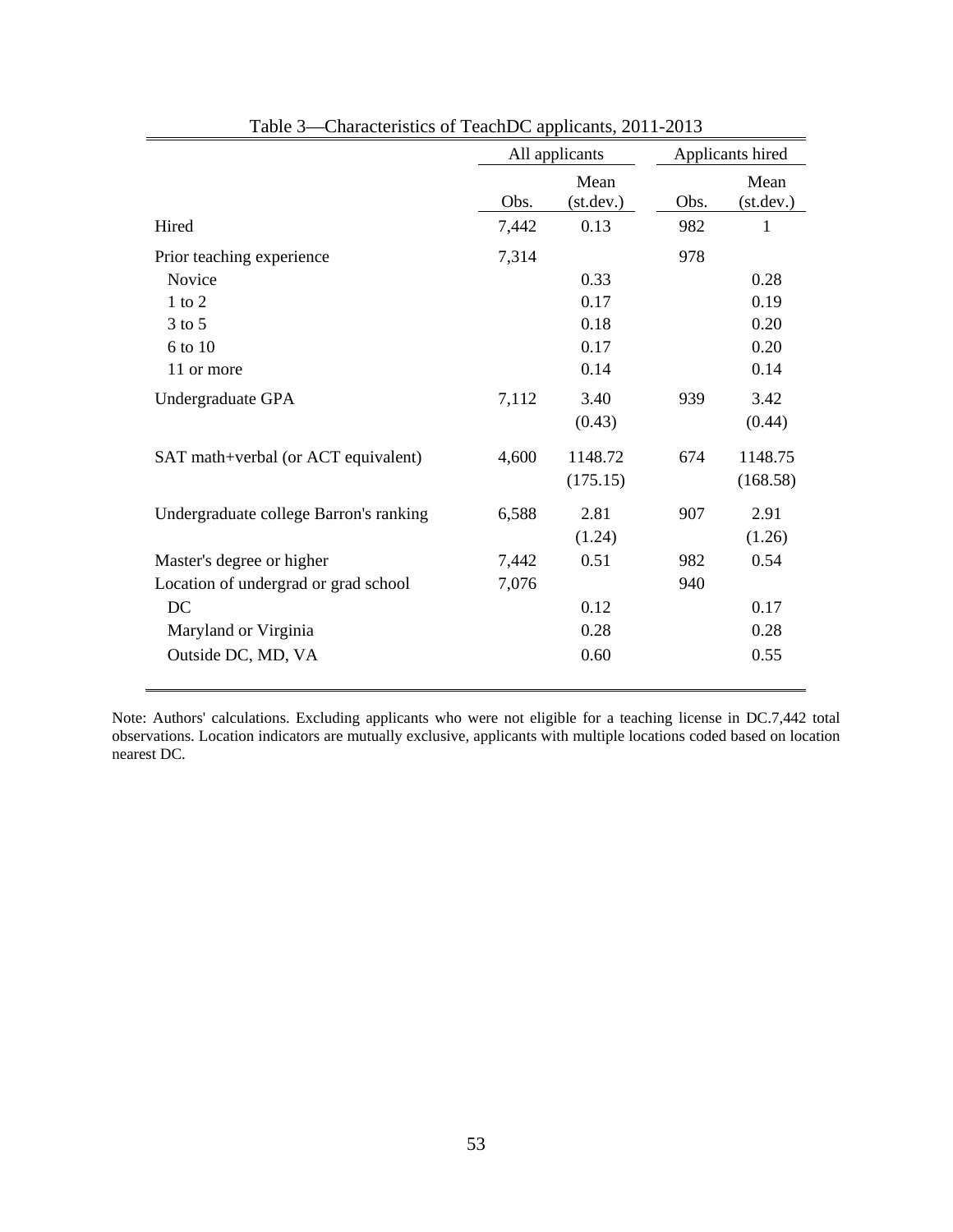|                       |                                                                                                                      |                                                 |                              |                                    |                                    |                                    |                              |                                    |                              |                      | Personality questions |      | Haber- |
|-----------------------|----------------------------------------------------------------------------------------------------------------------|-------------------------------------------------|------------------------------|------------------------------------|------------------------------------|------------------------------------|------------------------------|------------------------------------|------------------------------|----------------------|-----------------------|------|--------|
|                       |                                                                                                                      | <b>SAT</b>                                      | <b>GPA</b>                   | Barr.                              | Exper.                             | <b>PCK</b>                         | Interv.                      | Aud.                               | Essay                        | Extrov.              | Pos.                  | Neg. | man    |
| applicants<br>$-2013$ | SAT $M+V$ (or ACT equiv)<br>Undergraduate GPA<br>College Barron's ranking<br>Years of experience<br>PCK written test | $\mathbf{1}$<br>0.31<br>0.34<br>$-0.05$<br>0.22 | 1<br>0.13<br>$-0.10$<br>0.16 | $-0.14$<br>0.19                    | 1<br>$-0.11$                       | $\mathbf{1}$                       |                              |                                    |                              |                      |                       |      |        |
| 2011                  | Interview<br>Audition                                                                                                | 0.13<br>0.08                                    | 0.12<br>0.06                 | 0.08<br>0.03                       | $-0.02$<br>0.04                    | 0.10<br>0.10                       | 0.22                         | $\mathbf{1}$                       |                              |                      |                       |      |        |
| applicants            | General essay<br>Personality questions                                                                               | 0.19                                            | 0.15                         | 0.23                               | $-0.17$                            | 0.19                               | 0.17                         | 0.04                               |                              |                      |                       |      |        |
| only<br>2011          | Extroversion<br>Positive spin<br>Negative spin<br>Haberman total score                                               | 0.07<br>$-0.04$<br>$-0.05$<br>0.21              | 0.02<br>0.01<br>0.01<br>0.20 | 0.06<br>$-0.01$<br>$-0.04$<br>0.19 | $-0.12$<br>0.04<br>0.04<br>$-0.14$ | 0.06<br>$-0.02$<br>$-0.02$<br>0.20 | 0.14<br>0.04<br>0.04<br>0.12 | 0.13<br>$-0.01$<br>$-0.04$<br>0.01 | 0.07<br>0.05<br>0.01<br>0.25 | 0.28<br>0.26<br>0.13 | 0.70<br>0.11          | 0.07 |        |

Table 4—Pairwise correlations of applicant characteristics and scores

Note: Pairwise correlations of applicant characteristics and scores. Maximum observations for a cell is 7,442, see Table 2.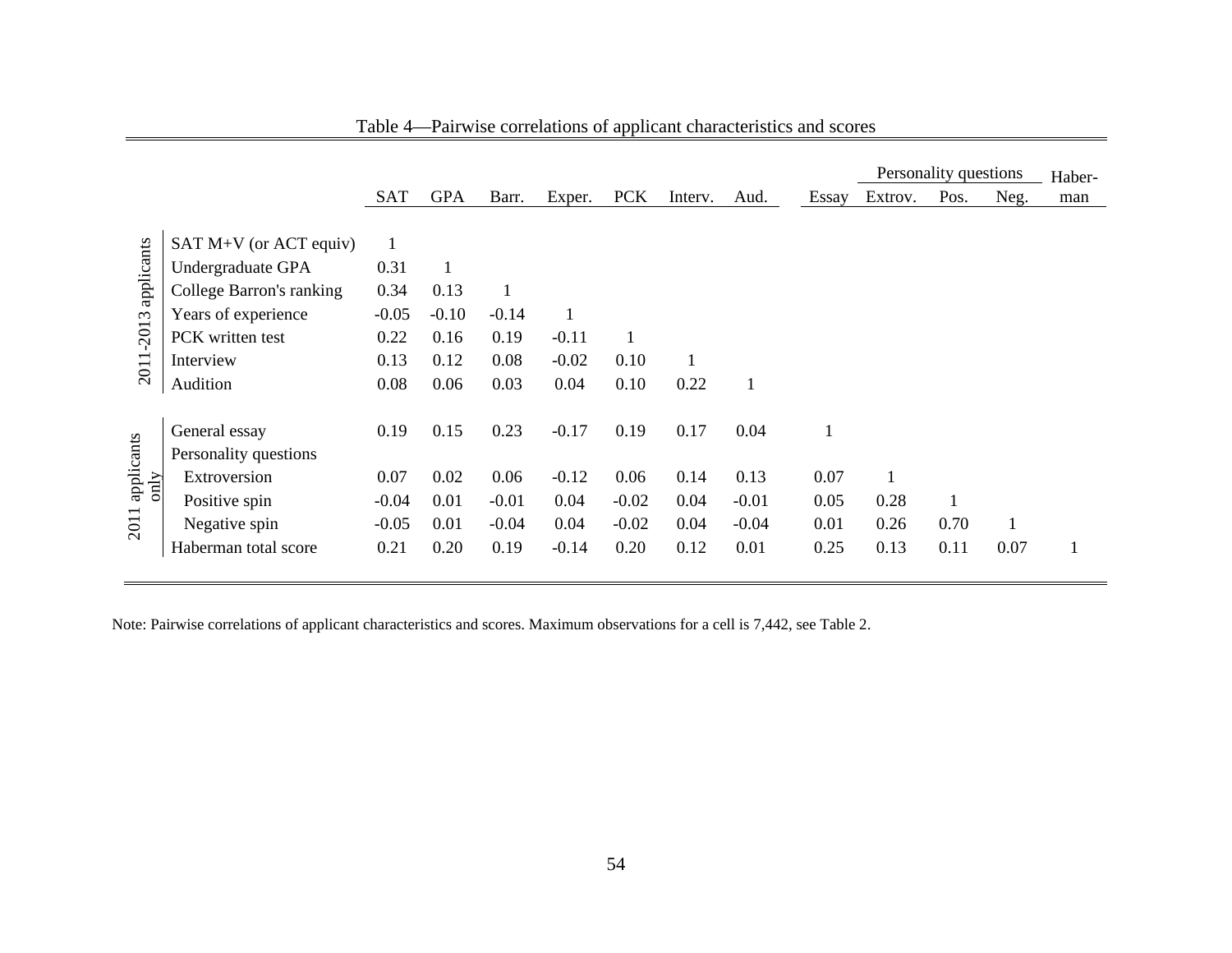|                                            | Table 5—Hiring |                               |                                   |            |
|--------------------------------------------|----------------|-------------------------------|-----------------------------------|------------|
|                                            |                | Characteristics<br>separately | Characteristics<br>simultaneously |            |
|                                            | (1)            | (2)                           | (3)                               | (4)        |
| Years prior experience                     |                |                               |                                   |            |
| $1$ to $2$                                 | $0.029*$       | $0.023*$                      | $0.027*$                          | $0.025*$   |
|                                            | (0.012)        | (0.011)                       | (0.011)                           | (0.011)    |
| $3$ to $5$                                 | $0.027*$       | $0.024*$                      | $0.024*$                          | $0.025*$   |
|                                            | (0.012)        | (0.011)                       | (0.011)                           | (0.011)    |
| 6 to 10                                    | $0.040**$      | $0.042**$                     | $0.041**$                         | $0.042**$  |
|                                            | (0.012)        | (0.011)                       | (0.011)                           | (0.011)    |
| 11 or more                                 | 0.006          | $0.026*$                      | $0.027*$                          | $0.029*$   |
|                                            | (0.013)        | (0.012)                       | (0.012)                           | (0.012)    |
| Undergrad GPA (std)                        | 0.006          | $-0.014**$                    | $-0.010*$                         | $-0.011*$  |
|                                            | (0.004)        | (0.004)                       | (0.004)                           | (0.004)    |
| SAT math+verbal (std)                      | 0.000          | $-0.016**$                    | $-0.016**$                        | $-0.015**$ |
|                                            | (0.005)        | (0.005)                       | (0.005)                           | (0.005)    |
| Barron's Rank (linear 0-5)                 | $0.009*$       | $-0.002$                      | 0.001                             | $-0.000$   |
|                                            | (0.004)        | (0.003)                       | (0.004)                           | (0.003)    |
| Master's degree or higher                  | 0.009          | $-0.001$                      | $-0.006$                          | $-0.007$   |
|                                            | (0.008)        | (0.007)                       | (0.008)                           | (0.008)    |
| Location of undergrad or grad school       |                |                               |                                   |            |
| DC                                         | $0.056**$      | $0.057**$                     | $0.055**$                         | $0.057**$  |
|                                            | (0.013)        | (0.012)                       | (0.012)                           | (0.012)    |
| Maryland or Virginia                       | 0.014          | $0.026**$                     | $0.022**$                         | $0.025**$  |
|                                            | (0.009)        | (0.008)                       | (0.009)                           | (0.008)    |
| PCK written test (std)                     | $0.060**$      | $0.008 +$                     | $0.015**$                         | 0.008      |
|                                            | (0.005)        | (0.005)                       | (0.006)                           | (0.005)    |
| Interview (std)                            | $0.108**$      | $0.028**$                     | $0.058**$                         | $0.024**$  |
|                                            | (0.007)        | (0.007)                       | (0.007)                           | (0.007)    |
| Audition (std)                             | $0.158**$      | $0.053**$                     | $0.148**$                         | $0.050**$  |
|                                            | (0.010)        | (0.012)                       | (0.010)                           | (0.012)    |
| Recommended-pool by year FE                |                | $\sqrt{}$                     |                                   | $\sqrt{}$  |
| <b>Adjusted R-squared</b>                  |                |                               | 0.167                             | 0.207      |
| $F$ -statistic subject-applied by year FE  |                |                               | 1.65                              | 1.26       |
| p-value                                    |                |                               | 0.000                             | 0.052      |
| $F$ -statistic recommended-pool by year FE |                |                               |                                   | 91.8       |
| p-value                                    |                |                               |                                   | 0.000      |

Note: Estimates from linear regressions with 7,442 observations, where being hired is the dependent variable. In columns 1-2 each group of coefficients separated by a solid line are estimates from a separate regression. Columns 3-4 each report estimates from a single regression. Each specification includes year-by-subject-applied fixed effects. Location indicators are mutually exclusive, applicants with multiple locations coded based on location nearest DC. The recommended-pool by year FE include four mutually exclusive indicators: (i) applicants who reach the recommended pool in 2013, (ii) applicants who reach the recommended pool in 2012, (iii) applicants who pass the audition in 2011, and (iv) applicants who pass the interview but not the audition in 2011 (see the text for more details). The left out category is all other applicants. When a covariate is missing for an observation, we set the value to zero and include an indicator = 1 for anyone missing that covariate.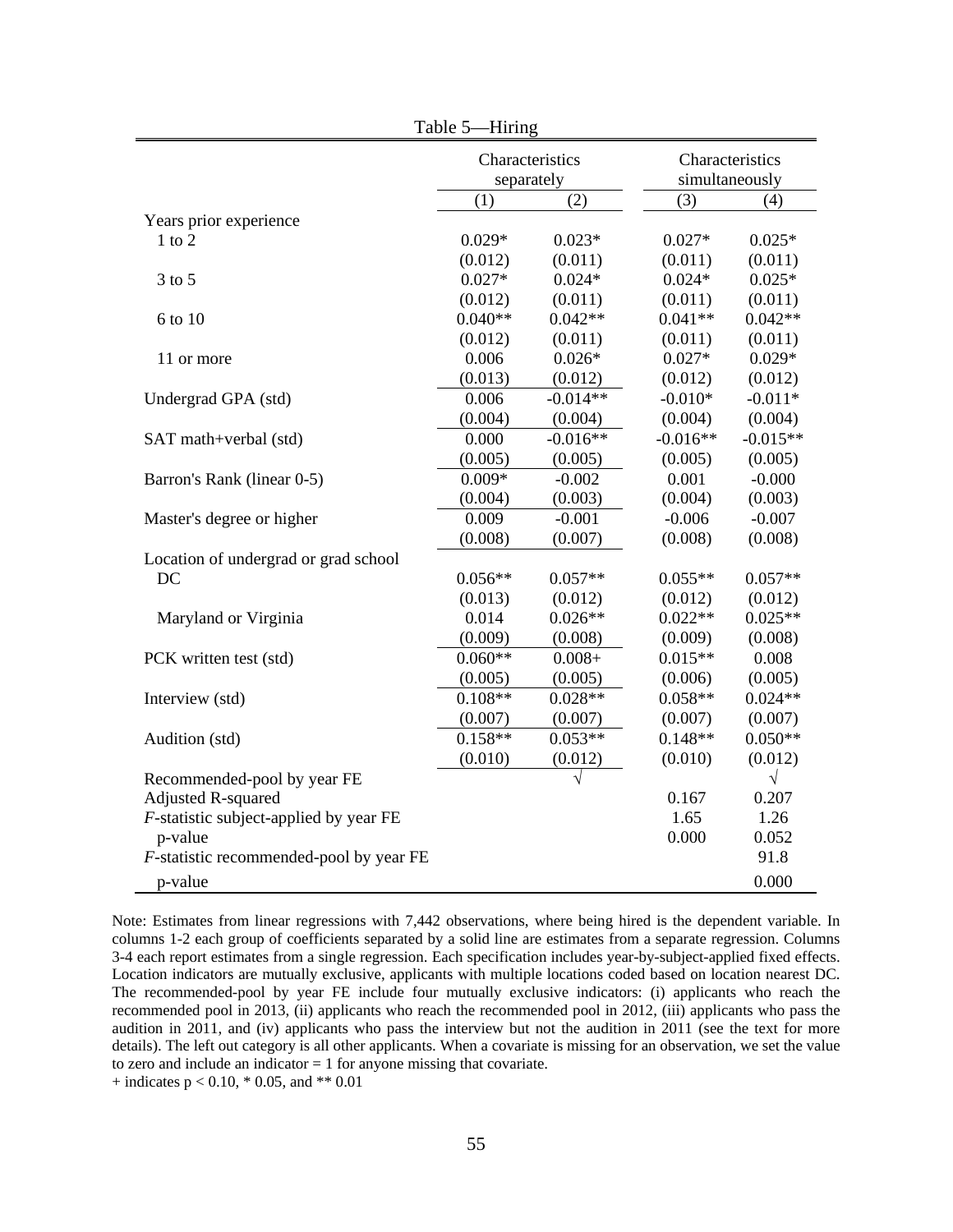|                                   | Characteristics<br>separately |           | Characteristics<br>simultaneously |           |
|-----------------------------------|-------------------------------|-----------|-----------------------------------|-----------|
|                                   | (1)                           | (2)       | (3)                               | (4)       |
| Positive spin factor (std)        | $-0.015$                      | $-0.013$  | $-0.016$                          | $-0.013$  |
|                                   | (0.012)                       | (0.011)   | (0.012)                           | (0.011)   |
| Negative spin factor (std)        | 0.006                         | 0.011     | 0.006                             | 0.010     |
|                                   | (0.011)                       | (0.011)   | (0.011)                           | (0.011)   |
| Big Five Index: Extroversion      |                               |           |                                   |           |
| (std)                             | $0.030**$                     | $0.019**$ | $0.028**$                         | $0.018*$  |
|                                   | (0.008)                       | (0.007)   | (0.008)                           | (0.007)   |
| Haberman total score (std)        | $0.018*$                      | 0.005     | 0.012                             | 0.002     |
|                                   | (0.007)                       | (0.007)   | (0.008)                           | (0.007)   |
| General teaching essay (std)      | $0.018*$                      | 0.001     | $0.015+$                          | 0.001     |
|                                   | (0.008)                       | (0.008)   | (0.009)                           | (0.008)   |
| Recommended-pool FE               |                               | $\sqrt{}$ |                                   | $\sqrt{}$ |
| Number of observations            |                               |           | 2,360                             | 2,360     |
| <b>Adjusted R-squared</b>         |                               |           | 0.027                             | 0.133     |
| $F$ -statistic subject-applied FE |                               |           | 1.95                              | 1.12      |
| p-value                           |                               |           | 0.002                             | 0.300     |
| F-statistic recommended-pool FE   |                               |           |                                   | 143       |
| p-value                           |                               |           |                                   | 0.000     |

Table 6—Additional characteristics from 2011 applicants and hiring

Note: Estimates from an LPM with 2,360 observations (all from 2011) where being hired is the dependent variable. In columns 1-2 each group of coefficients separated by a solid line are estimates from a separate regression. Columns 3-4 each report estimates from a single regression. Each specification includes year-by-subject-applied fixed effects. The recommended-pool FE include two mutually exclusive indicators: (i) applicants who pass the audition in 2011, and (ii) applicants who pass the interview but not the audition in 2011 (see the text for more details). The left out category is all other applicants. When a covariate is missing for an observation, we set the value to zero and include an indicator = 1 for anyone missing that covariate.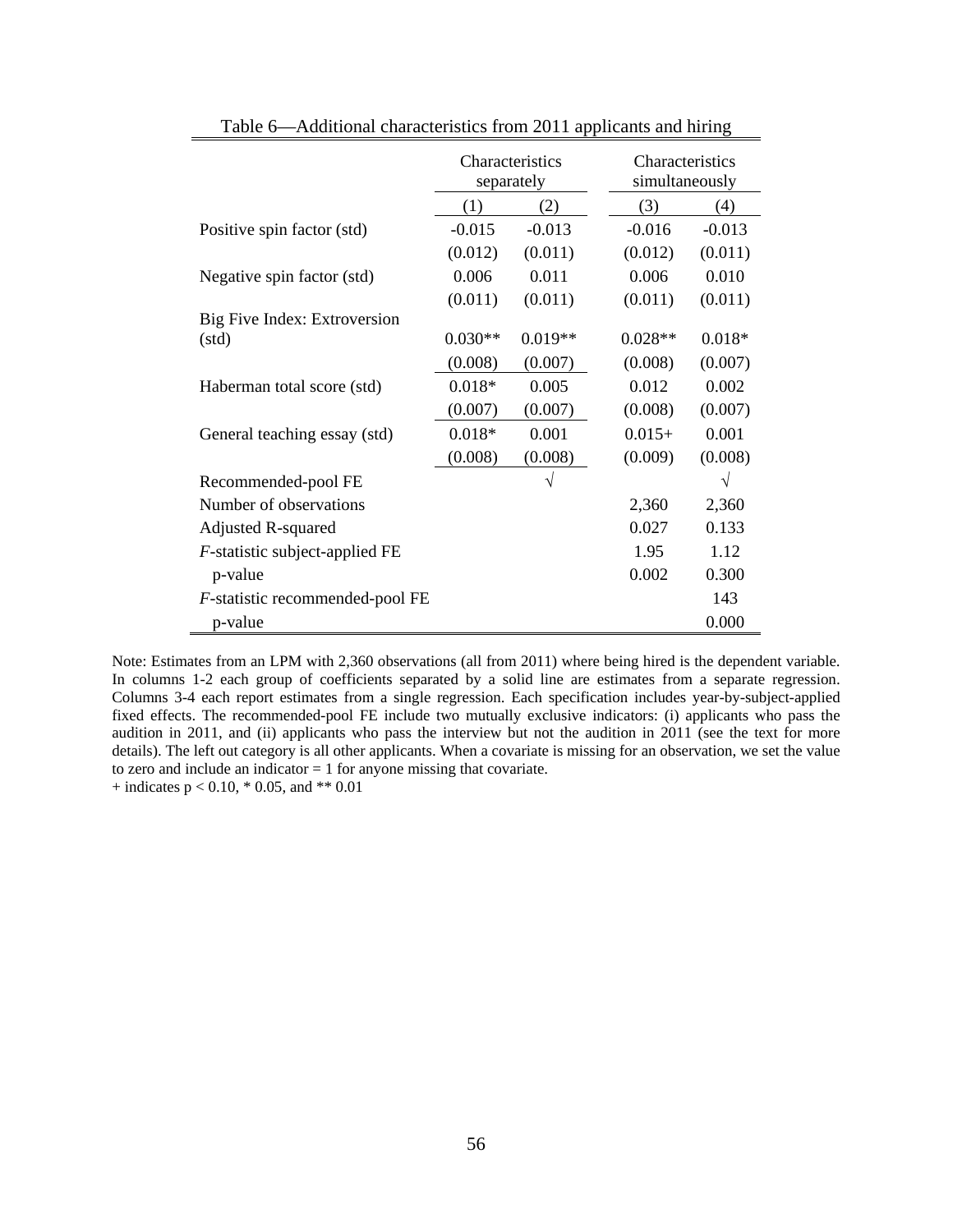| Table 7-Job performance                    |            |                 |           |                 |           |           |  |  |
|--------------------------------------------|------------|-----------------|-----------|-----------------|-----------|-----------|--|--|
|                                            |            | Characteristics |           | Characteristics |           |           |  |  |
|                                            | separately |                 |           | simultaneously  |           |           |  |  |
|                                            | (1)        | (2)             | (3)       | (4)             | (5)       | (6)       |  |  |
| Years prior experience                     |            |                 |           |                 |           |           |  |  |
| $1$ to $2$                                 | 0.081      | 0.100           | 0.024     | 0.100           | 0.098     | 0.058     |  |  |
|                                            | (0.089)    | (0.090)         | (0.077)   | (0.082)         | (0.083)   | (0.073)   |  |  |
| 3 to 5                                     | 0.121      | 0.101           | 0.109     | $0.163+$        | $0.156+$  | $0.182*$  |  |  |
|                                            | (0.101)    | (0.099)         | (0.083)   | (0.088)         | (0.088)   | (0.078)   |  |  |
| 6 to 10                                    | 0.017      | 0.034           | 0.080     | 0.069           | 0.064     | 0.115     |  |  |
|                                            | (0.093)    | (0.092)         | (0.083)   | (0.086)         | (0.087)   | (0.083)   |  |  |
| 11 or more                                 | $-0.255*$  | $-0.214+$       | $-0.163$  | $-0.104$        | $-0.109$  | $-0.054$  |  |  |
|                                            | (0.115)    | (0.117)         | (0.112)   | (0.109)         | (0.109)   | (0.105)   |  |  |
| Undergrad GPA (std)                        | $0.259**$  | $0.243**$       | $0.185**$ | $0.181**$       | $0.185**$ | $0.160**$ |  |  |
|                                            | (0.035)    | (0.037)         | (0.036)   | (0.034)         | (0.035)   | (0.035)   |  |  |
| SAT math+verbal (std)                      | $0.173**$  | $0.155**$       | $0.092*$  | 0.019           | 0.019     | $-0.011$  |  |  |
|                                            | (0.040)    | (0.039)         | (0.037)   | (0.038)         | (0.038)   | (0.038)   |  |  |
| Barron's Rank (linear 0-5)                 | $0.155**$  | $0.149**$       | $0.098**$ | $0.108**$       | $0.109**$ | $0.088**$ |  |  |
|                                            | (0.029)    | (0.029)         | (0.027)   | (0.027)         | (0.027)   | (0.025)   |  |  |
| Master's degree or higher                  | $0.230**$  | $0.215**$       | $0.173**$ | $0.116+$        | $0.112+$  | 0.079     |  |  |
|                                            | (0.065)    | (0.064)         | (0.056)   | (0.062)         | (0.062)   | (0.055)   |  |  |
| Location of undergrad or grad school       |            |                 |           |                 |           |           |  |  |
| DC                                         | $-0.030$   | 0.020           | 0.045     | $-0.016$        | $-0.020$  | 0.037     |  |  |
|                                            | (0.096)    | (0.094)         | (0.079)   | (0.085)         | (0.087)   | (0.081)   |  |  |
| Maryland or Virginia                       | $-0.131+$  | $-0.085$        | $-0.004$  | $-0.076$        | $-0.075$  | $-0.011$  |  |  |
|                                            | (0.073)    | (0.074)         | (0.067)   | (0.069)         | (0.069)   | (0.064)   |  |  |
| PCK written test (std)                     | $0.279**$  | $0.260**$       | $0.204**$ | $0.182**$       | $0.186**$ | $0.150**$ |  |  |
|                                            | (0.056)    | (0.056)         | (0.052)   | (0.052)         | (0.053)   | (0.050)   |  |  |
| Interview (std)                            | $0.316**$  | $0.298**$       | $0.270**$ | $0.271**$       | $0.283**$ | $0.257**$ |  |  |
|                                            | (0.051)    | (0.055)         | (0.051)   | (0.048)         | (0.051)   | (0.049)   |  |  |
| Audition (std)                             | $0.174**$  | $0.149*$        | $0.152*$  | $0.118*$        | 0.104     | $0.107+$  |  |  |
|                                            | (0.062)    | (0.066)         | (0.064)   | (0.059)         | (0.065)   | (0.062)   |  |  |
| Recommended-pool by year FE                |            |                 |           |                 | $\sqrt{}$ | V         |  |  |
| School FE                                  |            |                 | $\sqrt{}$ |                 |           | V         |  |  |
| <b>Adjusted R-squared</b>                  |            |                 |           | 0.176           | 0.176     | 0.358     |  |  |
| $F$ -statistic recommended-pool by year FE |            |                 |           |                 | 0.681     | 0.980     |  |  |
| p-value                                    |            |                 |           |                 | 0.665     | 0.438     |  |  |
| F-statistic school FE                      |            |                 |           |                 |           | 8.932     |  |  |
| p-value                                    |            |                 |           |                 |           | 0.000     |  |  |

Note: Estimates from least squares regressions with 1,581 teacher-by-year observations, and 917 unique teachers. The dependent variable is job performance measured by the first predicted factor from a factor analysis of IMPACT evaluation component scores, standardized. In columns 1-3 each group of coefficients separated by a solid line are estimates from a separate regression. Columns 4-6 each report estimates from a single regression. Each specification includes year-by-subject-taught fixed effects, and indicators for second year in the district and third year in the district. The recommended-pool by year FE include four mutually exclusive indicators: (i) applicants who reach the recommended pool in 2013, (ii) applicants who reach the recommended pool in 2012, (iii) applicants who pass the audition in 2011, and (iv) applicants who pass the interview but not the audition in 2011 (see the text for more details). The left out category is all other applicants. When a covariate is missing for an observation, we set the value to zero and include an indicator  $= 1$  for anyone missing that covariate. Clustered (teacher) standard errors in parentheses.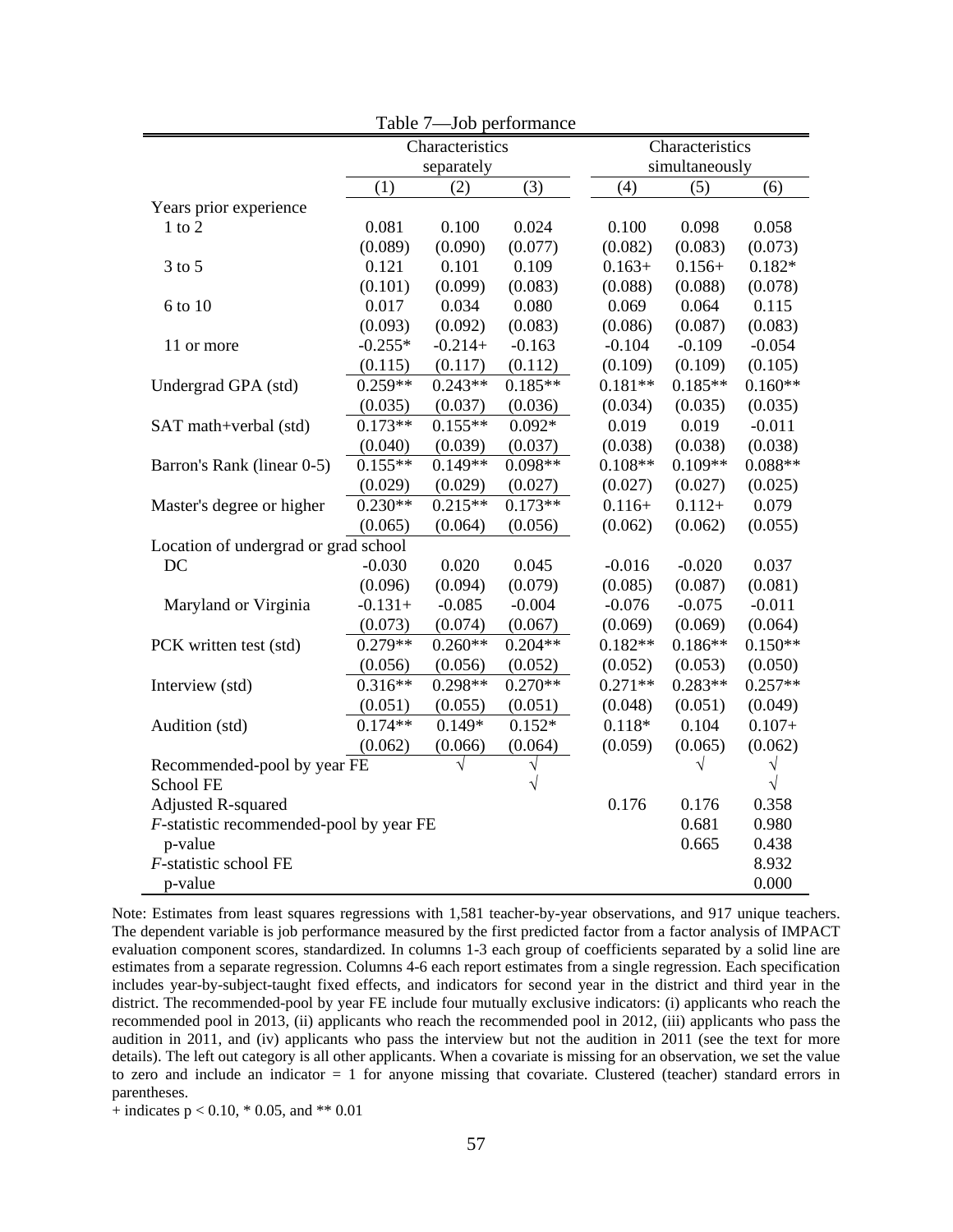|                                          |           | Table 7         |           | With control |
|------------------------------------------|-----------|-----------------|-----------|--------------|
|                                          |           | Columns $4 & 5$ |           | function     |
|                                          | (1)       | (2)             | (3)       | (4)          |
| Years prior experience                   |           |                 |           |              |
| $1$ to $2$                               | 0.100     | 0.098           | 0.067     | 0.066        |
|                                          | (0.082)   | (0.083)         | (0.084)   | (0.084)      |
| $3$ to $5$                               | $0.163+$  | $0.156+$        | 0.141     | 0.131        |
|                                          | (0.088)   | (0.088)         | (0.088)   | (0.088)      |
| 6 to 10                                  | 0.069     | 0.064           | 0.023     | 0.009        |
|                                          | (0.086)   | (0.087)         | (0.088)   | (0.088)      |
| 11 or more                               | $-0.104$  | $-0.109$        | $-0.144$  | $-0.155$     |
|                                          | (0.109)   | (0.109)         | (0.110)   | (0.109)      |
| Undergrad GPA (std)                      | $0.181**$ | $0.185**$       | $0.185**$ | $0.191**$    |
|                                          | (0.034)   | (0.035)         | (0.034)   | (0.034)      |
| SAT math+verbal (std)                    | 0.019     | 0.019           | 0.034     | 0.040        |
|                                          | (0.038)   | (0.038)         | (0.039)   | (0.039)      |
| Barron's Rank (linear 0-5)               | $0.108**$ | $0.109**$       | $0.106**$ | $0.109**$    |
|                                          | (0.027)   | (0.027)         | (0.027)   | (0.027)      |
| Master's degree or higher                | $0.116+$  | $0.112+$        | $0.134*$  | $0.134*$     |
|                                          | (0.062)   | (0.062)         | (0.063)   | (0.062)      |
| Location of undergrad or grad school     |           |                 |           |              |
| DC                                       | $-0.016$  | $-0.020$        | $-0.059$  | $-0.069$     |
|                                          | (0.085)   | (0.087)         | (0.088)   | (0.087)      |
| Maryland or Virginia                     | $-0.076$  | $-0.075$        | $-0.098$  | $-0.096$     |
|                                          | (0.069)   | (0.069)         | (0.069)   | (0.069)      |
| PCK written test (std)                   | $0.182**$ | $0.186**$       | $0.167**$ | $0.175**$    |
|                                          | (0.052)   | (0.053)         | (0.053)   | (0.051)      |
| Interview (std)                          | $0.271**$ | $0.283**$       | $0.237**$ | $0.232**$    |
|                                          | (0.048)   | (0.051)         | (0.054)   | (0.053)      |
| Audition (std)                           | $0.118*$  | 0.104           | 0.084     | 0.068        |
|                                          | (0.059)   | (0.065)         | (0.066)   | (0.059)      |
| Predicted probability of hire            |           |                 | $1.411*$  | $-0.017$     |
|                                          |           |                 | (0.708)   | (0.681)      |
| Predicted probability of hire $\wedge$ 2 |           |                 | $-1.154$  | 0.865        |
|                                          |           |                 | (0.781)   | (0.807)      |
| Recommended-pool by year FE              |           | $\sqrt{}$       |           |              |
| F-statistics excluded instruments        |           |                 | 23.37     | 2.30         |

Table 8—Robustness to parametric selection correction

Note: Estimates from least squares regressions with 1,581 teacher-by-year observations, and 917 unique teachers. The dependent variable is our standardized job performance factor from IMPACT evaluation component scores. Columns 1 and 2 simply repeat the estimates in Table 7 Columns 4 and 5 for convenient comparison. Columns 3 and 4 are estimated just as Column 1 is, except that we add a quadratic function of the predicted probability of hire. The predicted probability of hire is estimated using the specification reported in Table 5 Column 3 (all characteristic and score regressors and subject-applied by year fixed effects, but no recommended-pool by year fixed effects) but with additional instruments added as regressors. The hiring prediction regressions include 7,442 observations.

 For the estimates reported above in Column 3, the instruments in the hire equation are four indicator variables: (i) Applicants in any year who scored above the stage 4 cut-score designated by DCPS as the threshold for the recommended pool. (ii) Applicants in 2011 who scored above the stage 3 cut-score; we assume these applicants were also placed in the recommended pool as discussed in the text. (iii) Applicants in 2011 who scored below the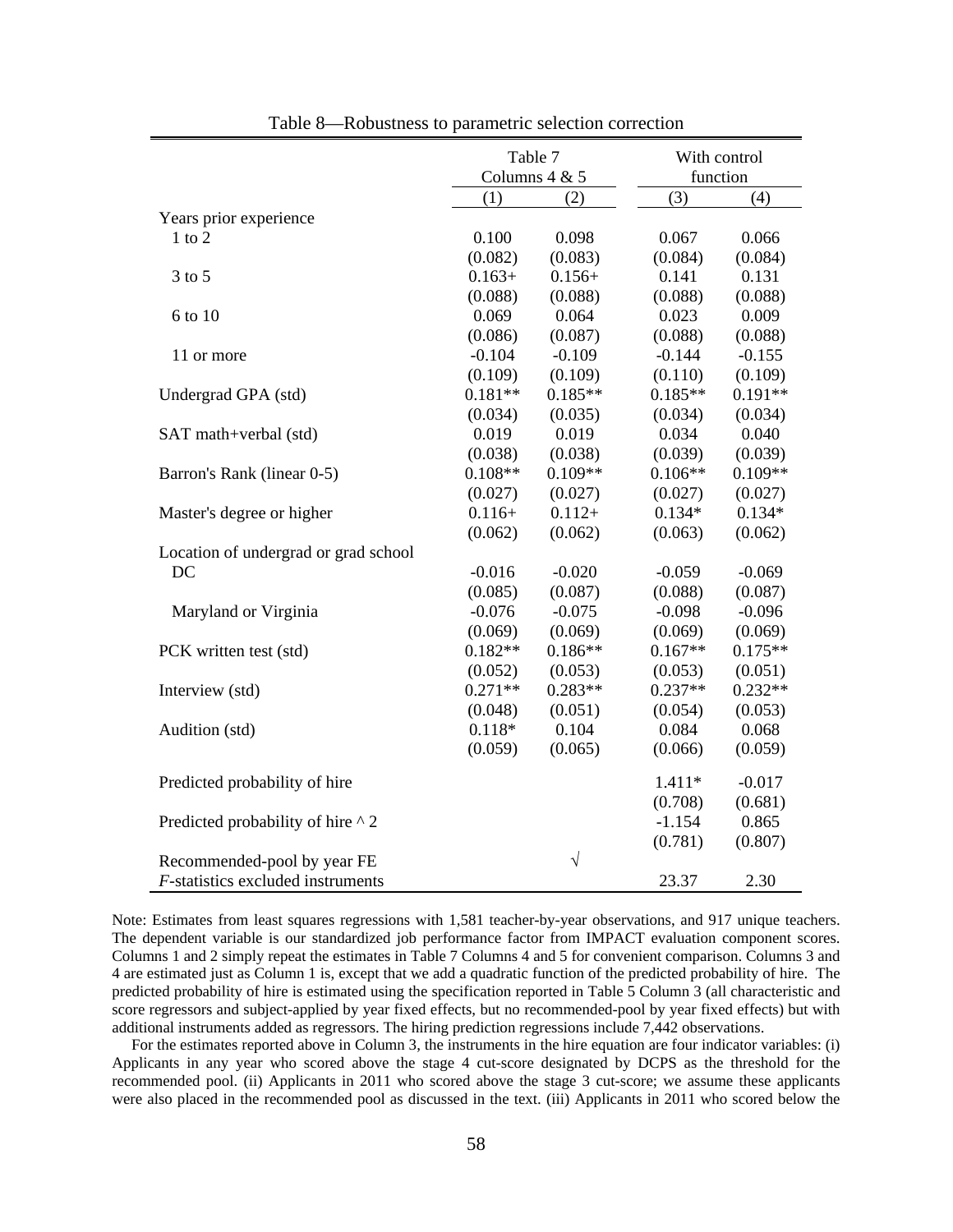stage 2 cut-score but were nevertheless randomly selected to move on to stage 3. (iv) Applicants in 2011 who applied in the first weeks of the recruitment season. All of these early applicants were allowed to move on to stage 3 regardless of their scores in stage 2 or 1.

 For the estimates in Column 4, the added instruments include five indicator variables: (i)-(iii) Applicants in any year who scored above the cut-score in stage 2, 3, and 4 respectively. And again for 2011 (iv) applicants randomly selected to advance or (v) early applicants automatically advanced. We also allow the slope on each stage score to be different above and below the stage cut-score, and include fixed effects for the highest stage an applicant was invited to complete. All these added coefficients are allowed to vary by year.

Clustered (teacher) standard errors in parentheses.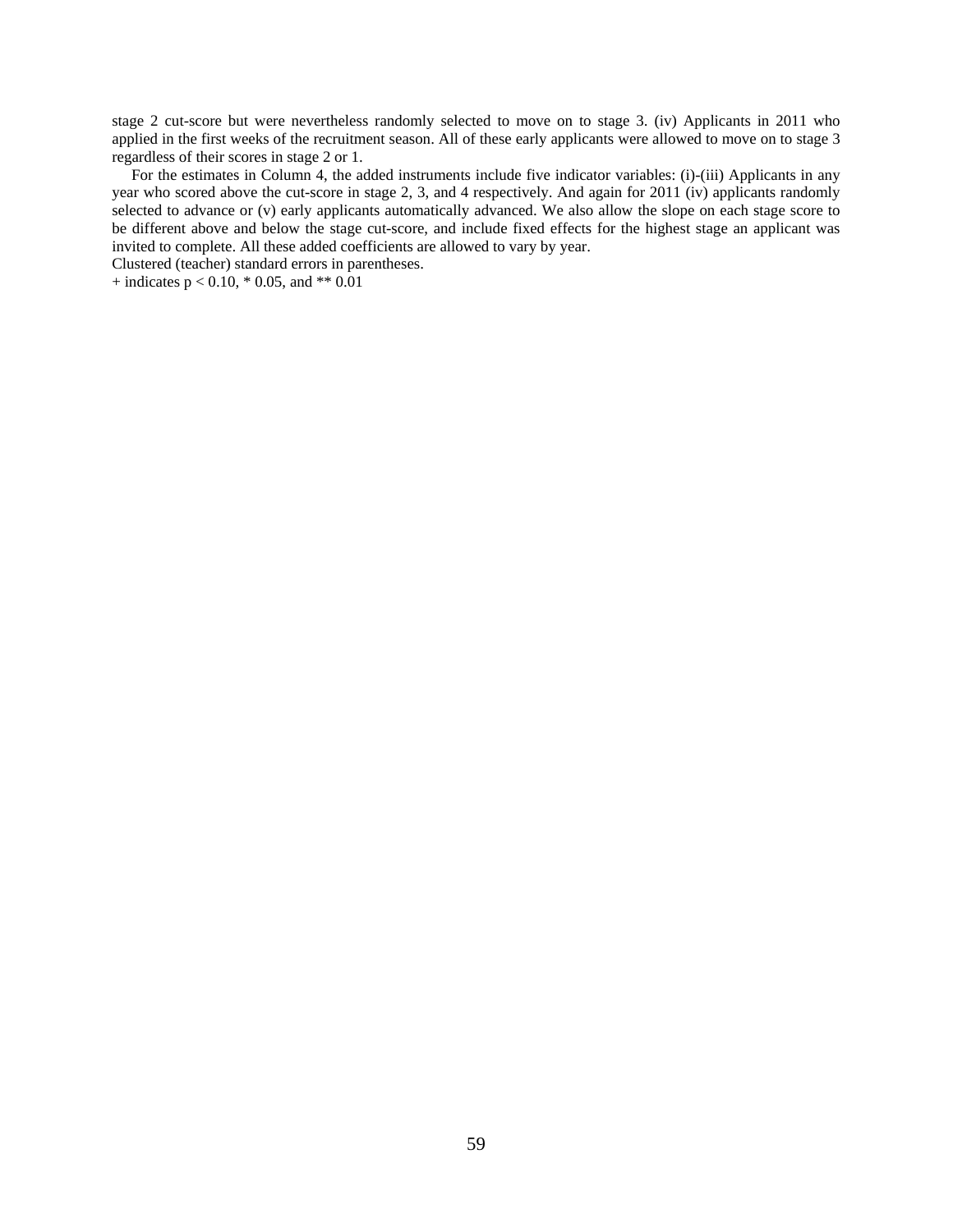|                                    | (1)                  | (2)                  |
|------------------------------------|----------------------|----------------------|
| Positive spin factor (std)         | 0.032<br>(0.061)     | 0.015<br>(0.062)     |
| Negative spin factor (std)         | $-0.000$<br>(0.074)  | 0.023<br>(0.074)     |
| Big Five Index: Extroversion (std) | $-0.001$<br>(0.059)  | $-0.016$<br>(0.059)  |
| Haberman total score (std)         | $0.291**$<br>(0.054) | $0.270**$<br>(0.054) |
| General teaching essay (std)       | $0.222**$<br>(0.070) | $0.187**$<br>(0.069) |
| Recommended-pool by year FE        |                      |                      |

| Table 9—Additional characteristics from 2011 |  |
|----------------------------------------------|--|
| applicants and teacher job performance       |  |

Note: Estimates from least squares regressions with 744 teacher-by-year observations, and 314 unique teachers (hired in 2011 only). The dependent variable is job performance measured by the first predicted factor from a factor analysis of IMPACT evaluation component scores, standardized. Each group of coefficients separated by a solid line are estimates from a separate regression. Each specification includes year-by-subject-taught fixed effects, and indicators for second year in the district and third year in the district. The recommended-pool FE include two mutually exclusive indicators: (i) applicants who pass the audition in 2011, and (ii) applicants who pass the interview but not the audition in 2011 (see the text for more details). The left out category is all other applicants. When a covariate is missing for an observation, we set the value to zero and include an indicator  $= 1$  for anyone missing that covariate. Clustered (teacher) standard errors in parentheses.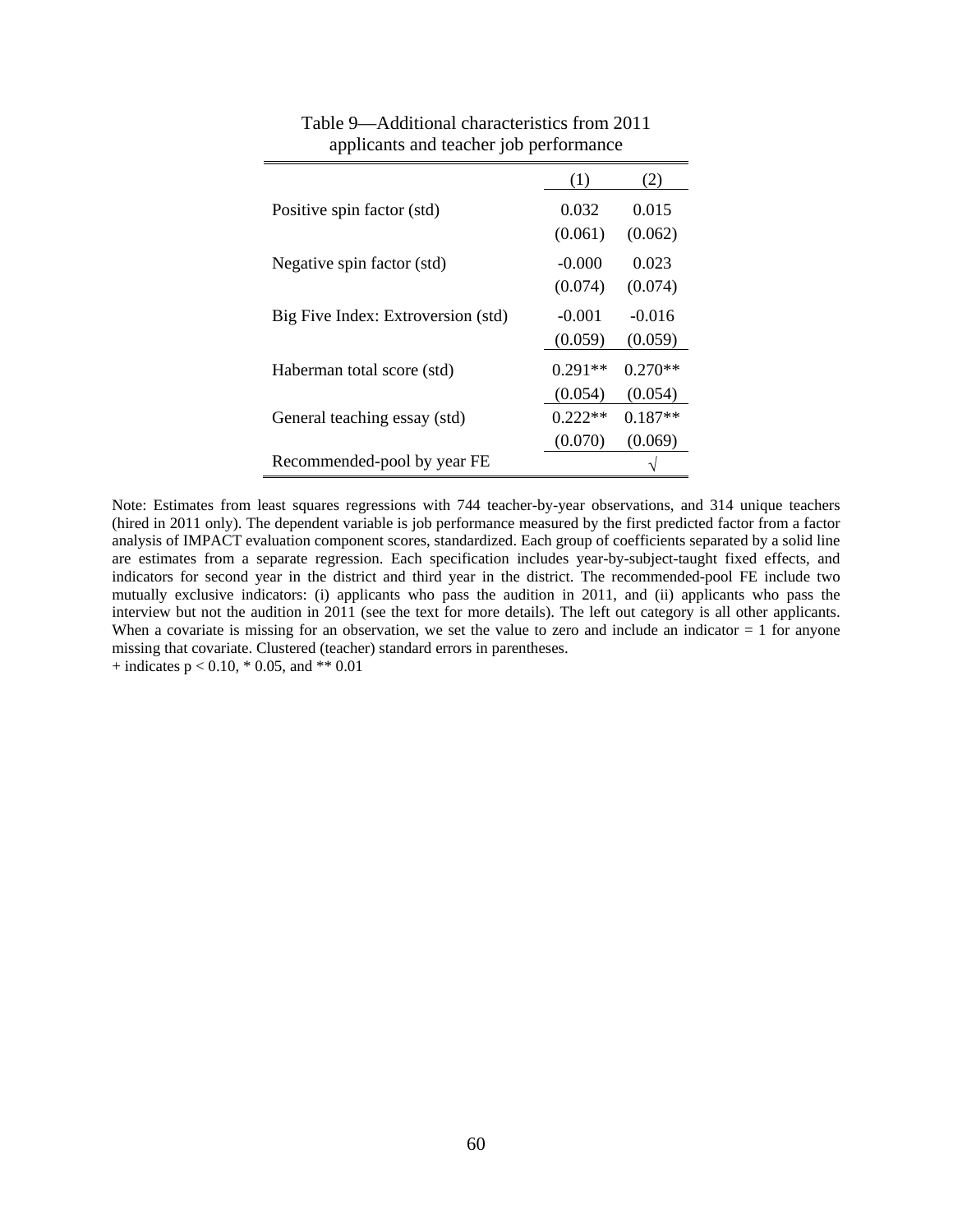|                                         | Leave DCPS |            |            | Leave school |
|-----------------------------------------|------------|------------|------------|--------------|
|                                         | (1)        | (2)        | (3)        | (4)          |
| Years prior experience (novice omitted) |            |            |            |              |
| $1$ to $2$                              | 0.011      | 0.006      | 0.005      | $-0.001$     |
|                                         | (0.043)    | (0.040)    | (0.047)    | (0.045)      |
| $3$ to $5$                              | $-0.029$   | 0.010      | 0.013      | 0.056        |
|                                         | (0.041)    | (0.040)    | (0.046)    | (0.045)      |
| 6 to 10                                 | $-0.003$   | 0.010      | 0.035      | 0.051        |
|                                         | (0.043)    | (0.039)    | (0.049)    | (0.045)      |
| 11 or more                              | $-0.018$   | $-0.029$   | $-0.004$   | $-0.019$     |
|                                         | (0.049)    | (0.047)    | (0.056)    | (0.054)      |
| Undergrad GPA (std)                     | 0.013      | $0.030+$   | $-0.002$   | 0.018        |
|                                         | (0.017)    | (0.016)    | (0.019)    | (0.019)      |
| SAT math+verbal (std)                   | 0.030      | $0.033+$   | $0.035+$   | $0.041*$     |
|                                         | (0.018)    | (0.019)    | (0.020)    | (0.020)      |
| Barron's Rank (linear 0-5)              | 0.000      | 0.004      | $-0.001$   | 0.005        |
|                                         | (0.013)    | (0.012)    | (0.015)    | (0.014)      |
| Master's degree or higher               | $0.050+$   | $0.058*$   | 0.040      | 0.048        |
|                                         | (0.030)    | (0.028)    | (0.034)    | (0.032)      |
| Location of undergrad or grad school    |            |            |            |              |
| DC                                      | $-0.148**$ | $-0.124**$ | $-0.205**$ | $-0.184**$   |
|                                         | (0.037)    | (0.035)    | (0.040)    | (0.038)      |
| Maryland or Virginia                    | $-0.052$   | $-0.044$   | $-0.053$   | $-0.047$     |
|                                         | (0.034)    | (0.032)    | (0.039)    | (0.037)      |
| PCK written test (std)                  | $-0.019$   | $-0.010$   | $-0.037$   | $-0.029$     |
|                                         | (0.020)    | (0.019)    | (0.024)    | (0.023)      |
| Interview (std)                         | $-0.015$   | 0.005      | $-0.031$   | $-0.007$     |
|                                         | (0.021)    | (0.021)    | (0.025)    | (0.024)      |
| Audition (std)                          | $-0.044$   | $-0.037$   | $-0.051$   | $-0.043$     |
|                                         | (0.030)    | (0.027)    | (0.032)    | (0.030)      |
| <b>IMPACT</b> rating FE                 |            | $\sqrt{}$  |            | $\sqrt{}$    |
| <b>Adjusted R-squared</b>               | 0.024      | 0.123      | 0.026      | 0.115        |
| DCPS mean for outcome                   | 0.199      | 0.199      | 0.276      | 0.276        |

Table 10—Attrition after first year

Note: Estimates from least squares regressions with 902 teacher observations. The dependent variable in Columns 1 and 2 is an indicator for having left DCPS after their first year, while in Columns 3 and 4 it is an indicator for leaving DCPS or the school in which they taught during their first year. Each specification includes year-by-subjecttaught fixed effects and recommended-pool by year fixed effects. The recommended-pool by year FE include four mutually exclusive indicators: (i) applicants who reach the recommended pool in 2013, (ii) applicants who reach the recommended pool in 2012, (iii) applicants who pass the audition in 2011, and (iv) applicants who pass the interview but not the audition in 2011 (see the text for more details). The left out category is all other applicants. When a covariate is missing for an observation, we set the value to zero and include an indicator  $= 1$  for anyone missing that covariate.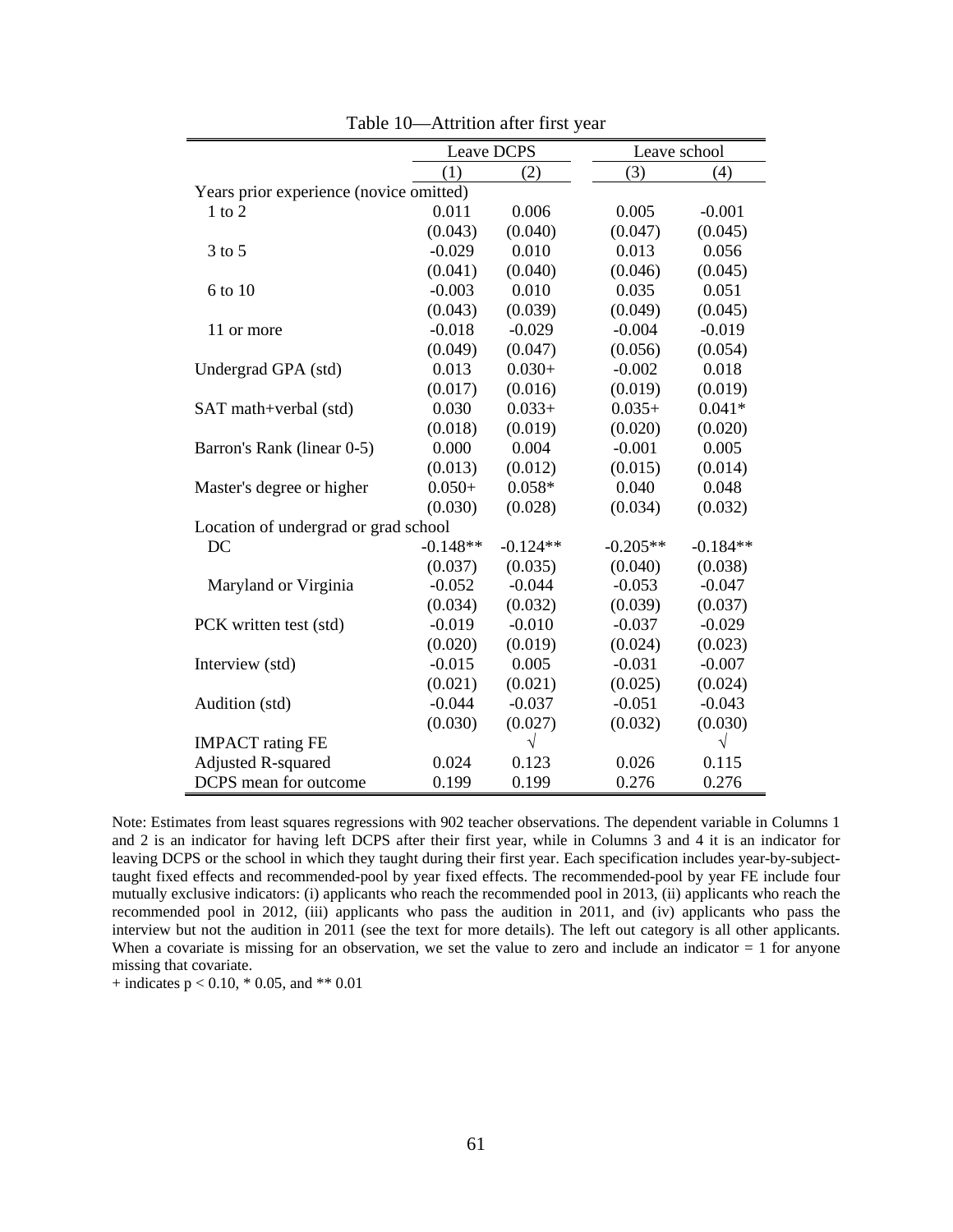

Appendix Figure 1—Applicant stage 2 score and likelihood of being invited to stage 3

Note: Each marker represents a bin of applicant observations, grouped by stage 2 score into one-tenth of a point bins. The y-axis measures the bin mean of an indicator  $= 1$  if the applicant was invited to complete stage 3. The xaxis has been re-centered so that the official cut-off for being invited to stage 3 is set to zero. The plot also shows the bi-variate linear fit from a regression using applicant observations, not bin observations.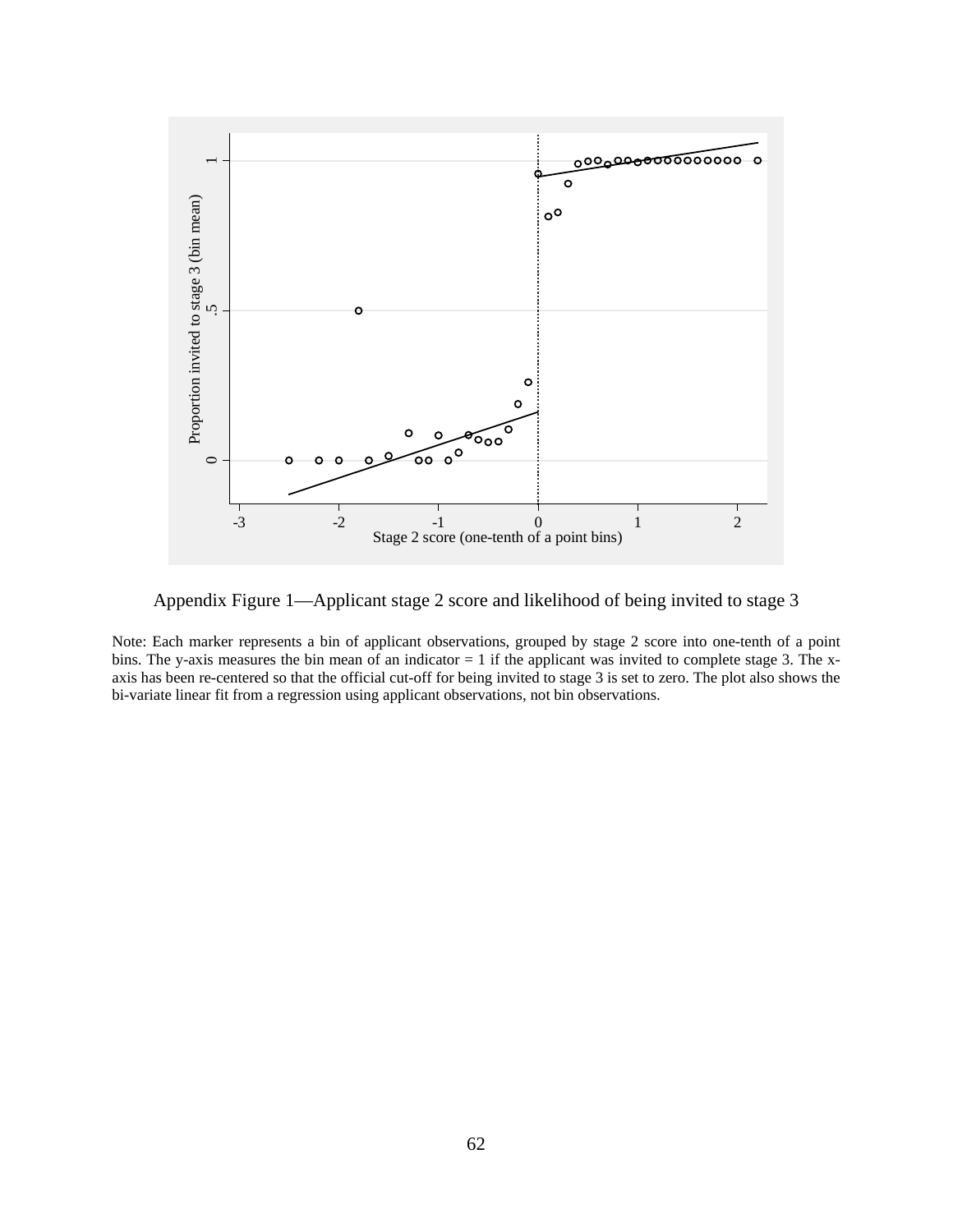

Appendix Figure 2—Applicant stage 3 score and likelihood of being invited to stage 4

Note: Each marker represents a bin of applicant observations, grouped by stage 3 score into one-tenth of a point bins. The y-axis measures the bin mean of an indicator  $= 1$  if the applicant was invited to complete stage 4. The xaxis has been re-centered so that the official cut-off for being invited to stage 4 is set to zero. The plot also shows the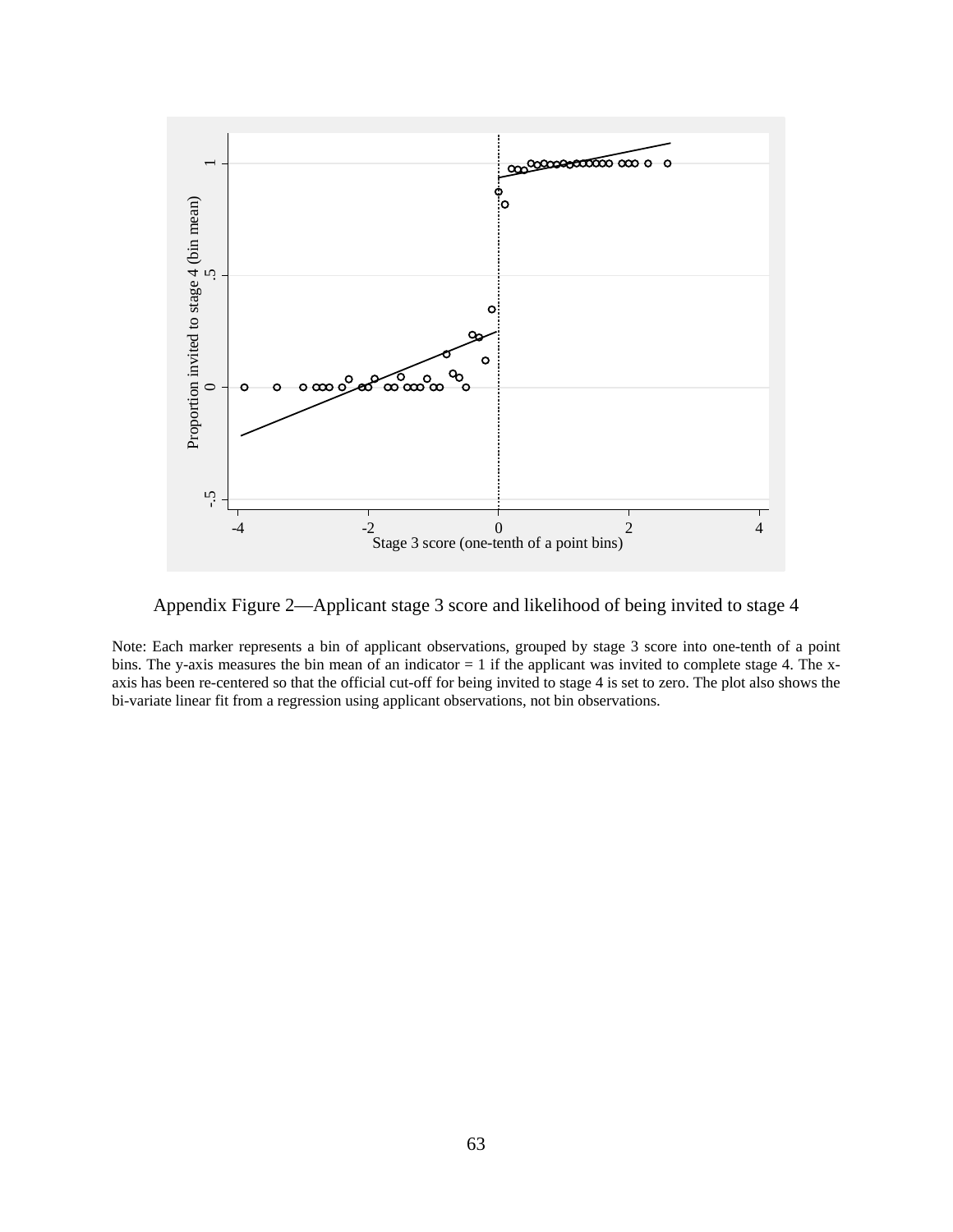

Appendix Figure 3—Applicant stage 4 score and likelihood of being placed on the recommended pool list

Note: Each marker represents a bin of applicant observations, grouped by stage 4 score into one-tenth of a point bins. The y-axis measures the bin mean of an indicator  $= 1$  if the applicant was placed on the recommended pool list. The x-axis has been re-centered so that the official cut-off for being in the recommended pool is set to zero. The plot also shows the bi-variate linear fit from a regression using applicant observations, not bin observations.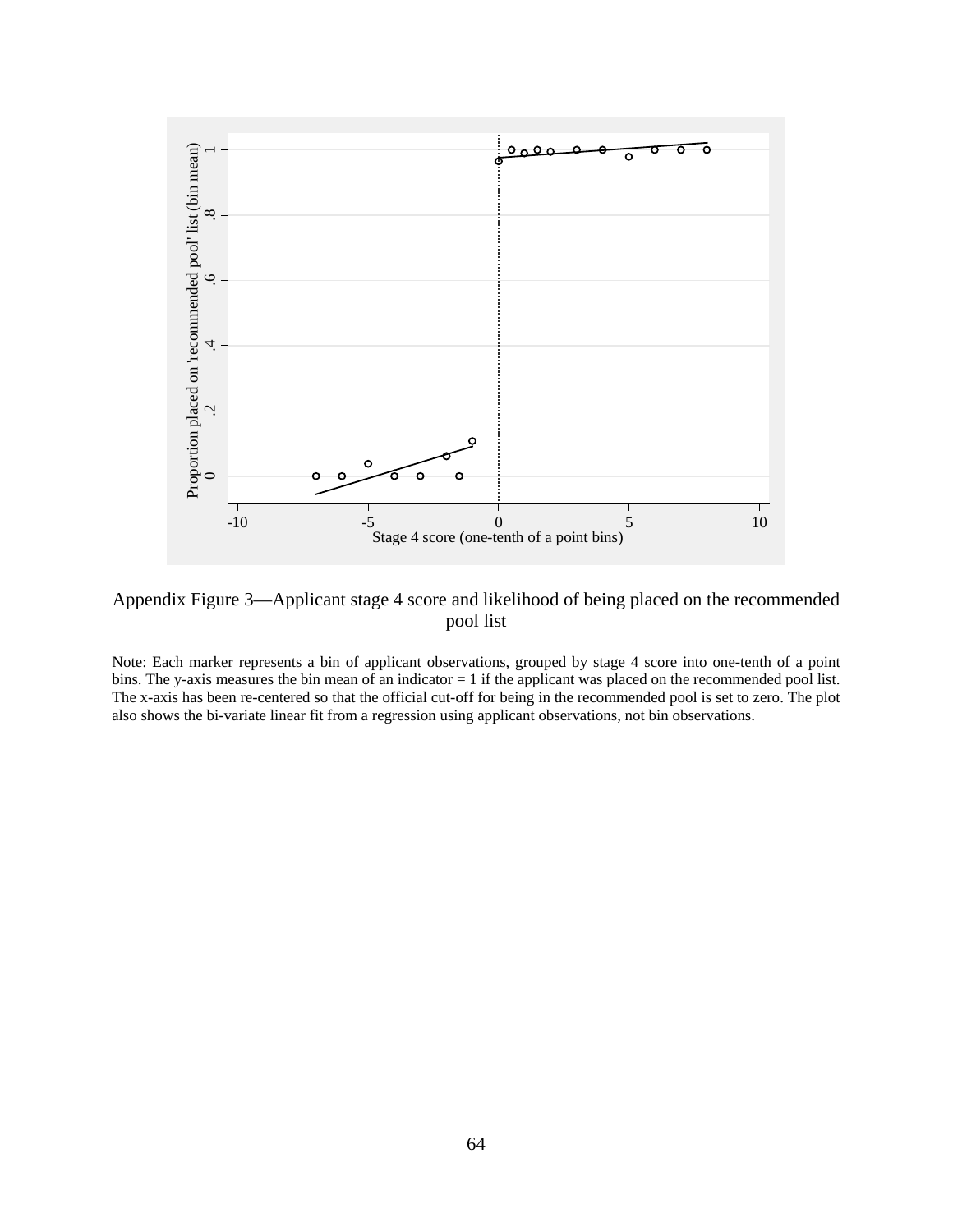

Figure 4—Relationship between screening measures and performance

Note: Kernel densities estimated separately for the top and bottom quartile of predicted performance, and for teachers in their first and third years working in DCPS as teachers. Predicted performance is the fitted value obtained after the following regression: Using the sample of new hires, fit a regression similar to Table 7 Column 4. The dependent variable is the first predicted factor of IMPACT scores. The covariates include all of the background characteristics and application scores. The specification also includes subject-taught by year fixed effects.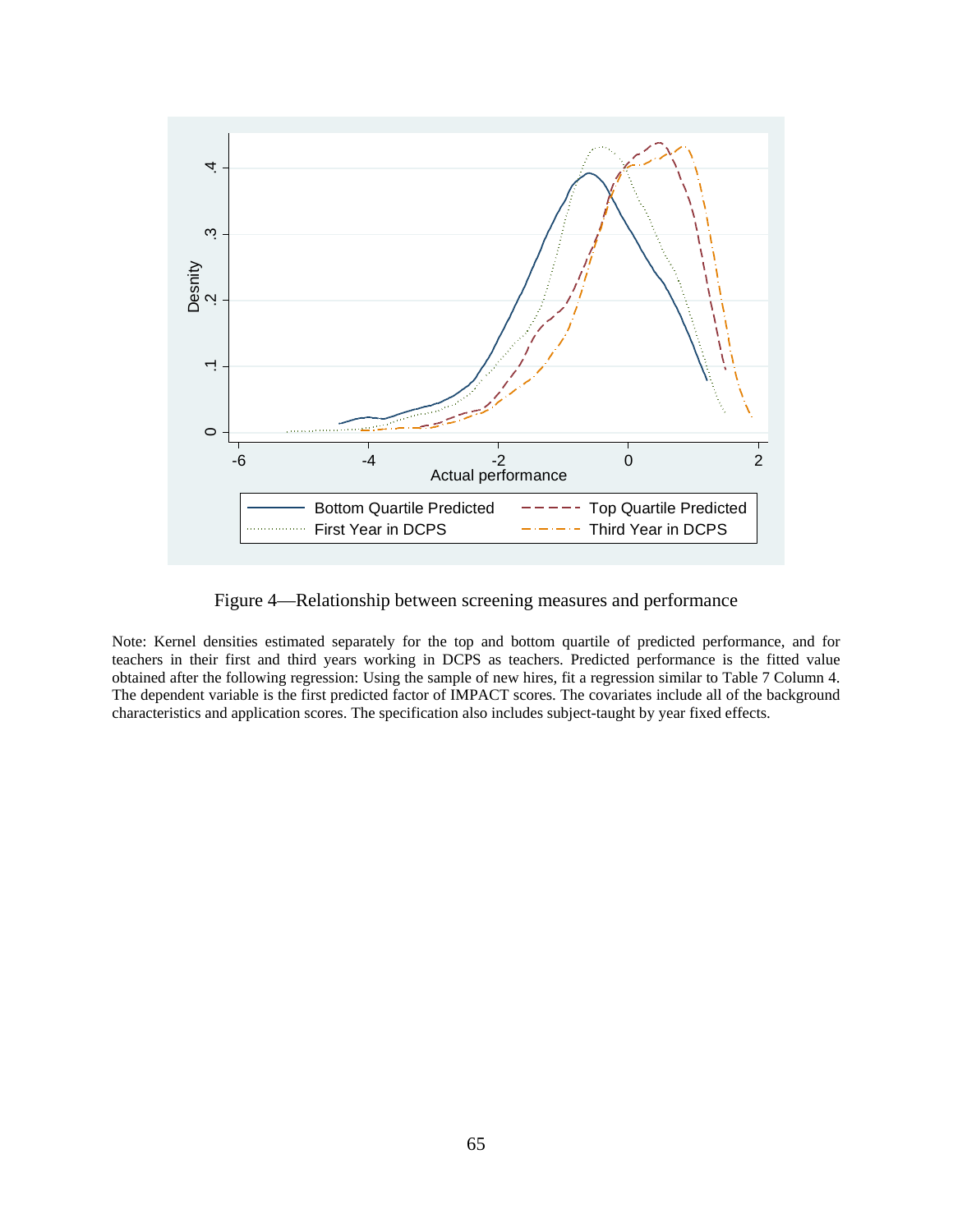|                         | Positive | Negative |              |
|-------------------------|----------|----------|--------------|
|                         | Spin     | Spin     | Extraversion |
| $+$ BFI Q3              | 0.43     | $-0.10$  | 0.09         |
| $+$ BFI Q8              | 0.44     | $-0.04$  | $-0.02$      |
| $+$ BFI Q15             | $-0.41$  | $-0.13$  | 0.06         |
| $+$ BFI Q17             | 0.55     | 0.01     | $-0.06$      |
| $+$ BFI Q23             | 0.39     | 0.22     | 0.00         |
| $+$ BFI Q26             | 0.45     | 0.00     | $-0.01$      |
| + BFI Q28               | 0.48     | $-0.02$  | 0.03         |
| $+$ Grit Q2             | 0.26     | 0.17     | 0.00         |
| $+$ Grit Q4             | 0.55     | $-0.06$  | $-0.05$      |
| $+$ Grit Q7             | 0.41     | 0.28     | $-0.11$      |
| $+$ Grit Q8             | 0.60     | 0.11     | $-0.11$      |
| - BFI Q5                | 0.09     | 0.43     | 0.01         |
| $-BFIQ11$               | 0.09     | 0.46     | $-0.03$      |
| - BFI Q12               | 0.20     | 0.17     | 0.11         |
| - BFI Q22               | 0.00     | 0.69     | 0.01         |
| - BFI Q24               | 0.17     | 0.20     | $-0.07$      |
| - BFI Q25               | 0.20     | 0.26     | 0.02         |
| - BFI Q29               | $-0.07$  | $-0.42$  | $-0.17$      |
| - Grit Q1               | $-0.04$  | 0.64     | 0.01         |
| - Grit Q3               | $-0.04$  | 0.62     | 0.08         |
| - Grit Q5               | $-0.01$  | 0.51     | 0.04         |
| - Grit Q6               | 0.08     | 0.54     | $-0.06$      |
| <b>Extraversion Q1</b>  | 0.04     | $-0.18$  | 0.60         |
| <b>Extraversion Q4</b>  | $-0.15$  | 0.04     | 0.60         |
| <b>Extraversion Q7</b>  | 0.40     | $-0.05$  | 0.34         |
| <b>Extraversion Q10</b> | 0.43     | $-0.06$  | 0.34         |
| <b>Extraversion Q13</b> | $-0.11$  | 0.07     | 0.71         |
| <b>Extraversion Q16</b> | 0.19     | $-0.01$  | 0.34         |
| <b>Extraversion Q19</b> | $-0.16$  | 0.25     | 0.62         |
| <b>Extraversion Q21</b> | 0.26     | $-0.08$  | 0.59         |

Appendix Table A1—Factor analysis of personality and grit questions

Note: This table presents the results of a factor analysis on items used to assess the Big Five personality traits as well as Duckworth's Grit measure, where factors having an eigenvalue greater than 1 were retained. Factor weights are given with a Promax Rotation. Items with "+" are positively scored, those with "-" are negatively scored. BFI refers to big five items that do not pertain to extraversion. Note that items BFI 15 and 29 relate to neuroticism, and hence are inversely related to the underlying factors.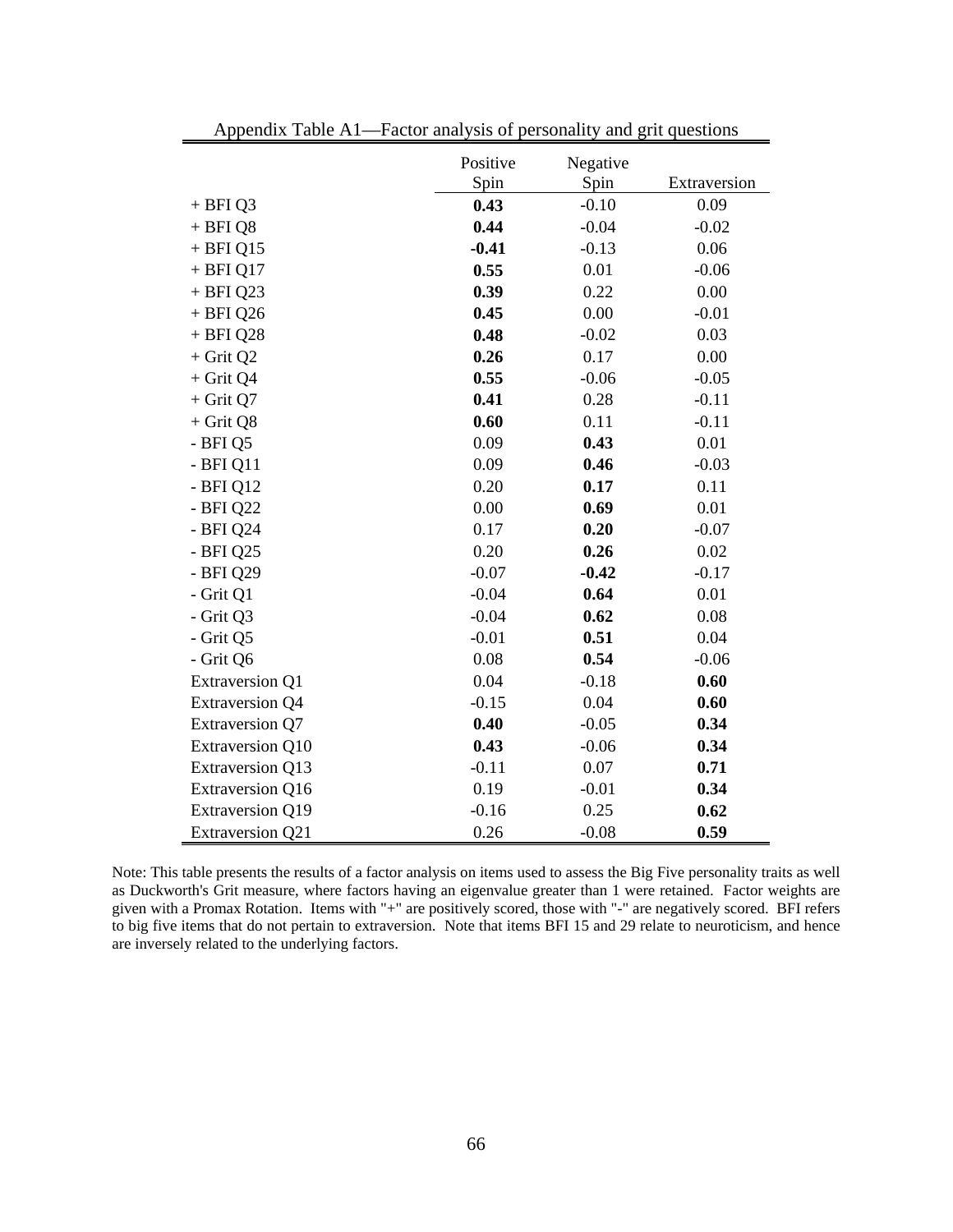|                                   | 2011-12            |      | 2012-13 and 2013-14 |         |
|-----------------------------------|--------------------|------|---------------------|---------|
|                                   | Group 2<br>Group 1 |      | Group 1             | Group 2 |
|                                   |                    |      |                     |         |
| Individual value-added            | 0.50               |      | 0.35                |         |
| Teacher assessed student learning |                    | 0.10 | 0.15                | 0.15    |
| Teaching and learning framework   | 0.35               | 0.75 | 0.40                | 0.75    |
| Commitment to school community    | 0.10               | 0.10 | 0.10                | 0.10    |
| School value-added                | 0.05               | 0.05 |                     |         |
|                                   |                    |      |                     |         |

## Appendix Table A2—IMPACT component weights

Source: DCPS.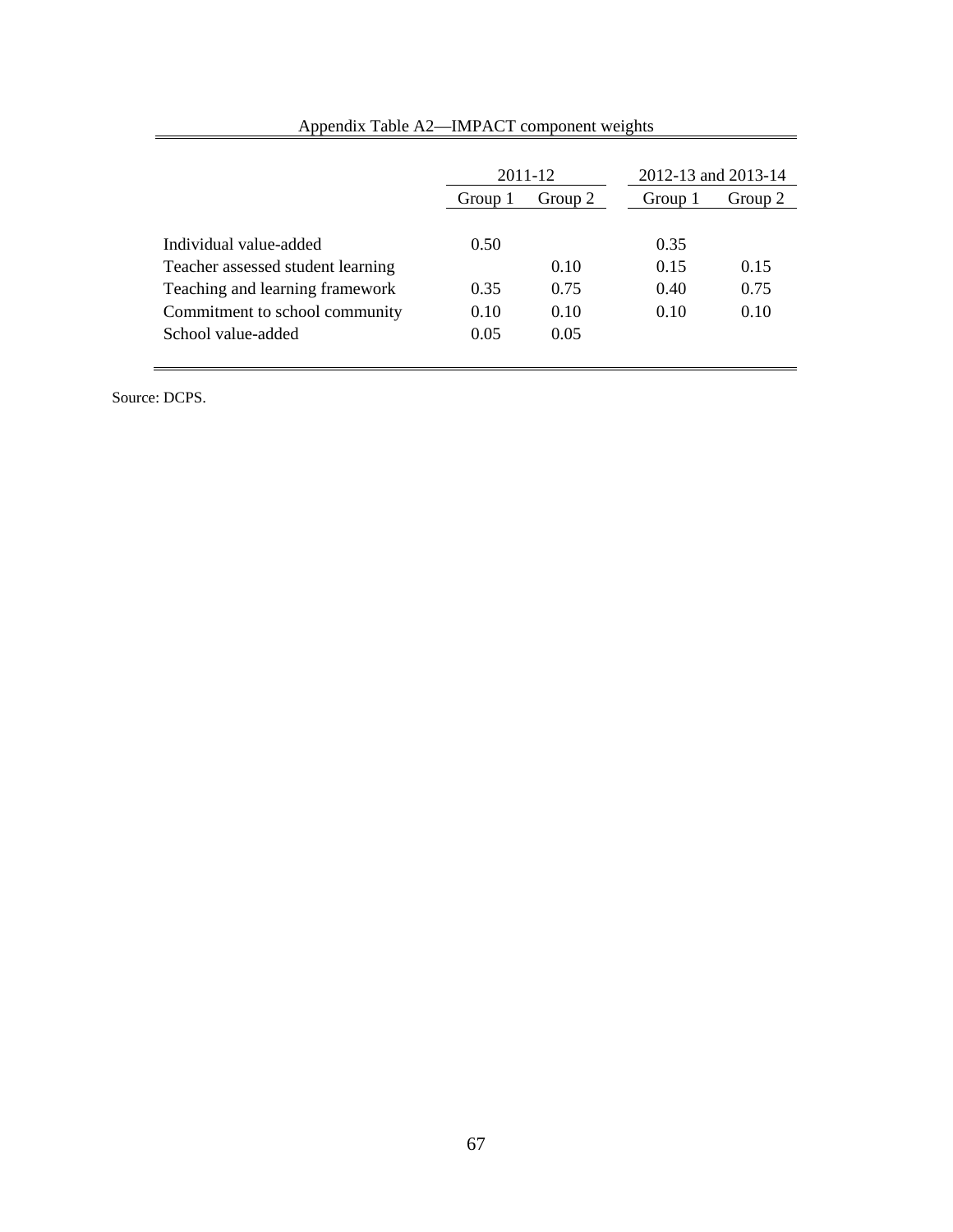|                                         | Hired      |                 |                 | Offered   |            |                 |           |                |                 |  |
|-----------------------------------------|------------|-----------------|-----------------|-----------|------------|-----------------|-----------|----------------|-----------------|--|
|                                         |            | Characteristics | Characteristics |           |            | Characteristics |           |                | Characteristics |  |
|                                         | separately |                 | simultaneously  |           | separately |                 |           | simultaneously |                 |  |
|                                         | (1)        | (2)             | (3)             | (4)       |            | (5)             | (6)       | (7)            | (8)             |  |
| Years prior experience                  |            |                 |                 |           |            |                 |           |                |                 |  |
| $1$ to $2$                              | $0.030*$   | 0.020           | $0.024+$        | $0.023+$  |            | $0.048**$       | $0.040**$ | $0.042**$      | $0.042**$       |  |
|                                         | (0.014)    | (0.013)         | (0.013)         | (0.013)   |            | (0.016)         | (0.015)   | (0.015)        | (0.015)         |  |
| $3$ to $5$                              | $0.027 +$  | $0.023+$        | $0.023+$        | $0.024 +$ |            | $0.071**$       | $0.067**$ | $0.068**$      | $0.069**$       |  |
|                                         | (0.014)    | (0.012)         | (0.013)         | (0.013)   |            | (0.016)         | (0.015)   | (0.015)        | (0.015)         |  |
| 6 to 10                                 | $0.051**$  | $0.047**$       | $0.046**$       | $0.046**$ |            | $0.093**$       | $0.089**$ | $0.088**$      | $0.089**$       |  |
|                                         | (0.014)    | (0.012)         | (0.013)         | (0.013)   |            | (0.016)         | (0.015)   | (0.015)        | (0.015)         |  |
| 11 or more                              | 0.021      | $0.037**$       | $0.035*$        | $0.037**$ |            | $0.067**$       | $0.082**$ | $0.081**$      | $0.084**$       |  |
|                                         | (0.015)    | (0.013)         | (0.014)         | (0.014)   |            | (0.017)         | (0.016)   | (0.017)        | (0.017)         |  |
| Undergrad GPA (std)                     | $0.015**$  | $-0.009+$       | $-0.004$        | $-0.006$  |            | $0.013*$        | $-0.008$  | $-0.003$       | $-0.004$        |  |
|                                         | (0.005)    | (0.005)         | (0.005)         | (0.005)   |            | (0.006)         | (0.006)   | (0.006)        | (0.006)         |  |
| SAT math+verbal (std)                   | 0.002      | $-0.012*$       | $-0.014*$       | $-0.012*$ |            | 0.001           | $-0.013+$ | $-0.017*$      | $-0.014*$       |  |
|                                         | (0.006)    | (0.005)         | (0.006)         | (0.006)   |            | (0.007)         | (0.007)   | (0.007)        | (0.007)         |  |
| Barron's Rank (linear 0-5)              | $0.008 +$  | $-0.004$        | $-0.001$        | $-0.002$  |            | $0.009 +$       | $-0.002$  | 0.003          | 0.001           |  |
|                                         | (0.004)    | (0.004)         | (0.004)         | (0.004)   |            | (0.005)         | (0.005)   | (0.005)        | (0.005)         |  |
| Master's degree or higher               | $0.019*$   | 0.002           | $-0.004$        | $-0.005$  |            | 0.004           | $-0.011$  | $-0.010$       | $-0.011$        |  |
|                                         | (0.010)    | (0.008)         | (0.010)         | (0.009)   |            | (0.011)         | (0.010)   | (0.011)        | (0.011)         |  |
| Location of undergrad or grad school    |            |                 |                 |           |            |                 |           |                |                 |  |
| DC                                      | $0.046**$  | $0.046**$       | $0.046**$       | $0.046**$ |            | $0.077**$       | $0.076**$ | $0.073**$      | $0.072**$       |  |
|                                         | (0.014)    | (0.013)         | (0.013)         | (0.013)   |            | (0.016)         | (0.015)   | (0.015)        | (0.015)         |  |
| Maryland or Virginia                    | 0.015      | $0.028**$       | $0.024*$        | $0.027**$ |            | $0.027*$        | $0.039**$ | $0.039**$      | $0.041**$       |  |
|                                         | (0.011)    | (0.010)         | (0.010)         | (0.010)   |            | (0.013)         | (0.012)   | (0.012)        | (0.012)         |  |
| PCK written test (std)                  | $0.063**$  | 0.009           | $0.017*$        | 0.007     |            | $0.068**$       | $0.016*$  | $0.026**$      | $0.015*$        |  |
|                                         | (0.006)    | (0.006)         | (0.007)         | (0.007)   |            | (0.007)         | (0.007)   | (0.008)        | (0.008)         |  |
| Interview (std)                         | $0.096**$  | $0.022**$       | $0.041**$       | $0.018*$  |            | $0.102**$       | $0.030**$ | $0.051**$      | $0.024*$        |  |
|                                         | (0.008)    | (0.008)         | (0.008)         | (0.008)   |            | (0.010)         | (0.010)   | (0.010)        | (0.010)         |  |
| Audition (std)                          | $0.177**$  | $0.051**$       | $0.170**$       | $0.050**$ |            | $0.183**$       | $0.069**$ | $0.171**$      | $0.062**$       |  |
|                                         | (0.011)    | (0.013)         | (0.011)         | (0.013)   |            | (0.013)         | (0.015)   | (0.013)        | (0.015)         |  |
| Highest-stage-reached by year FE        |            |                 |                 |           |            |                 |           |                |                 |  |
| Recommended-pool by year FE             |            | $\sqrt{}$       |                 | $\sqrt{}$ |            |                 | V         |                | $\sqrt{}$       |  |
| Adjusted R-squared                      |            |                 | 0.191           | 0.239     |            |                 |           | 0.154          | 0.190           |  |
| F-statistic subject-applied by year FE  |            |                 | 1.78            | 1.34      |            |                 |           | 1.82           | 1.61            |  |
| p-value                                 |            |                 | 0.000           | 0.048     |            |                 |           | 0.000          | 0.003           |  |
| F-statistic recommended-pool by year FE |            |                 |                 | 158       |            |                 |           |                | 111             |  |
| p-value                                 |            |                 |                 | 0.000     |            |                 |           |                | 0.000           |  |

Appendix Table A3—Hiring and offers, 2012 and 2013

Note: Estimates from linear regressions with 7,442 observations, where being hired or being offered a job is the dependent variable. In columns 1-2 each group of coefficients separated by a solid line are estimates from a separate regression. Columns 3-4 each report estimates from a single regression. Each specification includes year-by-subjectapplied fixed effects. Location indicators are mutually exclusive, applicants with multiple locations coded based on location nearest DC. The recommended-pool by year FE include four mutually exclusive indicators: (i) applicants who reach the recommended pool in 2013, (ii) applicants who reach the recommended pool in 2012, (iii) applicants who pass the audition in 2011, and (iv) applicants who pass the interview but not the audition in 2011 (see the text for more details). The left out category is all other applicants. When a covariate is missing for an observation, we set the value to zero and include an indicator  $= 1$  for anyone missing that covariate.

+ indicates  $p < 0.10$ , \* 0.05, and \*\* 0.01

÷.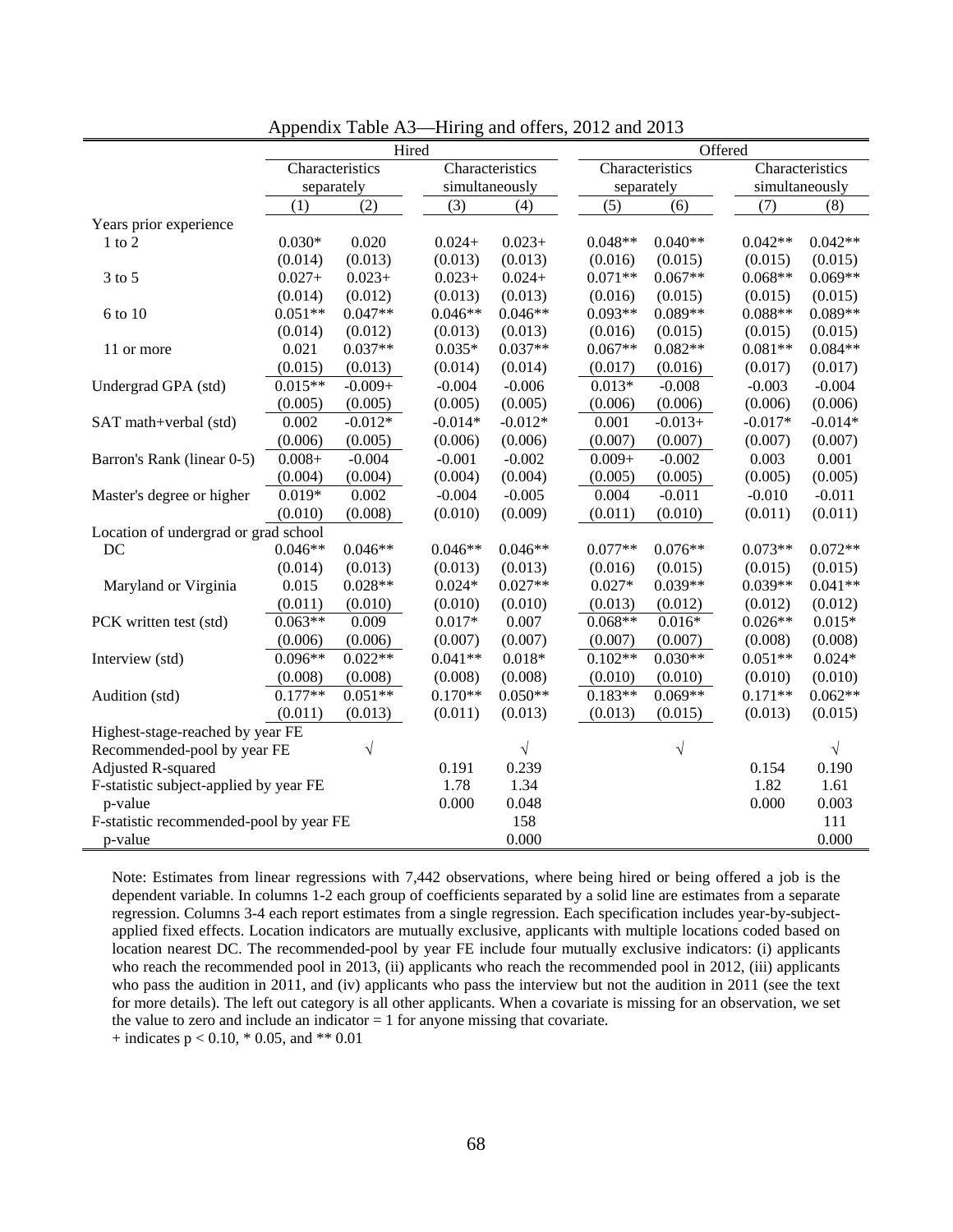|                                      | Elementary | MS/HS     | Special    |          |
|--------------------------------------|------------|-----------|------------|----------|
|                                      | and ECE    | core      | education  | Other    |
|                                      | (1)        | (2)       | (2)        | (4)      |
| Years prior experience               |            |           |            |          |
| $1$ to $2$                           | $0.045*$   | $0.043*$  | 0.064      | $-0.025$ |
|                                      | (0.019)    | (0.020)   | (0.040)    | (0.030)  |
| $3$ to $5$                           | 0.027      | $0.059**$ | 0.021      | $-0.018$ |
|                                      | (0.020)    | (0.019)   | (0.037)    | (0.030)  |
| 6 to 10                              | $0.065**$  | $0.045*$  | 0.055      | $-0.004$ |
|                                      | (0.021)    | (0.021)   | (0.038)    | (0.030)  |
| 11 or more                           | 0.032      | 0.014     | 0.041      | 0.008    |
|                                      | (0.023)    | (0.023)   | (0.042)    | (0.031)  |
| Undergrad GPA (std)                  | $-0.011$   | $-0.009$  | $-0.009$   | $-0.012$ |
|                                      | (0.008)    | (0.008)   | (0.014)    | (0.012)  |
| SAT math+verbal (std)                | $-0.008$   | $-0.016+$ | $-0.045**$ | $-0.011$ |
|                                      | (0.009)    | (0.009)   | (0.016)    | (0.014)  |
| Barron's Rank (linear 0-5)           | 0.005      | $-0.001$  | $-0.010$   | $-0.014$ |
|                                      | (0.006)    | (0.006)   | (0.012)    | (0.010)  |
| Master's degree or higher            | 0.013      | $-0.006$  | $-0.008$   | $-0.017$ |
|                                      | (0.014)    | (0.014)   | (0.028)    | (0.022)  |
| Location of undergrad or grad school |            |           |            |          |
| DC                                   | $0.079**$  | 0.036     | 0.038      | $0.059+$ |
|                                      | (0.021)    | (0.023)   | (0.038)    | (0.030)  |
| Maryland or Virginia                 | 0.022      | $0.026+$  | 0.002      | $0.039+$ |
|                                      | (0.015)    | (0.016)   | (0.028)    | (0.023)  |
| PCK written test (std)               | 0.009      | $-0.005$  | 0.014      | $0.025+$ |
|                                      | (0.009)    | (0.009)   | (0.018)    | (0.014)  |
| Interview (std)                      | $0.023+$   | $0.033*$  | 0.019      | 0.012    |
|                                      | (0.013)    | (0.013)   | (0.022)    | (0.020)  |
| Audition (std)                       | $0.036+$   | $0.071**$ | 0.055      | 0.033    |
|                                      | (0.020)    | (0.021)   | (0.043)    | (0.032)  |
| <b>Adjusted R-squared</b>            | 0.218      | 0.223     | 0.231      | 0.177    |
| Number of observations               | 2,441      | 2,059     | 710        | 1,208    |

Appendix Table A4—Hiring by subject area

Note: Estimates from linear regressions where being hired is the dependent variable. Each specification includes year-by-subject-applied fixed effects and recommended-pool by year fixed effects. The recommended-pool by year FE include four mutually exclusive indicators: (i) applicants who reach the recommended pool in 2013, (ii) applicants who reach the recommended pool in 2012, (iii) applicants who pass the audition in 2011, and (iv) applicants who pass the interview but not the audition in 2011 (see the text for more details). The left out category is all other applicants. ECE stands for early childhood education. "Core" middle school (MS) and high school (HS) subjects include English, math, science, and social studies. When a covariate is missing for an observation, we set the value to zero and include an indicator  $= 1$  for anyone missing that covariate.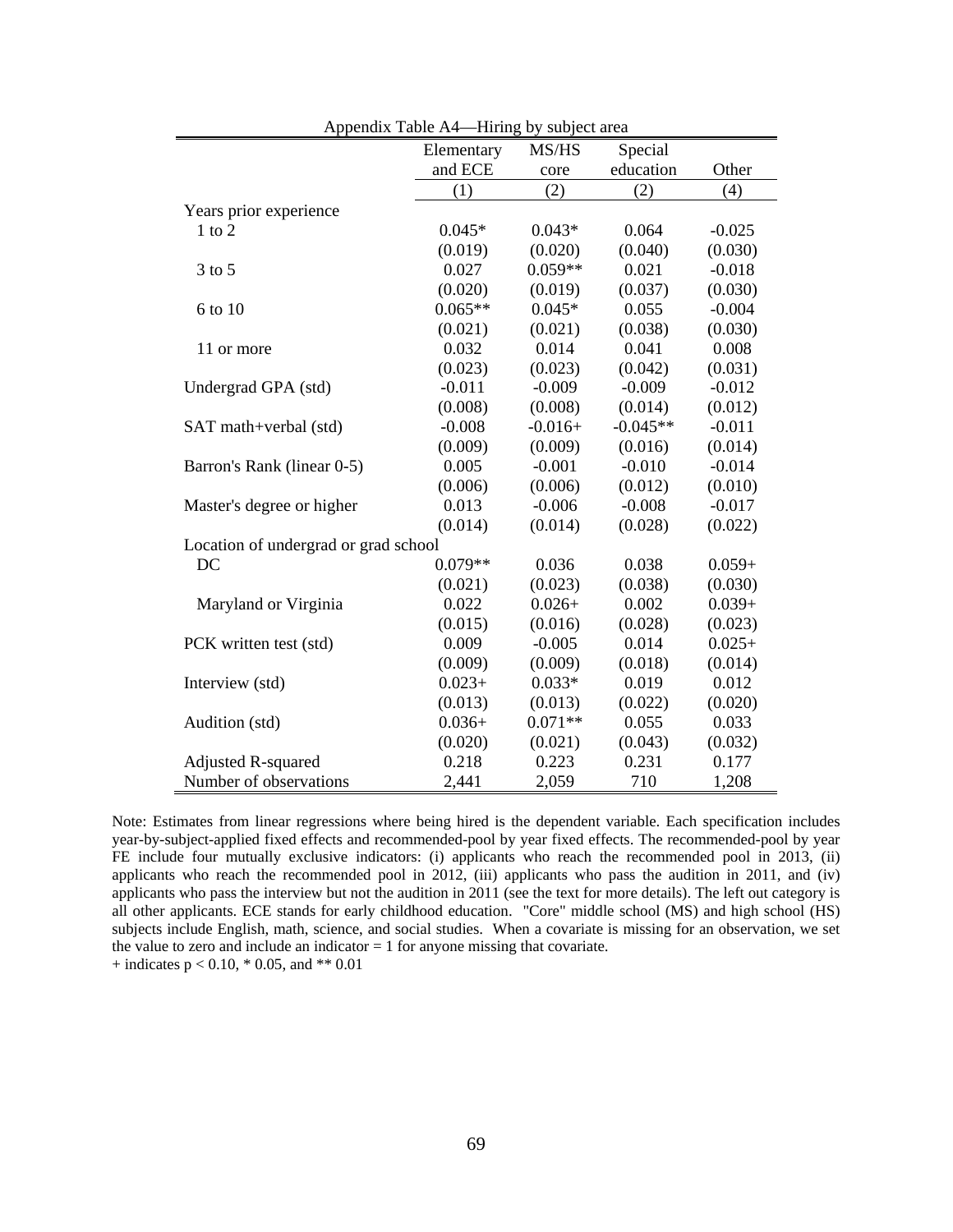|                                           | Like Table 7  |           | With control |           |
|-------------------------------------------|---------------|-----------|--------------|-----------|
|                                           | Columns 4 & 5 |           | function     |           |
|                                           | (1)           | (2)       | (3)          | (4)       |
| Years prior experience                    |               |           |              |           |
| $1$ to $2$                                | $-0.027$      | $-0.031$  | $-0.073$     | $-0.062$  |
|                                           | (0.110)       | (0.109)   | (0.111)      | (0.113)   |
| $3$ to $5$                                | 0.053         | 0.032     | $-0.023$     | $-0.011$  |
|                                           | (0.123)       | (0.124)   | (0.125)      | (0.130)   |
| 6 to 10                                   | $-0.033$      | $-0.042$  | $-0.134$     | $-0.115$  |
|                                           | (0.120)       | (0.120)   | (0.126)      | (0.128)   |
| 11 or more                                | $-0.262+$     | $-0.276+$ | $-0.368*$    | $-0.353*$ |
|                                           | (0.146)       | (0.147)   | (0.149)      | (0.155)   |
| Undergrad GPA (std)                       | $0.240**$     | $0.239**$ | $0.236**$    | $0.244**$ |
|                                           | (0.054)       | (0.054)   | (0.054)      | (0.054)   |
| SAT math+verbal (std)                     | 0.003         | 0.002     | 0.029        | 0.024     |
|                                           | (0.055)       | (0.054)   | (0.057)      | (0.056)   |
| Barron's Rank (linear 0-5)                | 0.048         | 0.050     | 0.042        | 0.046     |
|                                           | (0.035)       | (0.035)   | (0.035)      | (0.035)   |
| Master's degree or higher                 | 0.017         | 0.014     | 0.054        | 0.033     |
|                                           | (0.087)       | (0.087)   | (0.086)      | (0.086)   |
| Location of undergrad or grad school      |               |           |              |           |
| DC                                        | $-0.030$      | $-0.036$  | $-0.095$     | $-0.073$  |
|                                           | (0.111)       | (0.112)   | (0.112)      | (0.110)   |
| Maryland or Virginia                      | $-0.068$      | $-0.054$  | $-0.099$     | $-0.081$  |
|                                           | (0.094)       | (0.095)   | (0.094)      | (0.093)   |
| PCK written test (std)                    | $0.144+$      | $0.148 +$ | 0.123        | 0.132     |
|                                           | (0.081)       | (0.081)   | (0.081)      | (0.081)   |
| Interview (std)                           | $0.202**$     | $0.207**$ | $0.167*$     | $0.183**$ |
|                                           | (0.067)       | (0.068)   | (0.069)      | (0.068)   |
| Audition (std)                            | $0.157+$      | $0.149+$  | 0.106        | 0.108     |
|                                           | (0.084)       | (0.083)   | (0.083)      | (0.085)   |
| Predicted probability of job offer        |               |           | 2.298*       | $-0.315$  |
|                                           |               |           | (1.092)      | (0.918)   |
| Predicted probability of job offer ^ 2    |               |           | $-1.847$     | 1.019     |
|                                           |               |           | (1.223)      | (1.021)   |
| Recommended-pool by year FE               |               | $\sqrt{}$ |              |           |
| <i>F</i> -statistics excluded instruments |               |           | 23.62        | 4.43      |

Appendix Table A5—Robustness to parametric selection correction, using job offer in first-stage in place of hired, 2012 and 2013

Note: Estimates from least squares regressions with 1,581 teacher-by-year observations, and 917 unique teachers. The dependent variable is our standardized job performance factor from IMPACT evaluation component scores. Columns 1 and 2 show estimates like in Table 7 Columns 4 and 5 but restricted to the 2012 and 2013 cohorts. Columns 3 and 4 are estimated just as Column 1 is, except that we add a quadratic function of the predicted probability of hire. The predicted probability of hire is estimated using the specification reported in Table 5 Column 3 (all characteristic and score regressors and subject-applied by year fixed effects, but no recommended-pool by year fixed effects) but with additional instruments added as regressors. The hiring prediction regressions include 7,442 observations.

 For the estimates reported above in Column 3, the instruments in the hire equation are four indicator variables: (i) Applicants in any year who scored above the stage 4 cut-score designated by DCPS as the threshold for the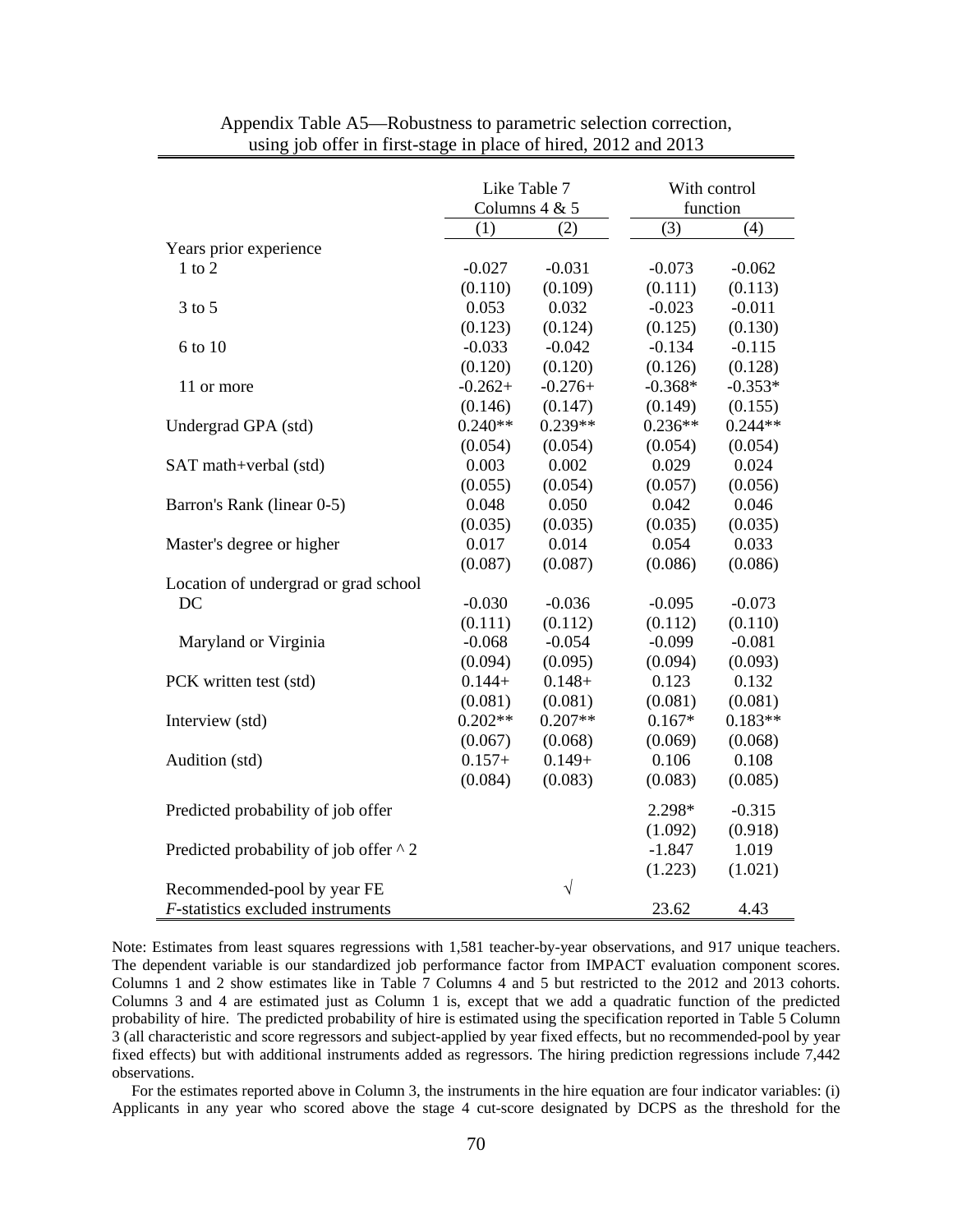recommended pool. (ii) Applicants in 2011 who scored above the stage 3 cut-score; we assume these applicants were also placed in the recommended pool as discussed in the text. (iii) Applicants in 2011 who scored below the stage 2 cut-score but were nevertheless randomly selected to move on to stage 3. (iv) Applicants in 2011 who applied in the first weeks of the recruitment season. All of these early applicants were allowed to move on to stage 3 regardless of their scores in stage 2 or 1.

 For the estimates in Column 4, the added instruments include five indicator variables: (i)-(iii) Applicants in any year who scored above the cut-score in stage 2, 3, and 4 respectively. And again for 2011 (iv) applicants randomly selected to advance or (v) early applicants automatically advanced. We also allow the slope on each stage score to be different above and below the stage cut-score, and include fixed effects for the highest stage an applicant was invited to complete. All these added coefficients are allowed to vary by year.

Clustered (teacher) standard errors in parentheses.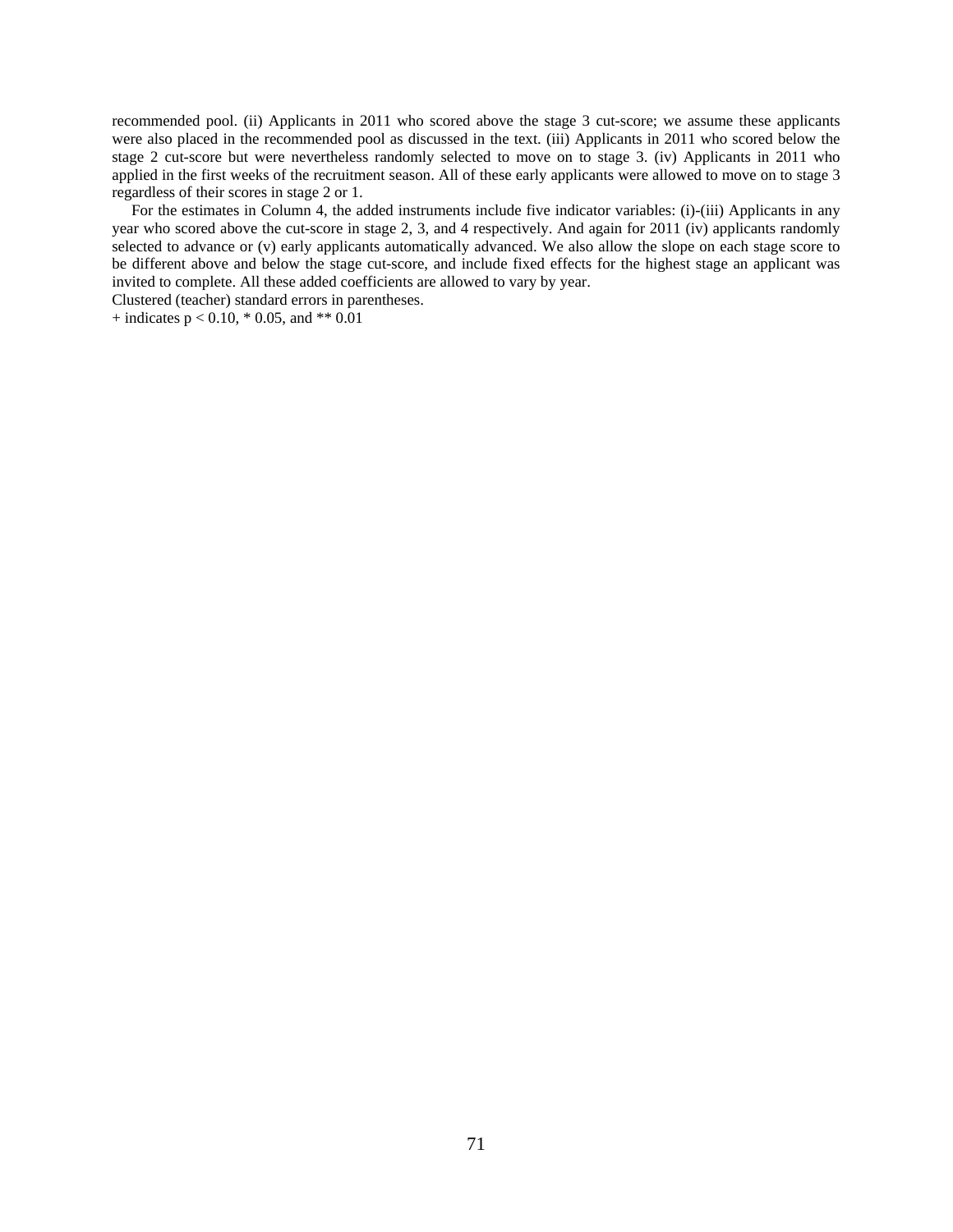|                                      | School % FRL<br>Middle & |           |           |           |
|--------------------------------------|--------------------------|-----------|-----------|-----------|
|                                      | high<br>Elementary       |           | $\,<$     | $\geq$    |
|                                      | schools                  | schools   | median    | median    |
|                                      | (1)                      | (2)       | (3)       | (4)       |
| Years prior experience               |                          |           |           |           |
| $1$ to $2$                           | 0.042                    | 0.213     | $-0.027$  | $0.209 +$ |
|                                      | (0.106)                  | (0.147)   | (0.122)   | (0.111)   |
| $3$ to $5$                           | 0.024                    | $0.374*$  | 0.112     | $0.214+$  |
|                                      | (0.120)                  | (0.146)   | (0.129)   | (0.126)   |
| 6 to 10                              | $-0.005$                 | 0.232     | 0.067     | 0.152     |
|                                      | (0.113)                  | (0.144)   | (0.128)   | (0.117)   |
| 11 or more                           | $-0.206$                 | 0.149     | $-0.246$  | 0.075     |
|                                      | (0.148)                  | (0.185)   | (0.171)   | (0.142)   |
| Undergrad GPA (std)                  | $0.144**$                | $0.180**$ | $0.199**$ | $0.162**$ |
|                                      | (0.046)                  | (0.055)   | (0.053)   | (0.048)   |
| SAT math+verbal (std)                | 0.001                    | 0.061     | 0.072     | $-0.038$  |
|                                      | (0.051)                  | (0.065)   | (0.058)   | (0.052)   |
| Barron's Rank (linear 0-5)           | $0.106**$                | $0.107*$  | 0.067     | $0.113**$ |
|                                      | (0.035)                  | (0.049)   | (0.044)   | (0.036)   |
| Master's degree or higher            | 0.111                    | 0.145     | 0.111     | 0.081     |
|                                      | (0.080)                  | (0.111)   | (0.097)   | (0.082)   |
| Location of undergrad or grad school |                          |           |           |           |
| DC                                   | $-0.065$                 | 0.011     | 0.092     | $-0.087$  |
|                                      | (0.110)                  | (0.152)   | (0.129)   | (0.119)   |
| Maryland or Virginia                 | $-0.093$                 | $-0.102$  | $-0.026$  | $-0.097$  |
|                                      | (0.091)                  | (0.124)   | (0.102)   | (0.096)   |
| PCK written test (std)               | $0.247**$                | 0.115     | 0.098     | $0.214**$ |
|                                      | (0.080)                  | (0.077)   | (0.072)   | (0.079)   |
| Interview (std)                      | $0.264**$                | $0.287**$ | $0.292**$ | $0.277**$ |
|                                      | (0.068)                  | (0.076)   | (0.079)   | (0.069)   |
| Audition (std)                       | 0.087                    | $0.266+$  | 0.031     | $0.196+$  |
|                                      | (0.077)                  | (0.139)   | (0.078)   | (0.104)   |
| <b>Adjusted R-squared</b>            | 0.171                    | 0.147     | 0.148     | 0.175     |
| Number of observations               | 948                      | 601       | 741       | 816       |
| Number of teachers                   | 570                      | 328       | 413       | 494       |

Appendix Table A6—Job performance by school characteristics

Note: Estimates from least squares regressions where the dependent variable is job performance measured by our standardized IMPACT performance measure. Each specification includes year-by-subject-taught fixed effects, indicators for second year in the district and third year in the district, and recommended-pool by year fixed effects. The recommended-pool by year FE include four mutually exclusive indicators: (i) applicants who reach the recommended pool in 2013, (ii) applicants who reach the recommended pool in 2012, (iii) applicants who pass the audition in 2011, and (iv) applicants who pass the interview but not the audition in 2011 (see the text for more details). The left out category is all other applicants. When a covariate is missing for an observation, we set the value to zero and include an indicator = 1 for anyone missing that covariate. Clustered (teacher) standard errors in parentheses.

 $+$  indicates p < 0.10, \* 0.05, and \*\* 0.01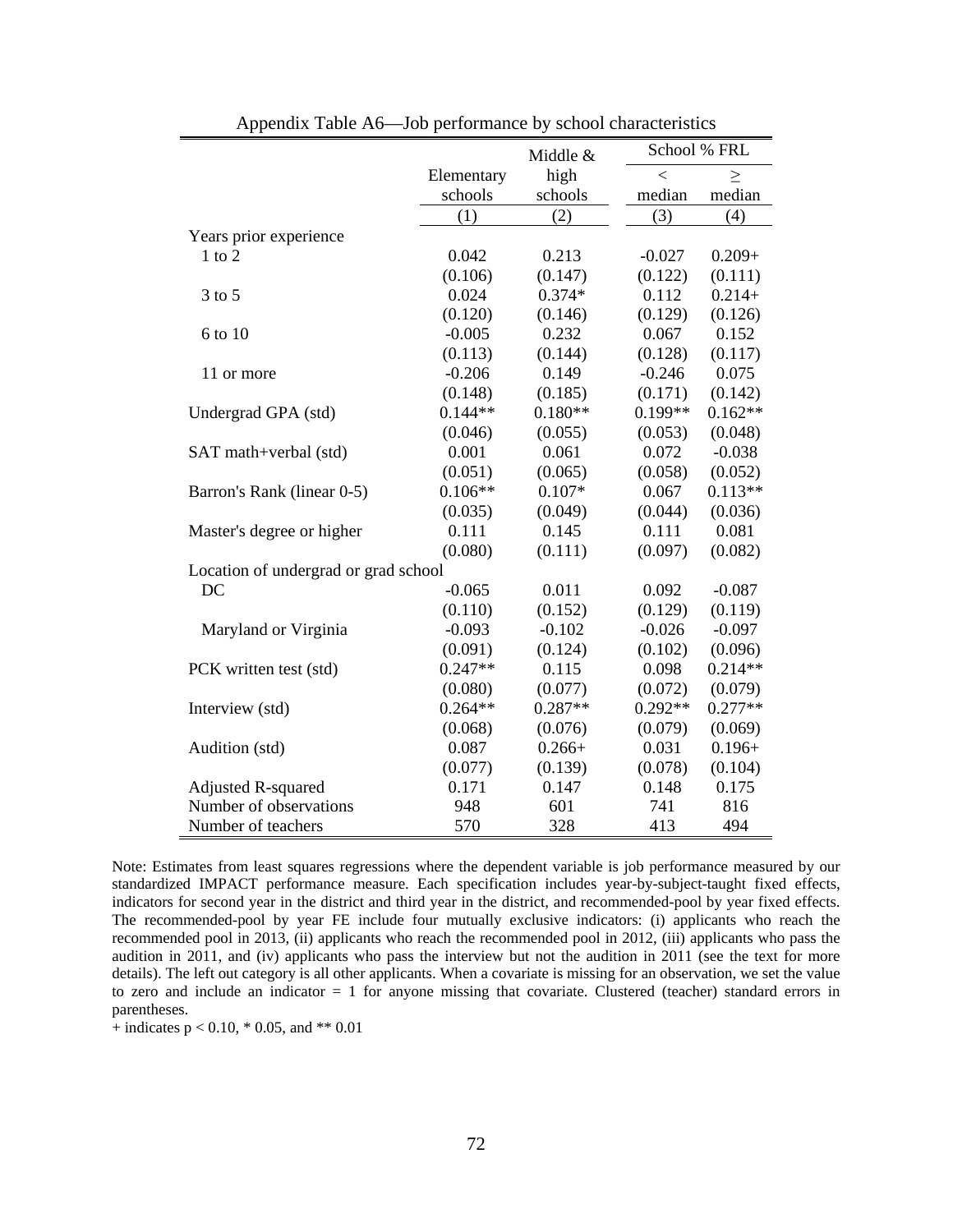|                                      | TLF class observation |           |           |            |            |  |  |  |
|--------------------------------------|-----------------------|-----------|-----------|------------|------------|--|--|--|
|                                      | Master                |           |           |            |            |  |  |  |
|                                      | Principal             | Ed.       | CP        | <b>CSC</b> | <b>TAS</b> |  |  |  |
|                                      | (1)                   | (2)       | (3)       | (4)        | (5)        |  |  |  |
| Years prior experience               |                       |           |           |            |            |  |  |  |
| $1$ to $2$                           | $0.207**$             | $0.176*$  | $-0.009$  | $-0.002$   | 0.029      |  |  |  |
|                                      | (0.080)               | (0.073)   | (0.027)   | (0.084)    | (0.091)    |  |  |  |
| $3$ to $5$                           | $0.282**$             | $0.244**$ | $-0.015$  | 0.033      | 0.066      |  |  |  |
|                                      | (0.083)               | (0.076)   | (0.028)   | (0.089)    | (0.090)    |  |  |  |
| 6 to 10                              | $0.182*$              | 0.132     | $-0.048$  | $-0.033$   | 0.025      |  |  |  |
|                                      | (0.087)               | (0.083)   | (0.029)   | (0.089)    | (0.089)    |  |  |  |
| 11 or more                           | 0.014                 | 0.004     | $-0.002$  | $-0.189+$  | $-0.239*$  |  |  |  |
|                                      | (0.110)               | (0.095)   | (0.035)   | (0.110)    | (0.117)    |  |  |  |
| Undergrad GPA (std)                  | $0.130**$             | $0.134**$ | $0.051**$ | $0.164**$  | $0.109**$  |  |  |  |
|                                      | (0.033)               | (0.031)   | (0.012)   | (0.038)    | (0.036)    |  |  |  |
| SAT math+verbal (std)                | $-0.008$              | 0.011     | 0.005     | 0.006      | 0.036      |  |  |  |
|                                      | (0.036)               | (0.036)   | (0.012)   | (0.041)    | (0.038)    |  |  |  |
| Barron's Rank (linear 0-5)           | $0.088**$             | $0.099**$ | $0.028**$ | $0.083**$  | 0.035      |  |  |  |
|                                      | (0.026)               | (0.025)   | (0.009)   | (0.028)    | (0.029)    |  |  |  |
| Master's degree or higher            | 0.033                 | 0.001     | 0.012     | $0.153*$   | 0.032      |  |  |  |
|                                      | (0.059)               | (0.055)   | (0.021)   | (0.065)    | (0.064)    |  |  |  |
| Location of undergrad or grad school |                       |           |           |            |            |  |  |  |
| DC                                   | 0.088                 | 0.009     | $-0.039$  | $-0.077$   | 0.042      |  |  |  |
|                                      | (0.082)               | (0.077)   | (0.028)   | (0.089)    | (0.092)    |  |  |  |
| Maryland or Virginia                 | $-0.043$              | $-0.021$  | $-0.027$  | $-0.101$   | 0.031      |  |  |  |
|                                      | (0.068)               | (0.063)   | (0.023)   | (0.072)    | (0.071)    |  |  |  |
| PCK written test (std)               | $0.149**$             | 0.055     | 0.024     | $0.185**$  | $0.119*$   |  |  |  |
|                                      | (0.050)               | (0.045)   | (0.015)   | (0.049)    | (0.049)    |  |  |  |
| Interview (std)                      | $0.274**$             | $0.213**$ | $0.040*$  | $0.229**$  | $0.170**$  |  |  |  |
|                                      | (0.047)               | (0.045)   | (0.018)   | (0.052)    | (0.056)    |  |  |  |
| Audition (std)                       | 0.095                 | 0.080     | $0.050*$  | $0.135*$   | $-0.052$   |  |  |  |
|                                      | (0.062)               | (0.054)   | (0.021)   | (0.066)    | (0.069)    |  |  |  |

Appendix Table A7—Components of job performance

Note: Estimates from least squares regressions with 1,581 observations and 917 teachers. The dependent variables are indicated in the column headers. Each column reports estimates from a single regression. Each specification includes year-by-subject-taught fixed effects, recommended-pool by year fixed effects, and indicators for second year in the district and third year in the district. The recommended-pool by year FE include four mutually exclusive indicators: (i) applicants who reach the recommended pool in 2013, (ii) applicants who reach the recommended pool in 2012, (iii) applicants who pass the audition in 2011, and (iv) applicants who pass the interview but not the audition in 2011 (see the text for more details). The left out category is all other applicants. When a covariate is missing for an observation, we set the value to zero and include an indicator  $= 1$  for anyone missing that covariate. Clustered (teacher) standard errors in parentheses.

+ indicates  $p < 0.10$ , \* 0.05, and \*\* 0.01